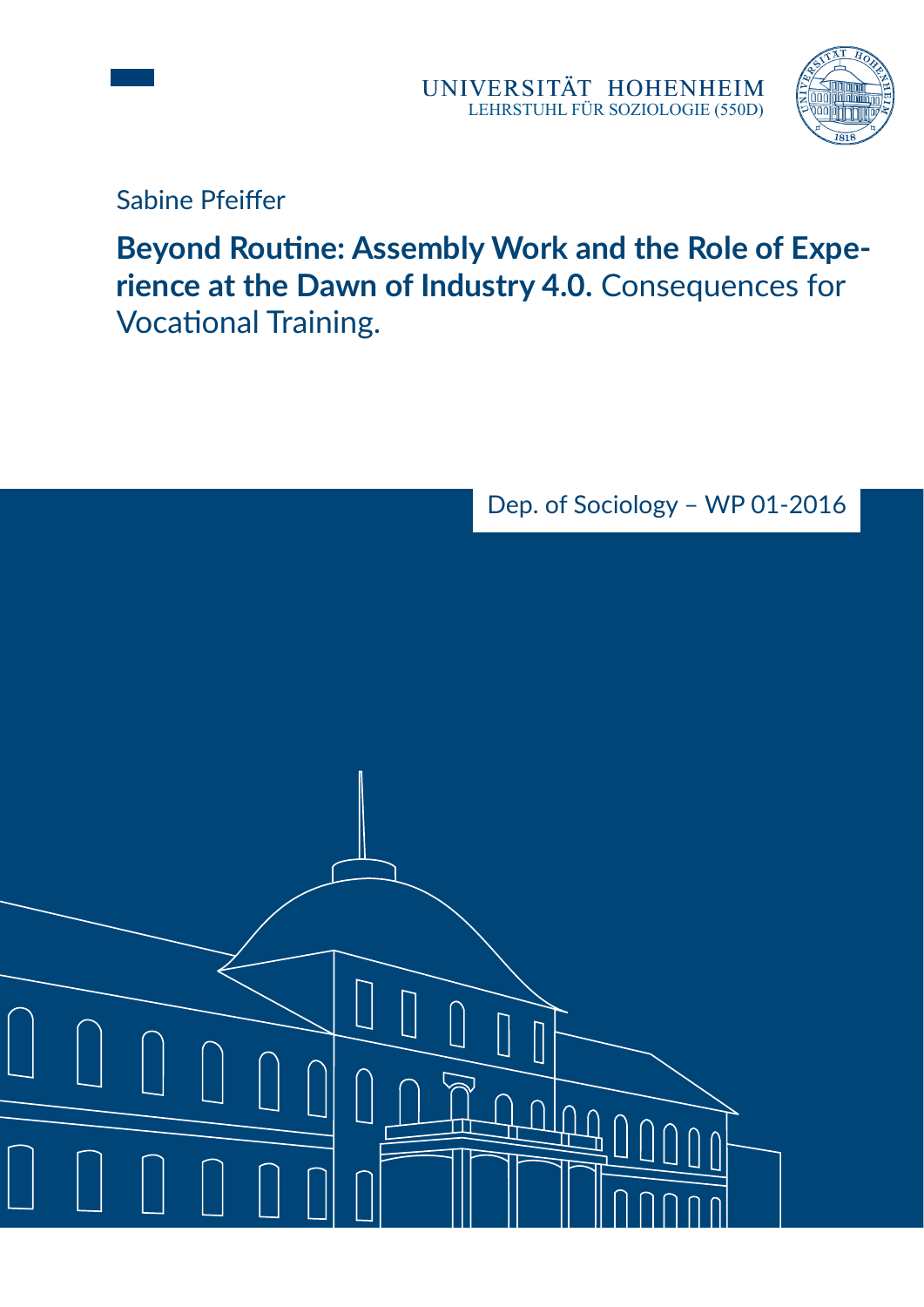#### Impressum

Pfeiffer, Sabine (2016): Beyond Routine: Assembly Work and the Role of Experience at the Dawn of Industry 4.0. Consequences for Voca tional Training. University of Hohenheim, Dep. of Sociology, Working [Paper 01-2016. Internet: www.sabine-pfeiffer.de/files/downloads/](http://www.sabine-pfeiffer.de/files/downloads/2016-Pfeiffer-Assembly.pdf) 2016-Pfeiffer-Assembly.pdf

For more information see [www.soziologie.uni-hohenheim.de](http://www.soziologie.uni-hohenheim.de) [www.sabine-pfeiffer.de](http://www.sabine-pfeiffer.de) [www.montage-erfahrung.de](http://www.montage-erfahrung.de)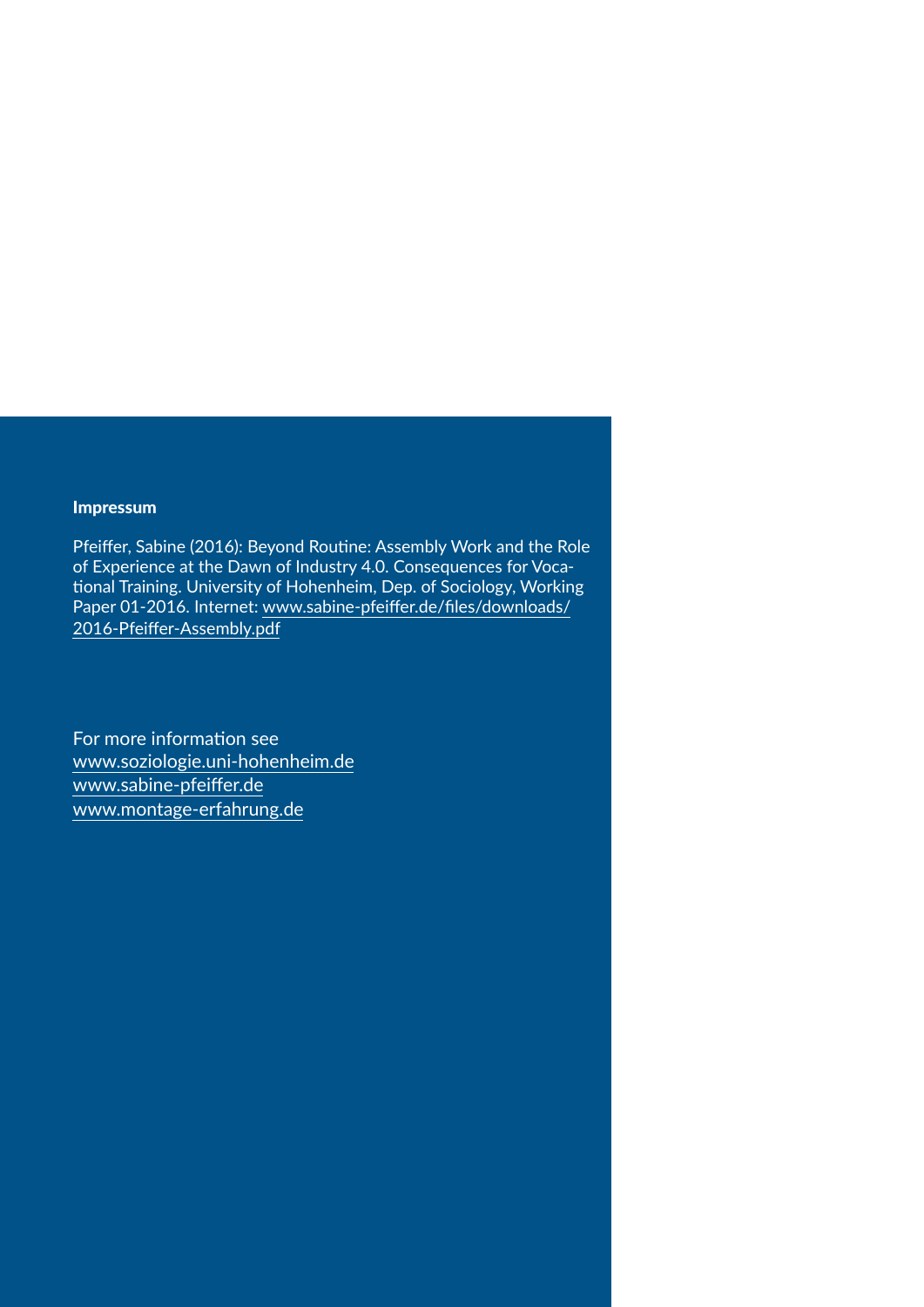# **Content**

| 1. Assembly work: just routine work?                                           | $\overline{2}$ |
|--------------------------------------------------------------------------------|----------------|
| 2. A theoretical framework for non-routine                                     | 5              |
| Method and sampling strategy<br>3.                                             | 10             |
| Assembly work beyond routine - an overall look at our empirical findings<br>4. | 12             |
| The role of non-routine tasks in assembly, startup and malfunction<br>5.       | 14             |
| 5.1 Undisturbed assembly                                                       | 14             |
| 5.2 Startup and handling changes                                               | 16             |
| 5.3 Anticipating and coping malfunction                                        | 17             |
| 6. Assembly embedded interactive tasks: disposition und organisation           | 19             |
| 6.1 Non-routine and interactivity in group or team                             | 19             |
| 6.2 Non-routine capabilities ensuring performance and quality                  | 20             |
| 6.3 Mastering the material flow and compensating ICT-flaws                     | 22             |
| Innovation and organisational learning<br>7.                                   | 23             |
| 7.1 Configuring, optimizing, and learning                                      | 24             |
| 7.2 Learning and being able to gather experience                               | 24             |
| 7.3 Sharing experience and collective learning                                 | 25             |
| 8.<br>One-off and workshop assembly: a special case?                           | 26             |
| 9. Assembly, non-routine and vocational training                               | 28             |
| <b>Bibliography</b>                                                            | 32             |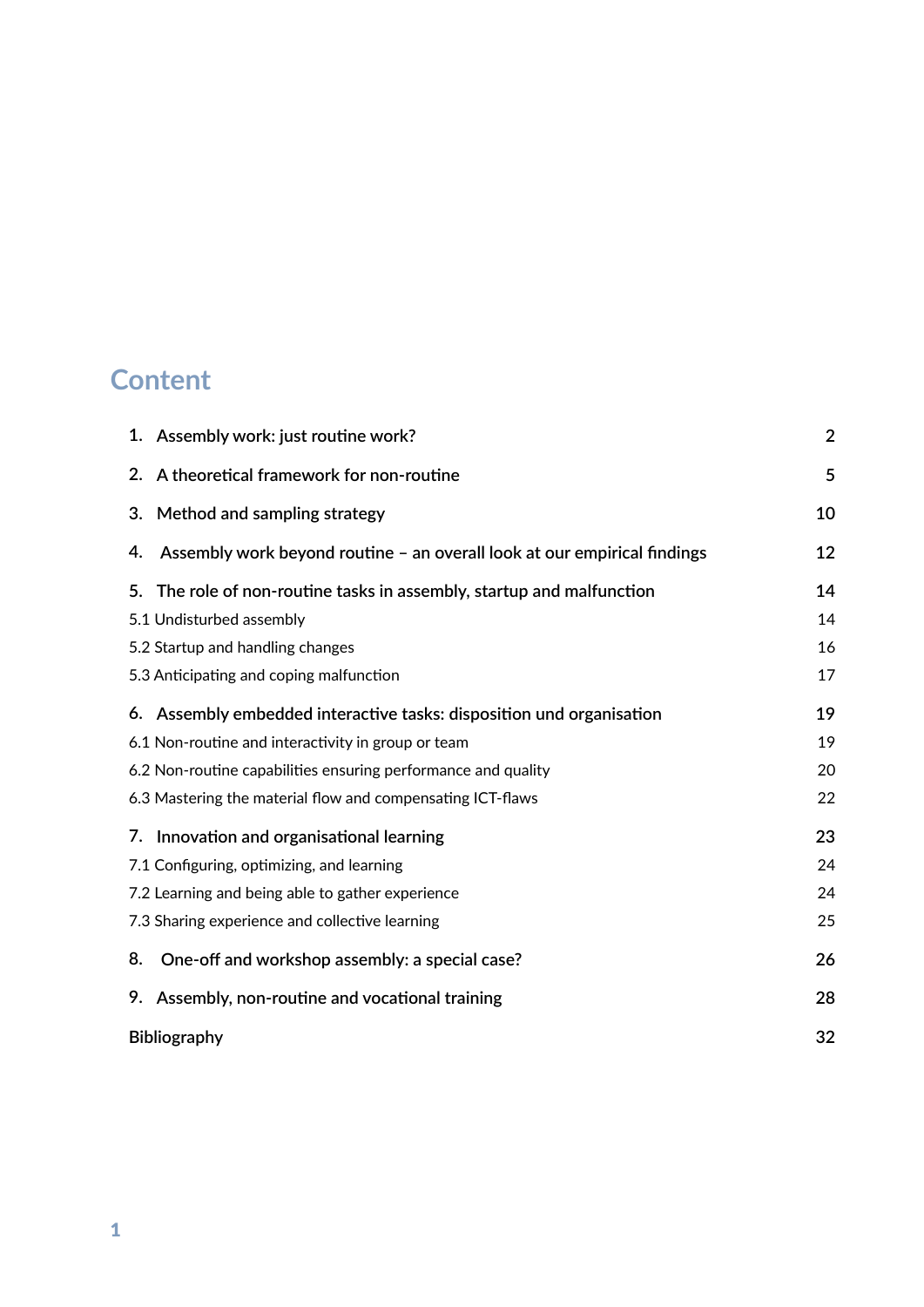## **1. Assembly work: just routine work?**

This article deals with assembly work from the perspective of non-routine work. This may at first glance be surprising, since non-routine immediately suggests the idea of highly qualified digital work in software development or in innovative fields like collaborative engineering, or of interactive work in the caring sector on in consulting. But industrial assembly  $-$  the world of fitting, manipulating, and adjusting – in today's discourse overwhelmingly rates as routine work, and therefore highly susceptible by robotic technology or other digital technologies currently discussed. Not only the recent and highly acknowledged study of Frey and Osborne (2013) sees assembly on the top of susceptible tasks, the routine/non-routine distinction characteristic for labour market research for decades, always recurs to assembly work as major example for routine work (for a critical perspective on this approach see Pfeiffer/Suphan 2015).

It is not immediately obvious that non-routine work, of all things, should receive focus in the field of industrial assembly work. But this is precisely what this article will try: not just assume that assembly is "low-skilled" work only combining routine tasks, but instead investigated assembly work exploratively in all its dimensions and allowing non-routine capabilities to show, if there are any. Ou[r](#page-3-0)<sup>[1](#page-3-0)</sup> analytical findings show that it is not all that simple when it comes to the supposed simplicity and routine character of assembly work and, furthermore, that assembly work is also packed with different aspects of non-routine tasks and the capabilities to cope with them.

<span id="page-3-1"></span>But, now on to a necessary digression into the lively ongoing debate about low-skilled work. For low-skilled work – assembly work included – currently is very much a subject of discussion. At first glance this is surprising, given that it was long assumed that low-skilled work was among modernization's losers in Germany (see Reinberg 2004, p. 61). Ever since the introduction of group work and "leaner" assembly plants there appeared as typical and predominant in industrial production and assembly in Germany the technician qualified in the dual system and with the job profile of the highly qualified problem solver (see Baethge-Kinsky/Tullius 2006; Jürgens 2006, p. 15; Kern/Schumann 1984; Schumann et al. 1994; Springer 2005, p. 15). Contradicting this assessment, already in the 1980s there were the first empirical indications that a complete utilization of available qualification potentials was just as unfeasible as a dynamic expansion of qualifications (see David 1996, p. 13 f.). And even today, the preponderant part of the approximately one million assembly workers in the metal and electronics industries are classified as semi-skilled (Feldmann et al. 2003, p. 1 f.; Kuhlmann 2004, p. 178 ff.). Current labour market research sta tistics show that employees in "low-skill jobs" or the "less-qualified" make up 30% of the workforce and of employable individuals in Germany as well as the EU (see Clement 2006; Dostal/

<span id="page-3-0"></span> $1$  "Our" addresses the entire team at ISF Munich that contributed the basic empirical analyses; Tobias Ritter, Stefan Sauer, Eric Treske and Daniela Wühr.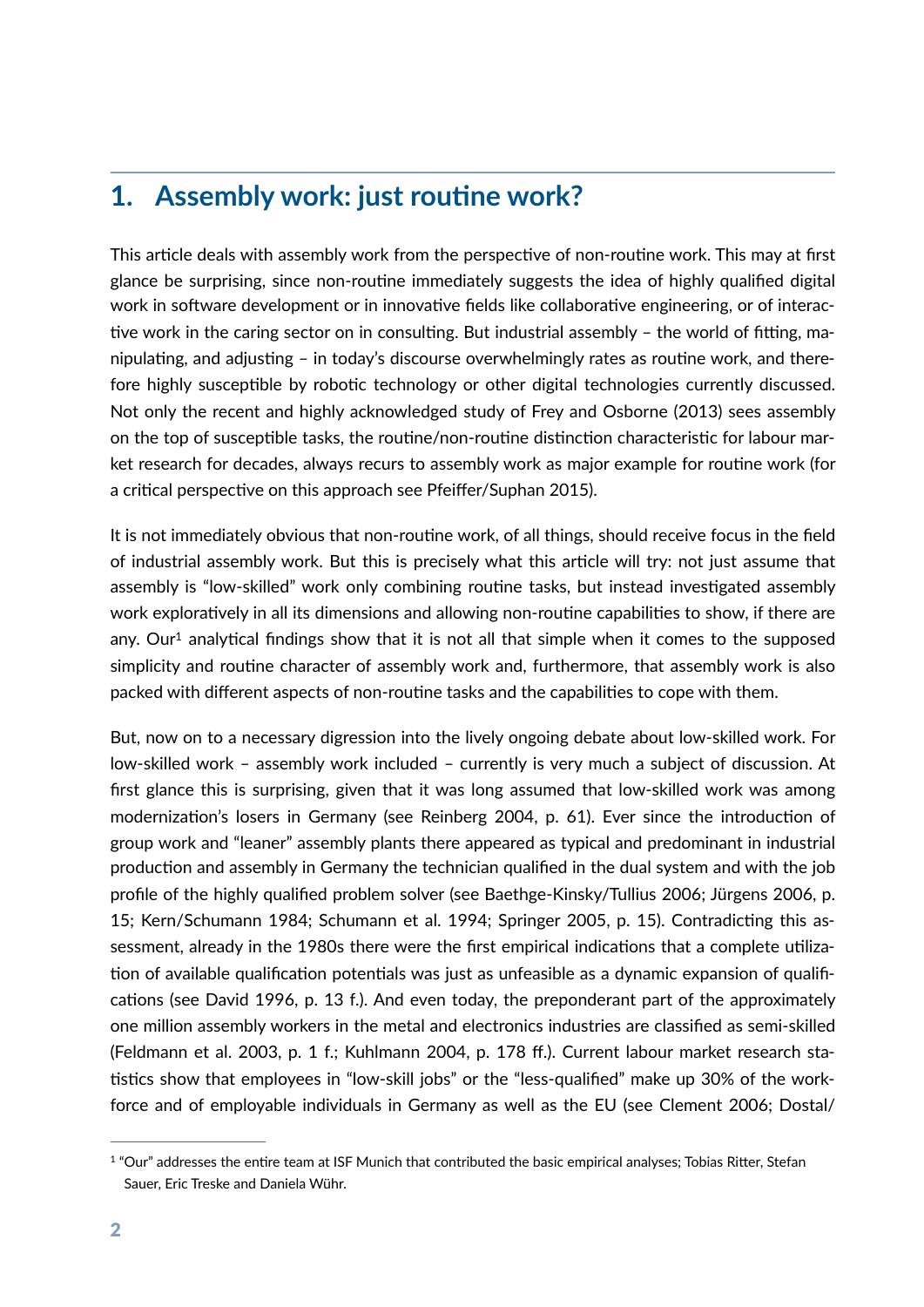Reinberg 1999; Tessaring 2005). We are seeing forecasts that in 2010 approximately one million jobs in Germany will have to be categorized as low-skill – so it seems that low-skill work contrary to expectations will not be on the way out (Zeller et al. 2004c) – Low-skill work is of quantitatively significant magnitude in retail trade, service industries and capital goods and it is characteristic for many fields of industrial assembly work (Bellmann/Stegmaier 2007; Kupka 2005, p. 12).

From the quantitative angle, therefore, low-skill work although diminishing over the decades still remained a relevant subject in Germany, particularly in assembly work. But, as pointed out by a whole series of current studies, the qualitative demands on what is termed low-skill work are changing. Today it is increasingly taken for granted, on the one hand, that socially-driven "widespread basic qualifications" generally are stressed more than they used to be as given (Zeller et al. 2004b, p. 21) and, on the other hand, that on the "secondary labour market" (Weinkopf 2007, p. 25) more is demanded even of people without formal qualifications than used to be the case. Also, and especially, for the semi-skilled there is talk of a "qualification shift" (Zeller 2005, p. 58) and of substantial changes in requirements structures (Baethge-Kinsky/Tullius 2006, p. 114). For semi- and unskilled workers the substantive requirements are shifting: increasingly, they need both technical as well as process expertise (Zeller et al. 2004, p. 51), even if the technical knowledge required of the semi-skilled is "basically structured more simply" and "in practice is highly specific to operational processes" (ibid., p. 54). An appropriate classification of the varied, in part contradictory, findings re the changed requirements for low-skilled labour calls for a clear differentiation between the formal qualifications and the actual qualification profile or job content of the specific position (Bellmann/Stegmaier 2007, p. 10) or differentiating between formal qualification and effective competence (Erpenbeck 2004, p. 82). Many workers doing assembly work may be formally low-skilled, but, after handling complex products and in moderately to highly automated work surroundings, in the course of their often long employment they have become highly competent. In that case they should be included among the "low-qualified highly competent" according to Erpenbeck. The less knowledge and skill is unilaterally equated with formal and theory-based forms of knowledge in such a classification, the more the indispensable and special competence of assembly workers comes into sharper relief. Especially the concept of experience seems to be essential for really grasping the demands on assembly jobs (and their changes). Current studies at least suggest this: Thus, Zeller et al. emphasize that is practical knowledge that enables the semi-skilled to act adequately and as demanded by the situation, to grasp the big picture better, to cope with breakdowns, to perform quality controls more effectively, and to better integrate and associate information based on its relevance (2004, p. 54), Buck (2003, p. 22) points to the importance of experiential knowledge in a framework of competitive decentralized assembly systems and reduces it to the requirements formula: "experiential knowledge + engagement  $+$  expertise." But what does not emerge clearly from such insights is what experience actually is, how it is obtained, how it "functions" and why it seems to play such a big role, along with technical knowledge and standardized handling, in the industrial context in particular. In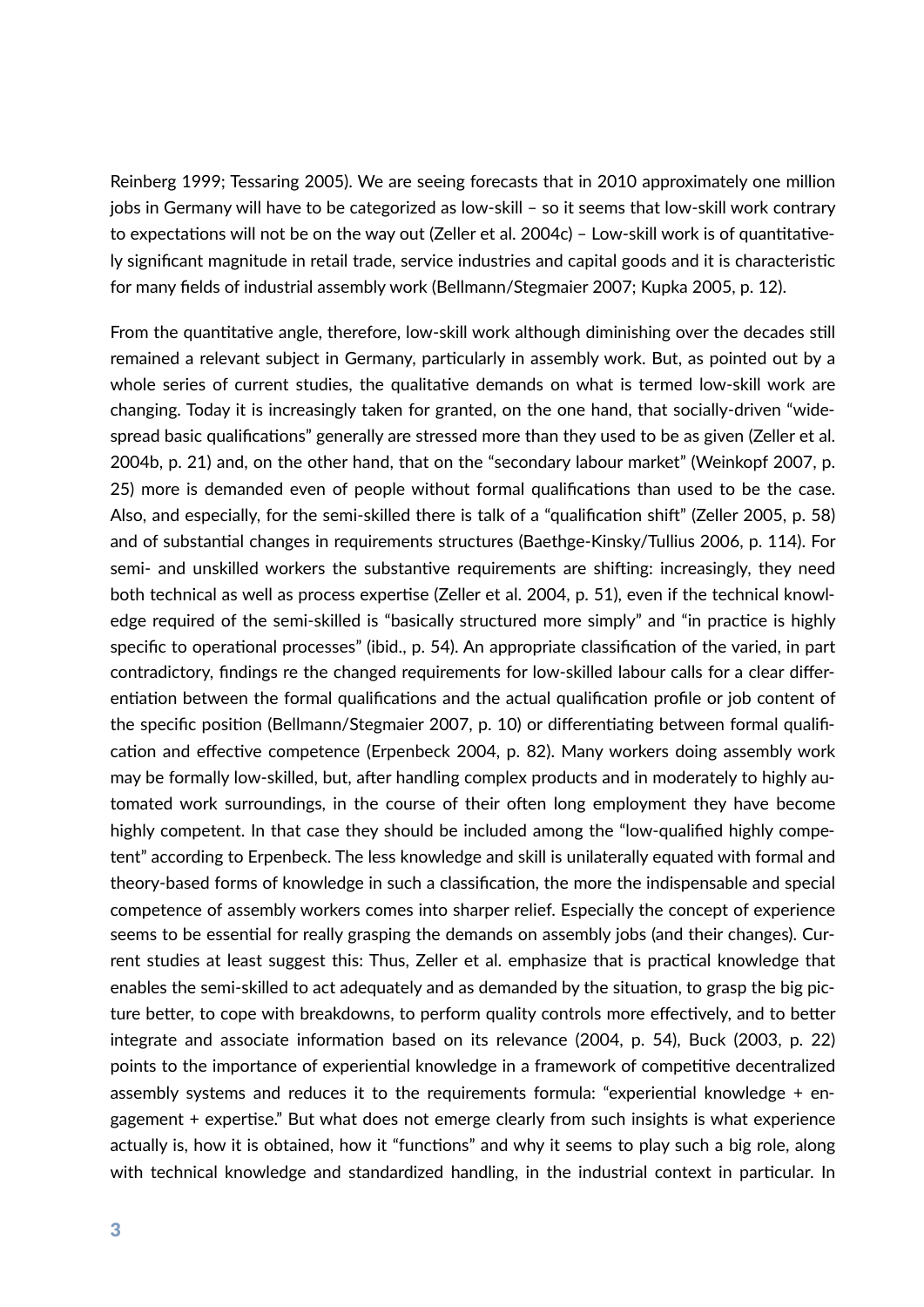Freimuth et al. (2002, p. 14) we encounter first hints as to what the quality of experience in assembly work might consist of: The talk there is of expertise and know-how that are "as if physically and mentally" connected, of sensing changes in materials, of the ability to "smell" problems before they manifest themselves, of knowing from experience "roughly how far to exceed tolerances without risk, or load materials without destroying them" plays just as big a role as "rough rules of thumb" that are "organized along fuzzy logic lines."

We will present the condensed key findings of our studies in what follows. To do so, we will give a rough outline of the analytical concept: Experiential knowledge and labour capacity as a specific view on informal expertise and "tacit knowledge." This perspective brings into focus aspects such as feel for material, intuition, a flair for plant and equipment and the like (*chapter 2*).

In our studies of assembly work we were interested in looking more closely at this "other" side of work: Is there any non-routine to be found in assembly work today? What exactly is experience about in assembly work? How does it find expression? And above all: How important is it currently and in the future in the flexible assembly systems context? To this end, we conducted a total of 62 qualitative interviews in five assembly companies, *chapter 3* gives an overview on the methodological research design and the sampling strategies.

In the next step - and this is the major part of the article - we will present detailed key findings from the empirical analysis, starting with an overall view and condensed insight into our key findings (*chapter 4*). If we look at assembly work from a holistic perspective, we discover that it is anything but "low-skill" and mere routine and thus easily replaced work. The detailed research results are presented in three parts: *Chapter 5* covers the role of non-routine tasks in assembly, startup and malfunction, concentrating on the core tasks of assembly like handling the material, that is, parts, products, equipment, and machinery. *Chapter 6* reveals interactive capabilities that play an increasing role in assembly work but are mostly overseen in the view of conventional distinctions of routine/non-routine tasks: We will show how much interactivity is needed not only in between the working group, but also for ensuring high performance and quality and even a smooth material flow despite observed flaws of the assembly related ICT systems. In *chapter 7* we describe the usually neglected role of assembly workers in processes of innovation and organizational learning.

To sharpen our empirical driven argumentation we then contrast different types of assembly and ask if there are substantial differences between our four case studies of mass assembly and the one contrasting case of more qualified workshop assembly (*chapter 8*). We conclude with a discussion of our findings in light of current educational policy debates in Germany (*chapter 9*) as Germany's system of vocational training is not only quite unique, but also gets increasing international awareness in the ongoing discussion about Industry 4.0 or the industrial internet.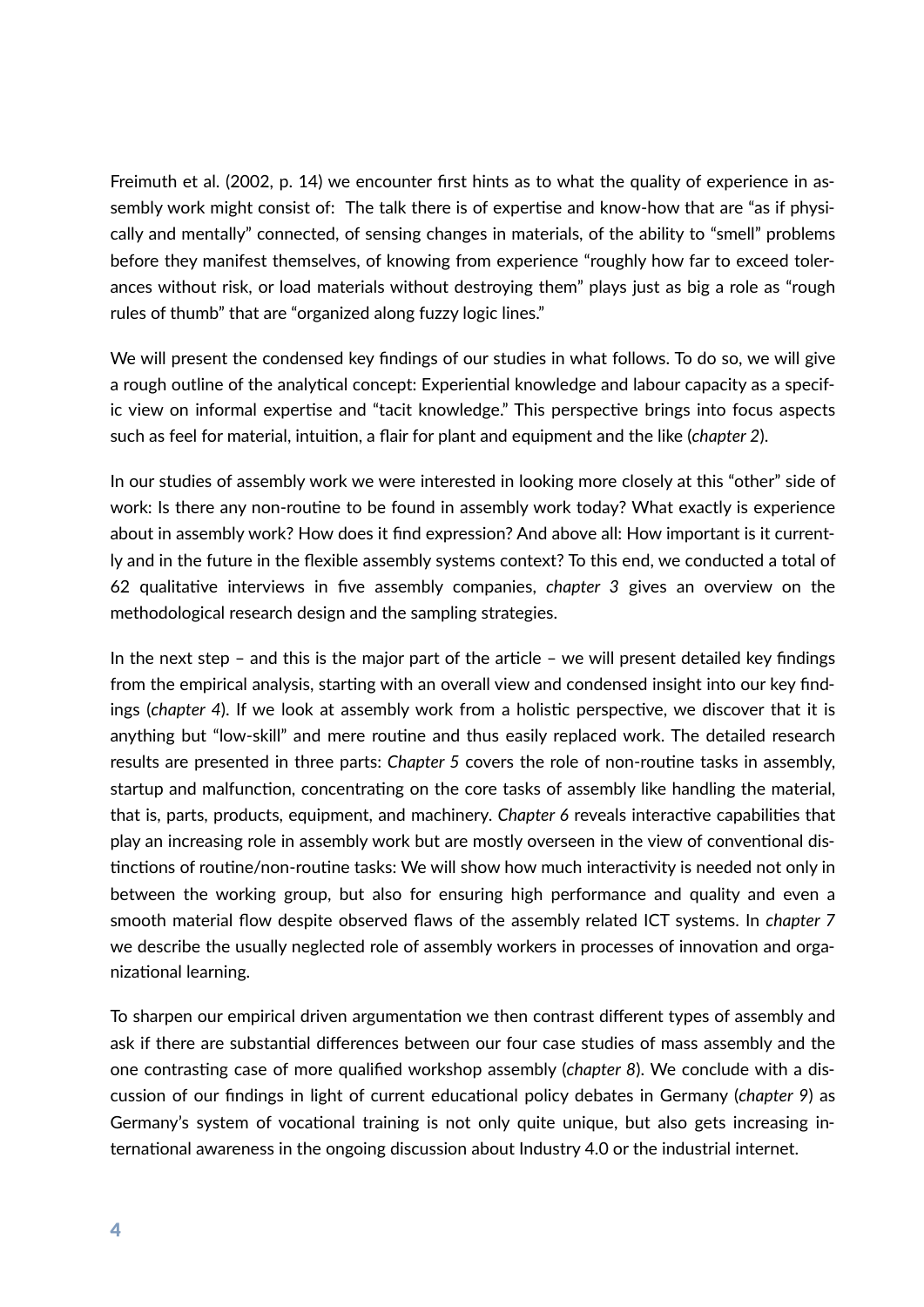## **2.** A theoretical framework for non-routine

When they design technology and/or the organization of work, when they conceptualize the learning and continuing education modules in enterprises – then the design principles and training methods mostly orient themselves to technical knowledge, material logic and the feasibility of plannable action. Moreover, in judging performance, experience-based abilities seldom play a role. However, everyone knows who the experienced co-workers, the "old hands," are. What they are really able to do, knowing what the name of the game really is, this is the edge they have over the rookies in their work place – these are all factors that are seldom visible from the outside. This also stems from the fact that experience is personal and always comprises informal, implicit, individually distinct knowledge and action. These qualities are difficult to "pin down"; they cannot be loaded into databases or conveyed as theoretical knowledge. The importance of experience is noticed for the most part when it is lacking: when the work station has already been moved or the co-worker has already retired. In this article we focus on the nexus of knowledge, work, and experience, as clearly captured in the sesquipedalian "experience-based knowledge work." Knowledge, work, and experience – these are three concepts that normally are not thought of in the same breath necessarily. To think about them and study them as one, we had recourse in the project to two concepts from industrial and labour sociology: the concept of subjectifying work action (Böhle/Milkau 1988; Böhle/Rose 1992; Böhle et al. 2002) and, connected with it, *labouring capacity* (Pfeiffer 2014). And, although everyone is talking about experience but no one really seems able to verbalize just exactly what experience is, let us begin by elaborating on the conceptual bases of our investigations. We have a fairly clear idea of what work is on the task and activity level. Or, to put it more precisely: We have an image of the manner in which we act and think while working  $-$  we all like to see ourselves as objective and logical, as knowing exactly what we are engaged in. It is possible to summarize this idea of doing work as follows:

- Our eyes perceive explicit data and "send" them to our brain. We have a clear objective in mind and work toward it on the principle of: think first, then act.
- All that we do is based on our logical thought processes and the theoretical knowledge we possess.

Machines are inert objects; we relate to them in a purely functional way. According to this idea, this is how we "function": Our eyes act as optical sensors that report data. Environmental stimuli enter our brain and are "processed" there. All this happens based on logical assumptions and theoretically-based knowledge. It is as if we were bipedal, breathing computers. The world around us is perceived as object and that is also how we deal with it: factually, value-neutrally, and objec tively. Hence, we also call this action mode "objectifying." Unquestionably, people can act this way. And there are indeed many daily work situations in which this is the best way of proceeding.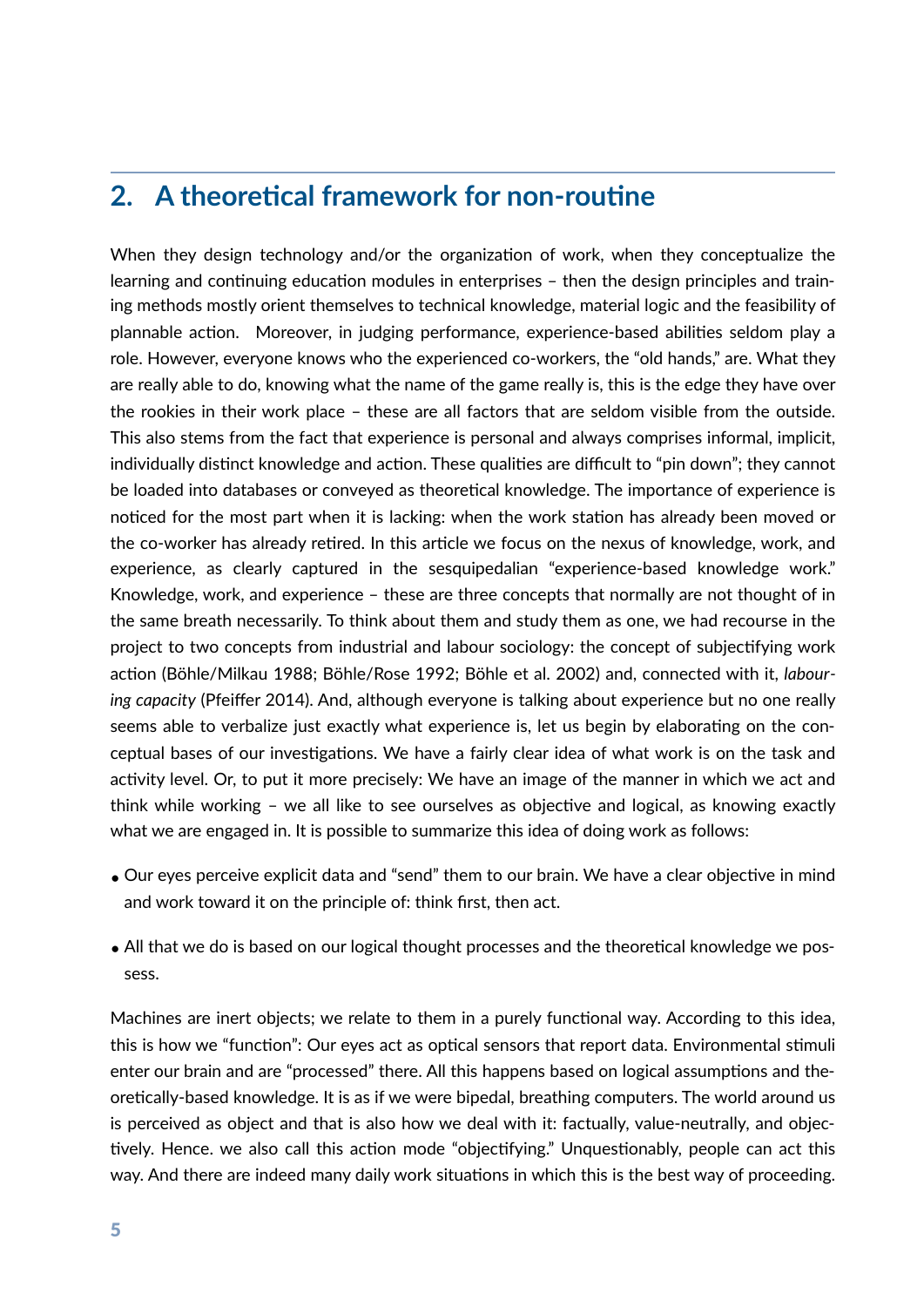Above all, it is whenever we know exactly what lies ahead, when it is clear what the next step should be, when the circumstances surrounding our action can be planned and figured out. However, we also know simultaneously that there is another side to the world and to us as well. The world of work is less and less amenable to being planned out. In many workplaces, the unpredictable has become the new normal. Everything is moving faster and is more complex, so that, at times, no one can say with certainty what is the right thing to do in a live situation. Still, a decision has to be made regardless and often without enough time for thinking through all the theoretical possibilities "like a chess player." But, even the chess grand masters value both situational awareness and intuition most highly because there comes a point when computation no longer gets them anywhere. Furthermore, this is a case where the possibilities are even circumscribed by a clear set of rules. In operational reality, in contrast, something is always bound to happen that no one anticipated. There is always a first time, always a situation that never happened before, and in which the cookie-cutter approach will not do. This type of situation calls for changing roles: the logical-analytical "computer" turns into the improvising musician who masters his instrument with virtuosity and from the gut. This way of acting is also work, and it is constantly increasing in importance. Mostly, it is the experienced workers are the ones who can cope with the unexpected. Work also requires – experience.

Humans approach work with all their senses. Wits and logic alone cannot help us make the right decision in critical situations - intuition, gut feel, and emotion can also furnish useful inputs. We are not just head but also heart. And. it is the body that knows and senses, notices and feels its way, remembers sequences. These capabilities often take time to develop, hence they are above all encountered in experienced workers. Theoretical subject matter knowledge and standardized processes help meet stable, recurring demands. But it is experience that provides us with the chance to also manage the (as yet) unknown, which permits dealing confidently with imponderables. This is because experience is more than just a static ensemble of routines. Experience also signifies a special way of dealing with things, people, and situations at work. The most important traits of this type of acting and knowing that we term "subjectifying" are:

- A holistic awareness: we hear, see, feel, smell simultaneously everything may be important, nothing is conclusive.
- An explorative, dialogical process: we feel our way, step-wise. We wait for the reaction, we change our behaviour from moment to moment as the situation demands.
- Intuition and feel: often there is no time to think everything through ahead of time. Then we need to have an intuitive sense of the correct thing to do.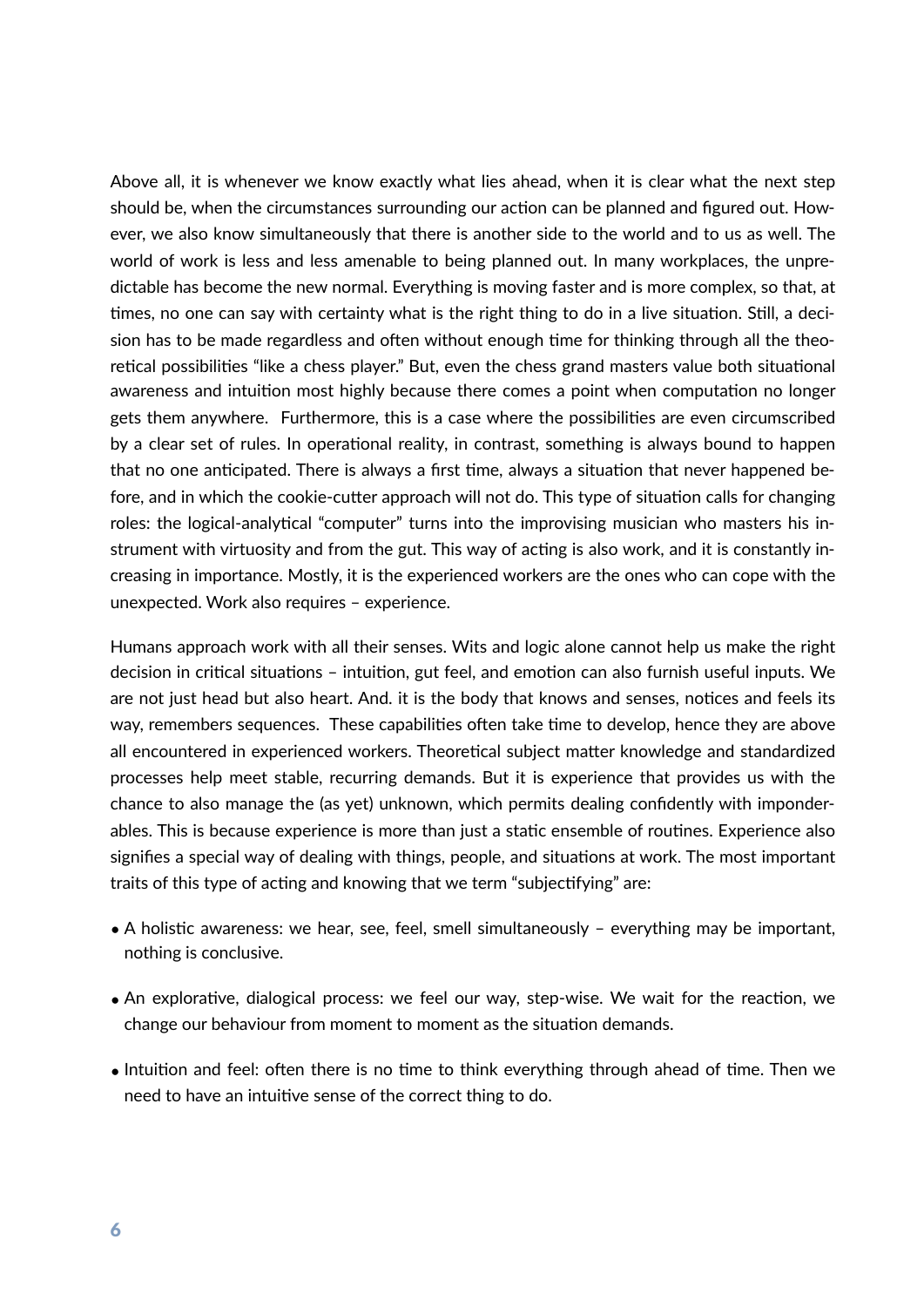$\bullet$  An empathetic relationship: machines may be inanimate objects, but you need to get to know their quirks in the way you get to know a person. And you need and have a good feel for how to interact with them.

What we normally understand as work and what role experience plays are two sides of the same coin. It is not a matter of either-or, but of both-and  $-$  of work in the sense of rational planning *coupled with* experience, even, and especially, in assembly work. It is this quality of human ways of working that will keep the human from ever being completely replaceable in complex work environments: the capacity for acting rationally *and* emotionally, analytically *and* intuitively, planned and improvisational, as well as by thinking and doing; and, beyond that, knowing what type of situation calls for what way of acting and what knowledge. In juxtaposing subjectifying and objectifying work action, we capture not just two key elements of the "experience-based knowledge work," i.e., work and experience, but now also a third one: knowledge. For, in the so-named subjectifying mode, knowledge is always an integral component of acting already and hence of work. Work without knowledge is simply not conceivable; work was always also knowledge work, not just since the knowledge society was proclaimed. Admittedly, while in objectifying work activity the theoretical and formalized (technical) knowledge is consulted before the respective action, (experiential) knowledge and action are inseparably intertwined in the subjectifying modus. A rough overview of both modes is found in *Table 1*.

| Usual conceptions of work<br>"objectifying" | <b>DIMENSIONS</b> | and the role of experience<br>"subjectifying" |
|---------------------------------------------|-------------------|-----------------------------------------------|
| data registering                            | <b>PERCEPTION</b> | holistic-sensory                              |
| planned out                                 | <b>PROCESS</b>    | dialogic and explorative                      |
| logical and analytical                      | <b>THINKING</b>   | sensing and assoziative                       |
| theory-based                                | <b>KNOWLEDGE</b>  | experience-based                              |
| objective and rational                      | <b>RELATION</b>   | empathetic                                    |

Table 1: Dimensions of objectifying and objectifying work action

These fundamental dimensions of experience  $-$  and their particular importance in complex and highly automated or computerized work environments - are not new insights in labour and industrial sociology. Already, in the late 1980s, the role of experience in "subjectifying" work action was uncovered, first in the study of work in the transition from conventional to CNC-controlled machine tools (Böhle/Milkau 1988) in the processing industry (Bauer et al. 2006; Böhle/Rose 1992) and later among others also in the area of collaboration and interaction work (Bolte 2006; Bolte et al. 2008), and of information work (Pfeiffer 1999 und 2014). This revelation did not languish in academic niches but quickly became relevant in practice: in designing production technology (see Martin 1995; Schulze et al. 2001) and IT systems (Pfeiffer et al. 2008), in the area of vocational training (see Bauer et al. 2006; Schemme 2006, p. 148 f.; Sevsay-Tegethoff 2007) and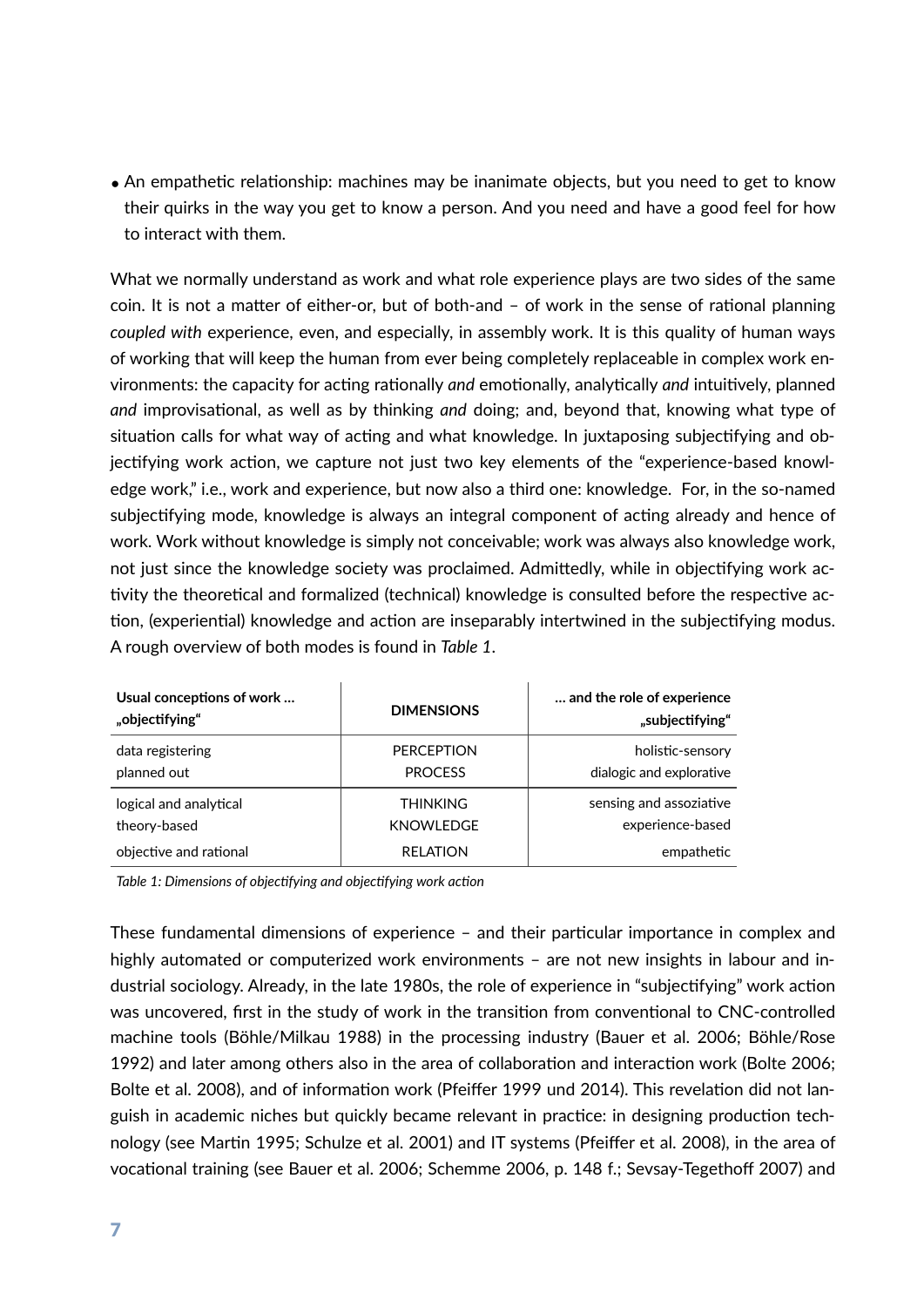in organizational development (Böhle et al. 2004; Böhle et al. 2008). Subjectifying work action, however, is not just an innate ability that individuals "bring with them," so to speak, to work; on the contrary, to be trained, subjectifying abilities in a sense require an opposite number. That which we in everyday language call experience is always something specific. There is no such thing as the assembly experience, rather the special experience in XY assembly work at company Z. Depending on which technology and products are involved, which process steps are typical, and which organizational form is characteristic, it is differentiated by everything that makes the individual workplace specifically what it is, gathered into the special experiential knowledge and action that is required just in this workplace. And it is only there that it can come into being.<sup>2</sup>

<span id="page-9-1"></span>After what now has been nearly 20 years of research and implementation experience on the topic of "subjectifying work action and experience" we can make two summarizing observations *First*, these qualities of work action are to be found in all areas studied to date, and, beyond that, they are at least as essential for successful work action as their counterpart, the objectifying abilities. Second, of all the empirical fields investigated from the research perspective of the subjectifying work action or labouring capacity, it is particularly in complex work situations that the special importance of these action and knowledge qualities shows up - making experience, in a way, the "core competence" for dealing with the unexpected and therefore is also a guarantor of performance, especially in production (see Böhle et al. 2004). It is therefore hardly surprising that experiential knowledge (whether parsed as "tacit knowledge" or implicit knowledge) in recent years has experienced a renaissance in many areas of society, but above all in the areas of work, vocational training, and technology design, and has found a previously unheard of degree of acceptance (see Böhle et al. 2002). However, it remains that the broad acceptance that is still gathering steam in everyday operations is frequently confronted by a downplaying of, to some extent even discrimination against, the quality of experience. There are many obvious reasons for this having to do with the nature of experience, for example:

- Experience cannot be "seen." As long as everything is apparently running smoothly as seen from the outside, its importance simply does not register. Experience is knowledge that has become "second nature," which makes experience so hard to "pin down" – for instance, by stashing it in databases. And that is also why it is often forgotten to mention or notice it: in breaking in coworkers, in peering over someone's shoulder, during maintenance, etc.
- Experience is something personal; it differs from person to person because everyone has different experiences. This is what makes talking about one's own experiences and exchanging it so important; on the other hand, this is exactly why this unfortunately happens so infrequently.

<span id="page-9-0"></span> $2$  In order to capture this "opposite number" of work means, work objects, and work organisation, the study was done with the analytical concept of *living labouring capacity* (see Pfeiffer 2014) which positions the material and social givens of work means, work objects, and work organisation as equals alongside the physical and person-specific subjectifying work action.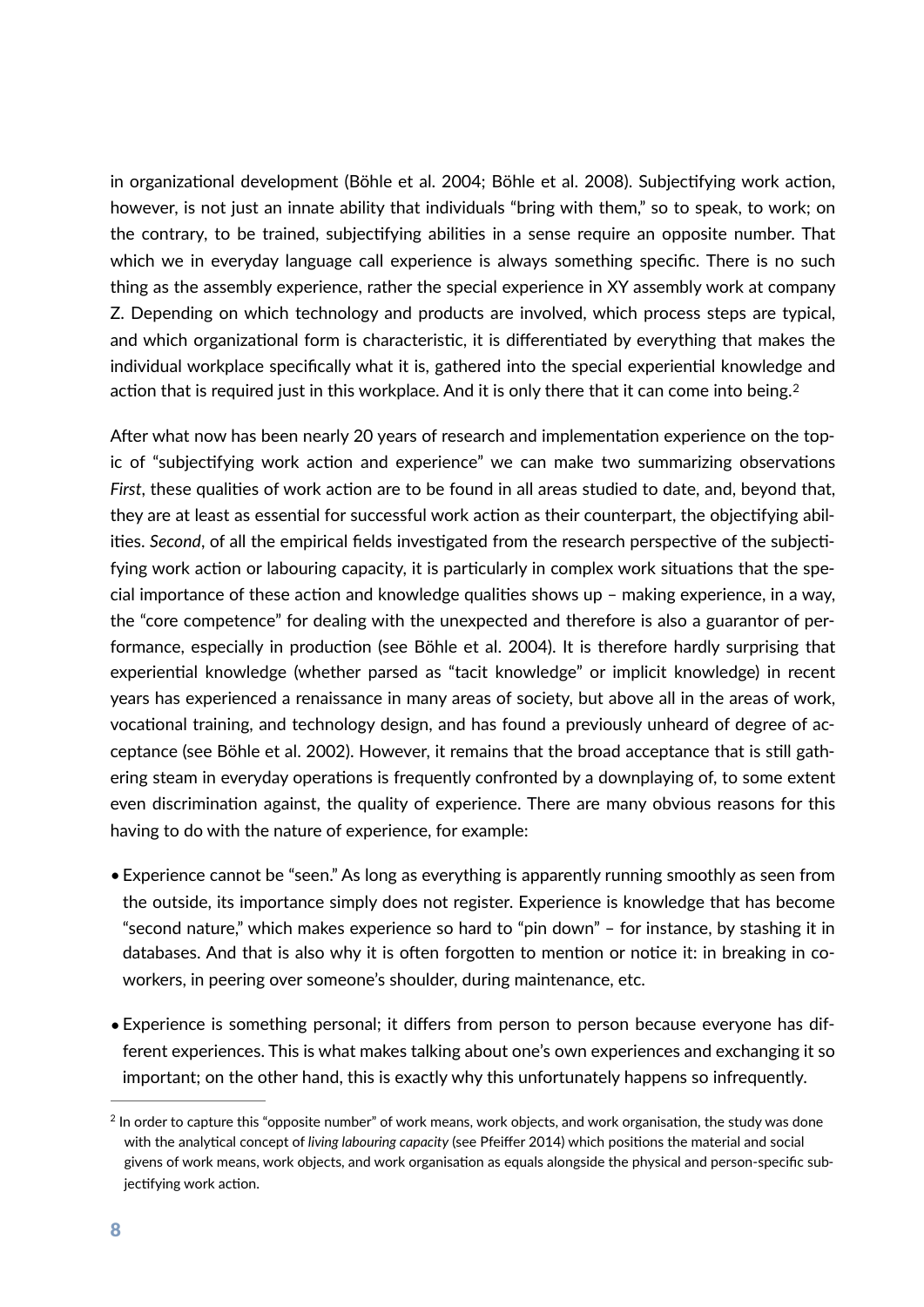- It is skilled workers of all stripes especially that regard experience as an almost self-evident element in their skill set that needs no verbalizing. The semi-skilled, for their part, assume that precisely their experience is irrelevant – and this impression is also often conveyed in enterprises.
- Experience is of dynamic quality and therefore it could be seen as the substantial opposite of mere routine. While experiential action interacts within given situations and tackles complexity and unforeseen circumstances, just routine would fail to cope with anything that is or seems slightly out of the ordinary.

There are yet two more reasons for the disregard or disrespect for experience: One is the misperception, rife in the literature as well as in practice, which equates an "experience trove" with hardened routines that blind and stultify in dealing with the new and the unexpected. But the understanding of experience that we have developed of it here as subjectifying action and knowledge qualities means exactly the opposite, namely: experience as a method for doing, as the ability to have (and want to have) new experiences and to apply previous experiences in new ways in coping with unforeseen challenges. The second is that the valuing of experience ultimately is hampered by our industrial history: For many decades, tayloristic forms of organizing work (and, closely tied with it, also the relevant design principles for production technologies) understood experience not as an instance for managing under uncertainty but rather as a source of unpredictability. The objective was to filter experience as an imponderable element out of the production process as much as possible through formalization and standardization or, better yet, to eliminate it entirely. Interchangeable workers reacting identically by the book every time to invariably recurring, unchanging requirements need anything but individually distinct experience that developed in line with personal experiences. This perspective on experience as nuisance factor, pointedly formulated as a veritable "enemy" of standardized processes and formalized procedures, still exerts its influence as cultural background on our world and (not just) the (industrial) world of work. As much as this way of seeing stubbornly hands on, particularly on the decision making level in enterprises, just as little does it fit modern production requirements. It is in complex, partly highly automated processes that the experience of co-workers facilitates forward-looking detection of looming malfunctions and their eventual impacts  $-$  all the way to a complete standstill of work processes - and prevention through early intervention. Along with the ever rising variety of versions and ever more dynamically changing market demands, assembly work with standardized, even robust, processes is no longer immune to the unexpected – to cope successfully ad hoc and situationally with these calls for an experience-based effort. And handling the unexpected is only one facet - experience in flexible assembly systems is above all also needed if meaningful standardizations and process improvements are to be pursued in the first place.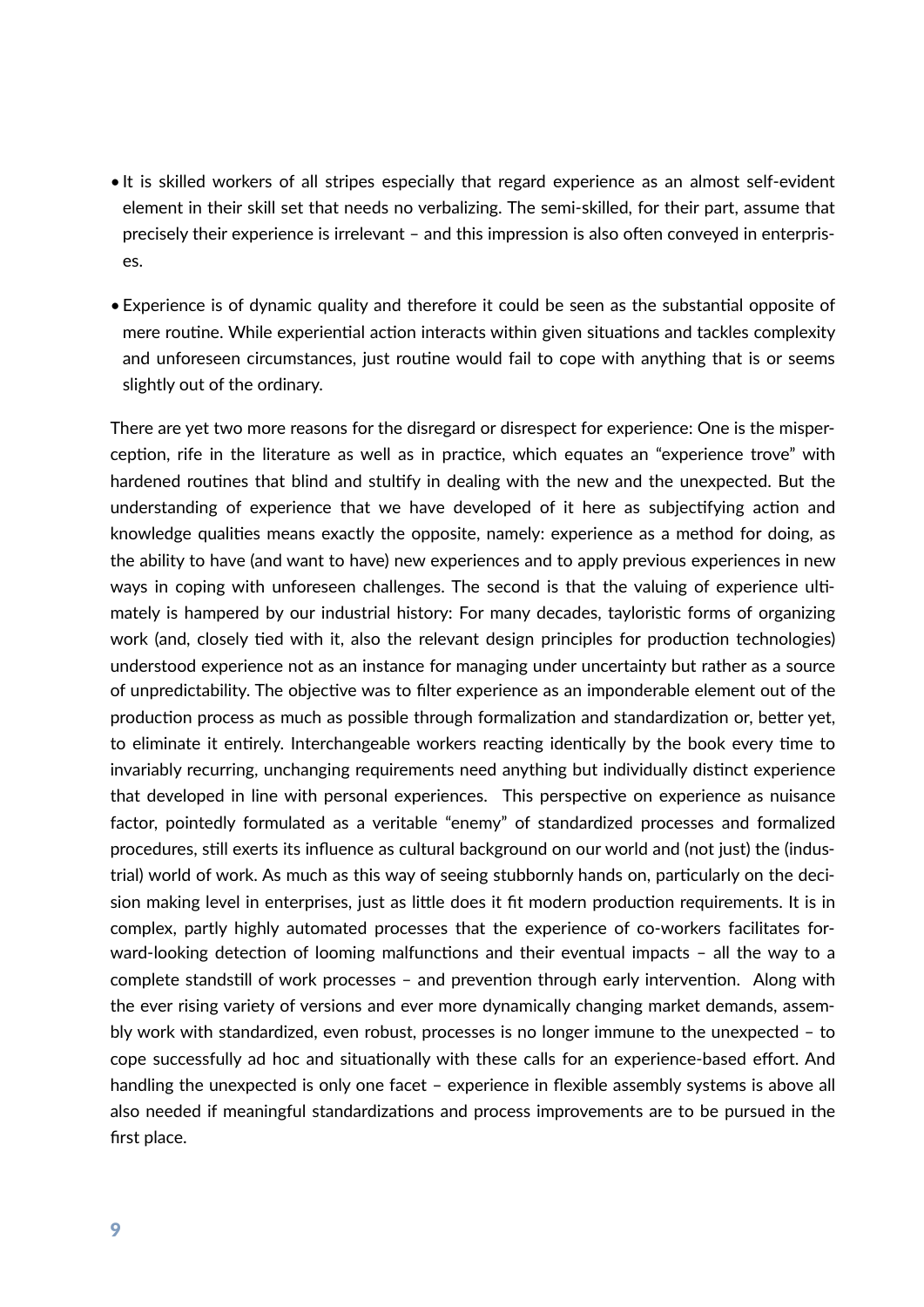Hence, only by acknowledging the special qualities of experience and promoting them can use be made of their vital complementary functioning. It therefore makes sense to take a close look at the expressions of the non-routine parts in assembly work and to highlight something that normally takes place in obscurity and unnoticed. In the next chapters, first we present the methodological approach followed by a detailed insight into the material findings from our studies.

## **3. Method and sampling strategy**

Following the multiple company case study (Yin 2008), our findings derive from 62 qualitative interviews in the automotive sector and in the machinery manufacturing branch. These interviews lasting from 45 to 90 minutes each were complemented by group discussions with employees, management and field experts, and some shift-long working place observations (for an overview of conducted interviews, group discussions and workplace observations per case see *table 2*).

|                        | AUS1 | AUS2 | AUS3 | <b>WSA</b> | <b>EPM</b> |
|------------------------|------|------|------|------------|------------|
| Interviews with        |      |      |      |            |            |
| assembly workers       | 13   |      |      |            |            |
| group leaders          |      |      |      |            |            |
| administration         |      |      |      |            |            |
| work council           |      |      |      |            |            |
| workplace observations |      |      |      |            |            |
| group discussions      |      |      |      |            |            |

*Table 2: Overview of empirical basis*

The branch focus of our research projects was put on the automotive and the machinery manufacturing industry in Germany considering their importance to what is recently discussed in Germany under the term Industry 4.0 (Kagermann et al. 2013). The company sample in the automo tive industry consists of four suppliers and represents the typical structures of German assembly locations in regards to employee count, product and process complexity or work organisation. For details see *table 3*.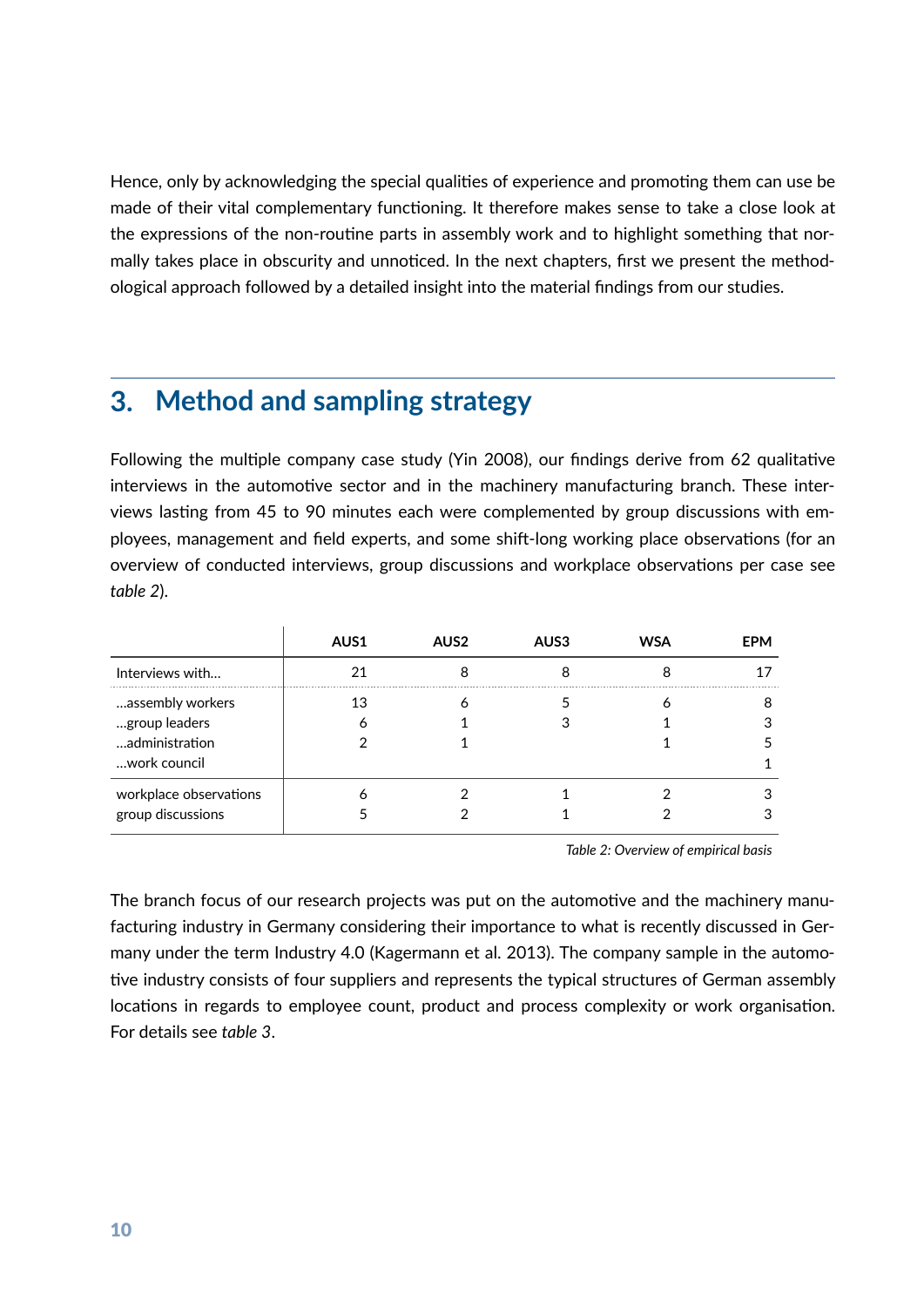| Company characteristics    | AUS <sub>1</sub> | AUS <sub>2</sub>  | AUS3            | <b>WSA</b> | <b>EPM</b>    |
|----------------------------|------------------|-------------------|-----------------|------------|---------------|
| Revenue in Mio FUR         | $25 - 50$        | $25 - 50$         | >110            | $5 - 15$   | $25 - 50$     |
| Global workforce           | 1.000 to 2.500   | 5.000 bis 10.000  | 2.500 to 5.000  | 100 to 250 | 500 to 1.000  |
| Workforce German site      | 250 to 500       | 250 to 500        | 2.500 to 5.000  | 50 to 150  | 150 to 250    |
| Share of personell costs   | 22%              | 24%               | 22%             | 25%        | 20%           |
| Assembly characteristics   |                  |                   |                 |            |               |
| Product complexity         | simple to        | medium            | high            | medium     | medium,       |
|                            | medium           |                   |                 | to high    | to high       |
| Series volume              | 40 to $> 1$ Mio. | 10 to $> 10.000$  | 50 to $> 1.000$ | 1 to 10    | 1 to > 10.000 |
| Assembly system            | Single & Flow    | Single & Flow     | Flow & U-form   | Workshop   | Single & Flow |
| Level of automation        | medium           | medium            | high            | low        | medium        |
| Teamwork since             | 2000             | 1998              | 1995            | 1990       | 1994          |
| Team size                  | 10               | 15                | $5 - 15$        | $1 - 10$   | $8 - 15$      |
| Assembly workforce         |                  |                   |                 |            |               |
| Overall                    | 150 to 200       | 50 to 100         | 1.000 to 1.250  | < 25       | 50 to 100     |
| vocational trained/skilled | 10%              | 39%               | 45%             | 100%       | 22%           |
| unksilled/semi-skilled     | 90%              | 50%               | 45%             |            | 78%           |
| Female worker              | 21%              | $\qquad \qquad -$ | 5%              |            | 22%           |
| Migrant worker             | 40%              | 44%               | 20%             |            | 8%            |
| Aged under 30 years        | 8%               | 28%               | 14%             | 27%        | 8%            |
| Aged over 50 years         | 36%              | 28%               | 25%             | 40%        | 24%           |

Table 3: Company and workforce characteristics of case studies

Though the initial interviews were conducted in 2006, and the last workplace observations and further group discussions around 2008, the case studies still represent typical German assembly in said branches today regarding the automation level, the dominant forms of assembly and the skill variety oft he workforce. Three companies represent mechanic or electro-mechanical products and are suppliers solely fort he automotive industry (AUS1 - AUS3), one company produces electronic parts for the automotive as well as for other industries (EPM). In the machinery manufacturing branch we observed one enterprise with a total employee count of under 100 (WSA), producing complex and unique machinery via workshop assembly. This company was chosen as a contrast case as this kind of assembly mostly is seen as highly qualified and considered as less routine work than the mass assembly in the automotive sector.

Beyond *theoretical sampling* techniques according to the Grounded Theory (Glaser 1992) and in line with our research interest, one crucial criterion for selecting adequate interview partners in the five chosen companies was their variety of characteristic assembly work (e.g. the automation level, the complexity of parts and oft he assembly process). All gathered and completely transcribed materials underwent an in-depth qualitative content analysis (Mayring 2000) combined with theoretical sensitive coding suggested by Grounded Theory, choosing emergence over forcing empirical data (see Kelle 2005).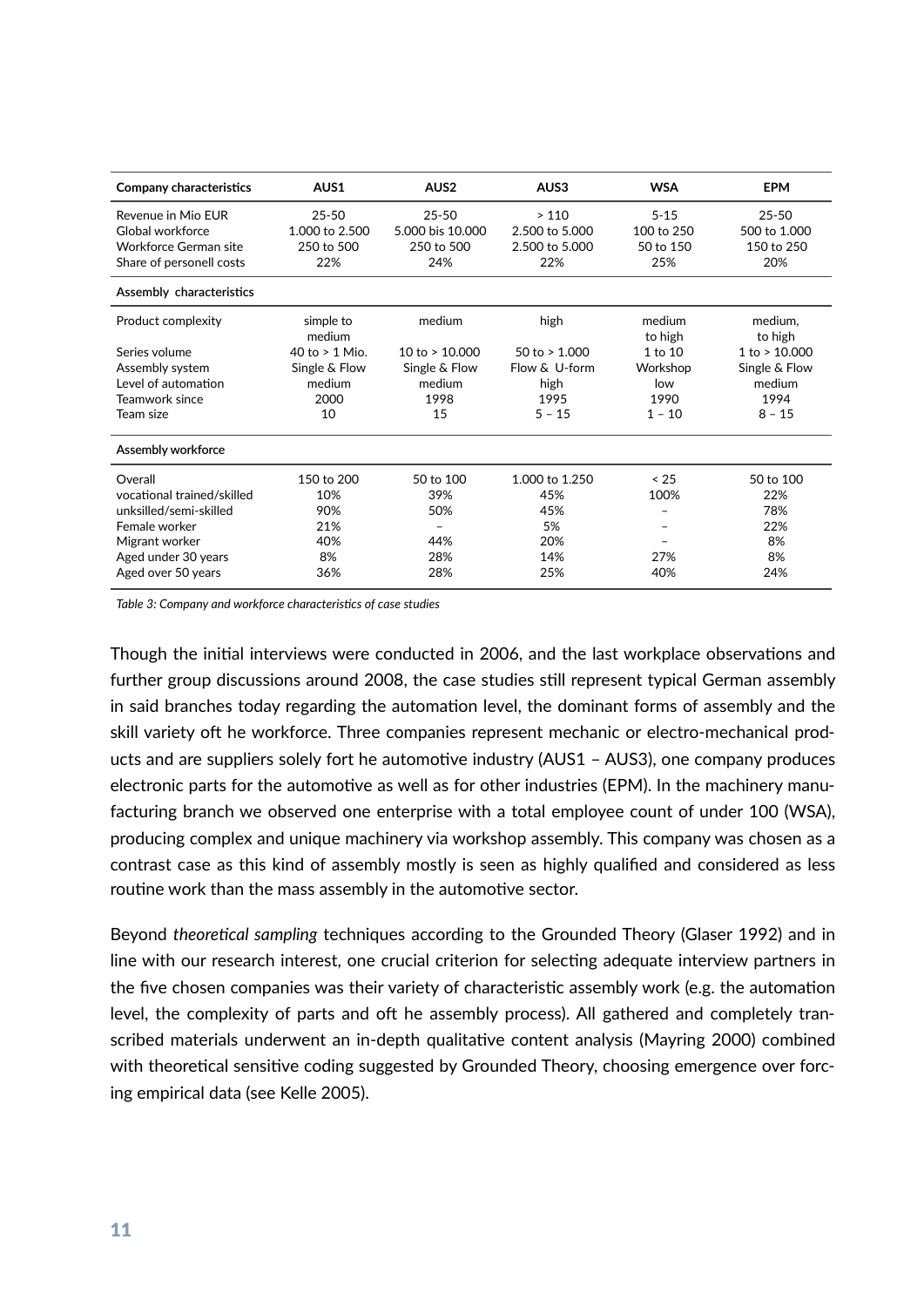# **4.** Assembly work beyond routine – an overall look at **our empirical findings**

The assembly-experience matrix shown below (see *table 4*) presents a condensed depiction of the results of all of our interviews, workplace observations, and group discussions or workshops in the five businesses surveyed. It shows which dimensions of an experience-based knowledge and action (table columns) are used for which requirements during assembly (table rows) and how important each of them is. Our key objective for the empirical work was to determine the expression and importance of specific work capacity of experienced assembly worker, as well to capture the situations or dimensions in which experience has an important to vital importance. In the interviews, we tried to elicit verbal descriptions from the everyday work activities in which phenomena of subjectifying work action played an especially central role. These are found aggregated in the columns headed holistic awareness, dialogic approach, associative thinking inclusive of hunch and feel and, finally, empathetic relationship.

| Assembly overall                                                     | Holistic<br>awareness | Dialogic approach | Association<br>and feel | Empathetic<br>relationship | Cumulative<br>significance                                                                                                                                    |
|----------------------------------------------------------------------|-----------------------|-------------------|-------------------------|----------------------------|---------------------------------------------------------------------------------------------------------------------------------------------------------------|
| Assembly                                                             |                       |                   |                         |                            |                                                                                                                                                               |
| Running                                                              | п                     | $\circledcirc$    | $\circledcirc$          | $\bullet$                  | $\bigcirc$ $\blacksquare$                                                                                                                                     |
| Start up                                                             | $\bullet$             | п                 | $\bullet$               | ▬                          | ◉∎∎                                                                                                                                                           |
| Problem Avoidance                                                    | ■                     | $\circledcirc$    | п                       |                            | ---                                                                                                                                                           |
| <b>Problem Resolution</b>                                            | $\bullet$             | $\bullet$         | $\circledcirc$          | $\circledbullet$           | $\bigcirc \bigcirc$                                                                                                                                           |
| Disposition/organisation                                             |                       |                   |                         |                            |                                                                                                                                                               |
| Group/team                                                           | $\circledcirc$        | $\bullet$         | $\bullet$               |                            | $\circledcirc$ $\blacksquare$                                                                                                                                 |
| Performance                                                          | ■                     | $\bullet$         | $\circledcirc$          |                            | ◉∎∎                                                                                                                                                           |
| Quality assurance                                                    | ■                     | ■                 | ■                       | ■                          |                                                                                                                                                               |
| Material flow                                                        | ▬                     | $\bullet$         | $\circledcirc$          |                            | ◉∎∎                                                                                                                                                           |
| <b>Innovation</b>                                                    |                       |                   |                         |                            |                                                                                                                                                               |
| Set up/optimising                                                    | ■                     | ■                 | $\bullet$               | $\bullet$                  | $\textcolor{blue}{\textcircled{\scriptsize{}}\textcolor{blue}{\bullet\textcolor{blue}{\bullet}}\textcolor{blue}{\blacksquare}} \textcolor{red}{\blacksquare}$ |
| Learn                                                                | п                     | $\blacksquare$    | $\circledcirc$          |                            | ---                                                                                                                                                           |
| Experience swap                                                      | $\circledcirc$        | $\bullet$         | $\bullet$               |                            |                                                                                                                                                               |
| $\circledcirc$ plays a role $\circledcirc$ important $\bullet$ vital |                       |                   |                         |                            |                                                                                                                                                               |
| Table 4: The overall assembly - experience matrix                    |                       |                   |                         |                            |                                                                                                                                                               |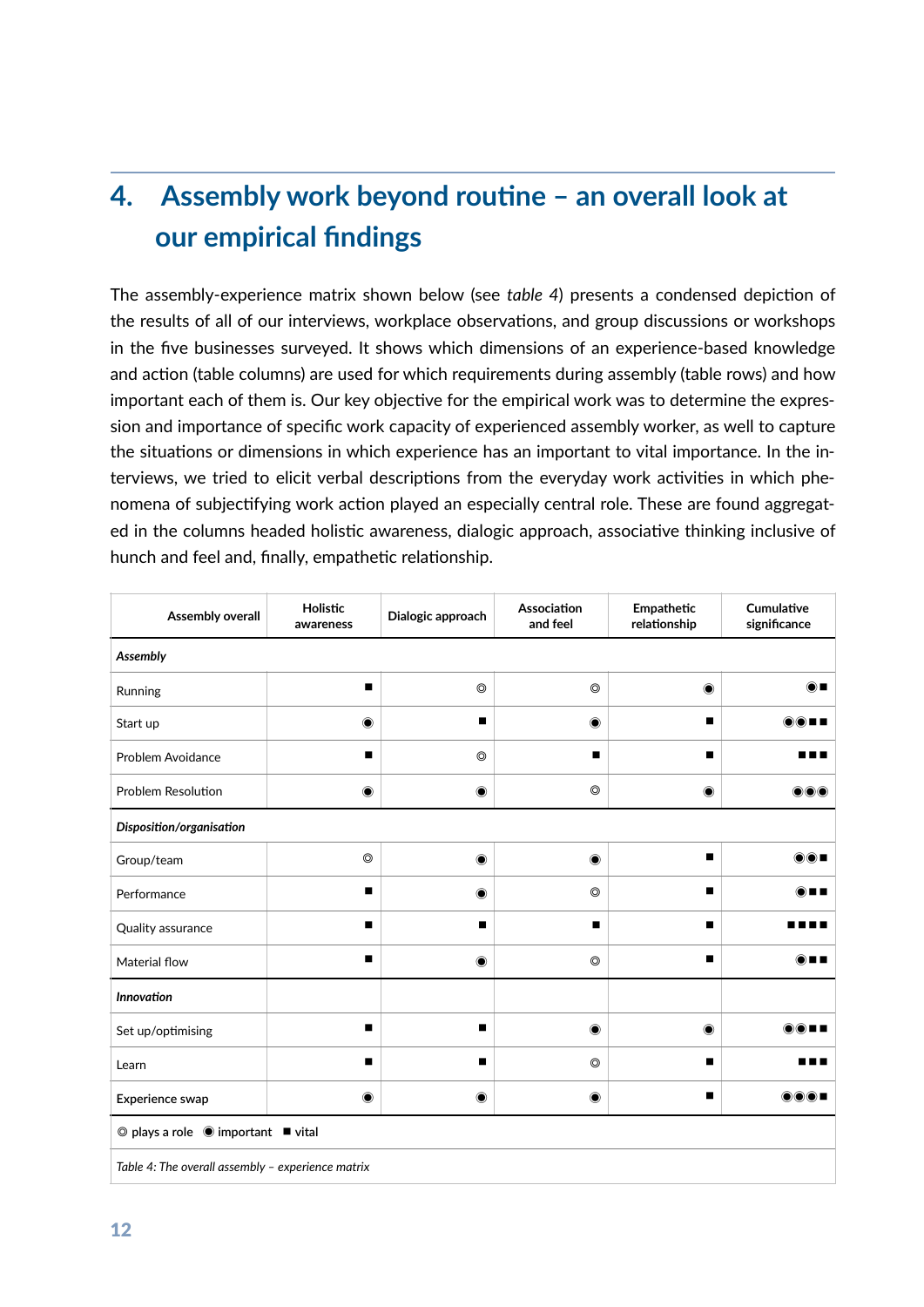This assembly-experience matrix in a compressed format shows clearly that experience qualities play a role in all areas pertaining to assembly work. In addition, we can also distinctly pick out the areas in which they are of special or even vital importance: namely during startup, in quality control, and in set-up and optimization of assembly systems and processes  $-$  in other words, in the areas that are addressed particularly by the more flexible assembly work design that integrated production systems strive for.

Before we detail our findings along the individual requirement dimensions in assembly work, here are two major results of our inquiry: First, even repetitive work is not all that unskilled, provided one makes the effort to observe it in detail and on the level of work action. For handling technology, work routine, product, and breakdowns, experience remains a relevant factor - even when it involves seemingly "simple" work. Second, the competency demands relative to disposition and organisation are escalating even for so-called unskilled jobs. But these also have an experience aspect: Quality controls, unimpeded material flow, coordinated group action and performance do not only result from standards, but above all also from the workers' subjectifying workarounds. Finally, it quickly became apparent during the survey process, that experience not only plays a significant role in learning, in knowledge exchange, as well as in setting up and optimizing processes, but also that the "unskilled" assembly workers often are more conscious of this role than, for example, their group coaches and supervisors. Despite all the pruning that necessarily goes with a tabular compaction of 62 qualitative interviews from five different companies, the matrix does show that especially the capacity for holistic sensory awareness and an empathetic relationship with equipment, products, and processes is of striking importance. Our analyses above all show the holistic quality of these skills: It may be possible to classify the whole range of experience and human capacity for work in each specific dimensions of assembly work, but, in daily work, performance without quality is unthinkable just as a smoothly running assembly operation is inconceivable without anticipatory fault avoidance, and so forth. Many of the passages<sup>[3](#page-14-0)</sup> in the interviews we conducted thus can also be assigned to at least one other dimension. This points up the special quality of experience: At all times and in all places it bears on every action and it is only on paper that it can be deprived of this holistic quality.

<span id="page-14-1"></span><span id="page-14-0"></span> $3$  For reasons of space, we do not replicate interview excerpts in this article. They are available in their entirety in the comprehensive version of the study (Pfeiffer 2007).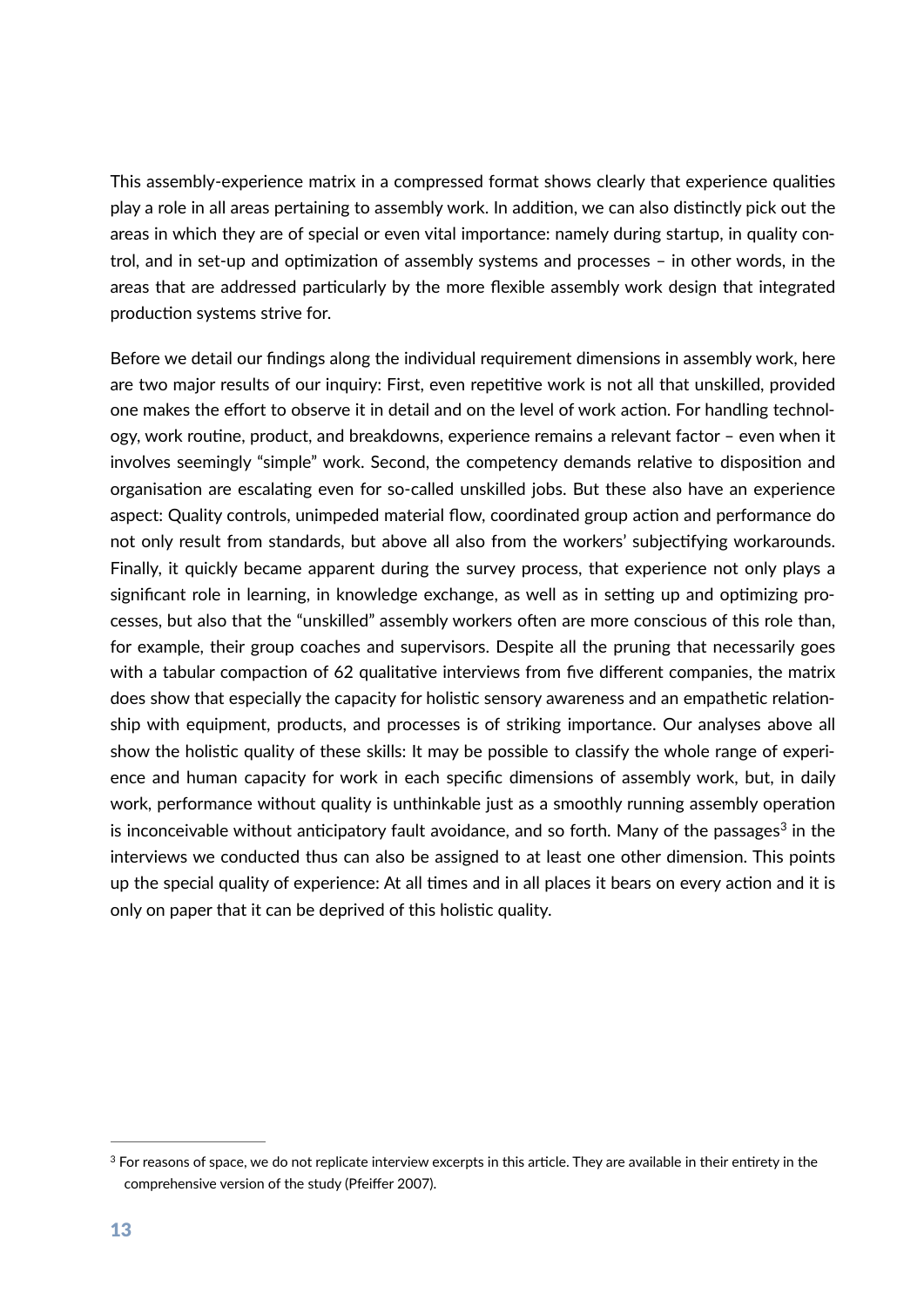## **5. The role of non-routine tasks in assembly, startup and malfunction**

The center of assembly activity is occupied by "actual assembly work": fitting, handling, inserting, and adjusting – seemingly monotonous, undemanding activities. Assembly in its uninterrupted normal operation in a sense represents the implicit paradigm of "unskilled work" that glimmers through the debates on this subject we referred to in the introduction. And in the interviews on the supervisorial level we often encounter the view that precisely in this context no elaborate experiential knowledge is needed. However, if we look in a differentiated manner at the demands that are givens in the daily work of a trouble-free assembly operation  $-$  and not just in startup or in recognition, avoidance, and remedying of malfunctions  $-$  then the profound importance of experience for such seemingly "simple" work emerges clearly.

### **5.1 Undisturbed assembly**

For it is all about just-in-time assembly of what may be highly complicated products in the shortest cycle times with the highest quality. Here work cannot be reduced to a single hand movement – even in the smoothly running assembly operation experienced workers do much more: They perceive the entire process with all their senses (products, parts, machinery, group...). Bodies adjust not only to cycle times, but synchronize with the entire process and the rhythms of coworkers (for instance, on a U-shaped production line). No matter how monotonous the sequence of steps may be, experienced workers remain on the alert for the unexpected. They regard the whole as "their" work; every departure from normal is significant. Part of this, for example, is the ability to keep track of the whole environment with peripheral vision, so to speak out of the corner of the eye, while the inexperienced concentrate more or less exclusively on what they are doing.

In sensory awareness, hearing plays a very special role: Even the smallest change in the background noise – despite the prevailing immense ambient noise – registers with experienced workers and is gauged accurately. With the ability to perceive changes in sound early on and interpret them accurately, the transitions from the (still!) undisturbed assembly operation to prevent malfunctions are fluent. Many changes of sound can be assigned easily and unequivocally to individual processing events, but most often the required perceptual ability is tuned to significantly subtler variations. Hearing is interwoven with a feel for something like a normal or changed texture of the entire noise carpet: The experienced assembler does not hear clearly identifiable tones that point to the cause of a technical defect, but instead knows that the machine has a "belly ache." Something that could at first glance be put down to imprecision or vagueness is precisely the strength of this perceptual ability: Precisely because a fuzzy awareness is possible, any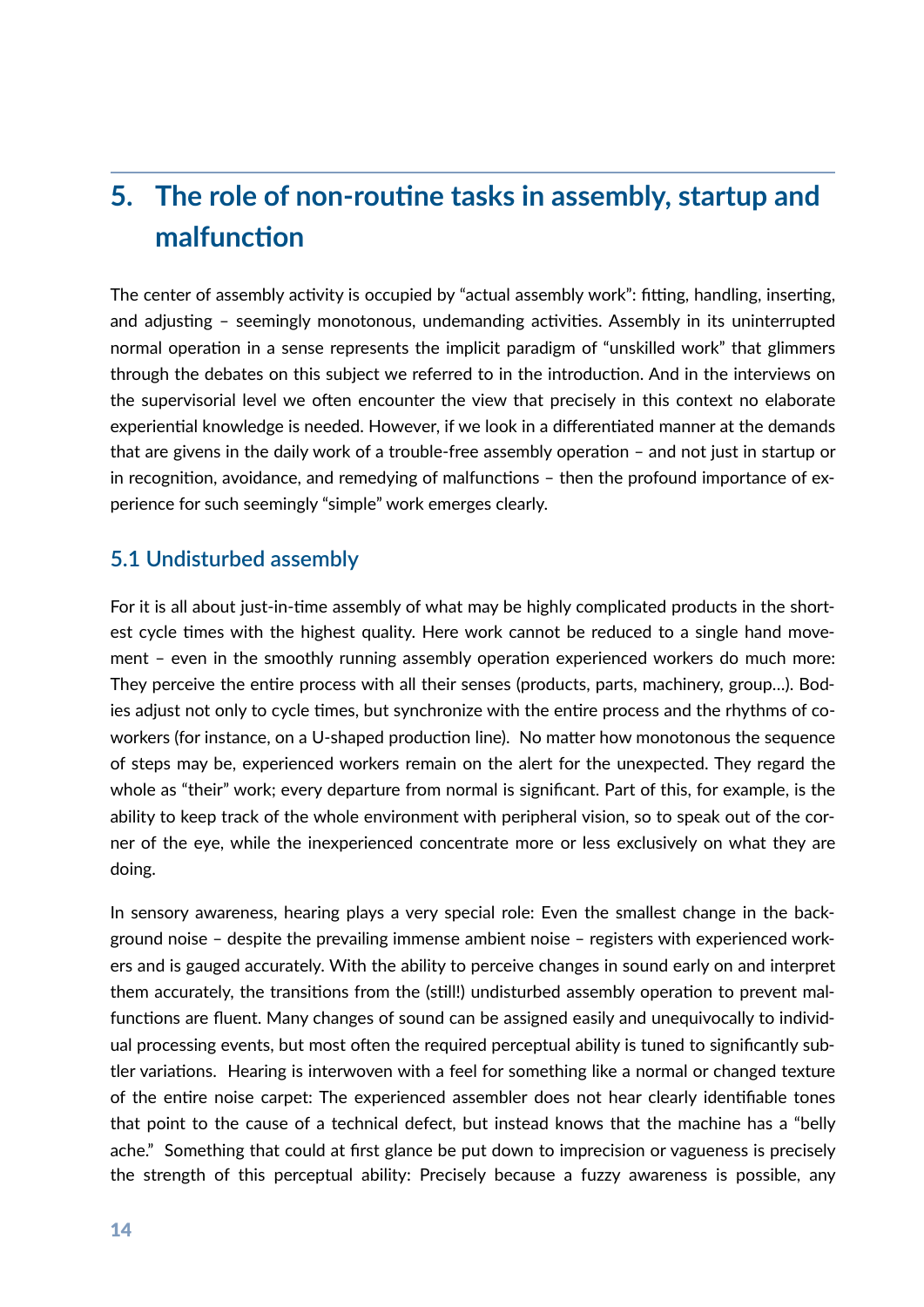change – even one never before experienced, still unfamiliar – can register very early on. Those with experience start listening (up) already when approaching the machine or when crossing through the shop floor, so that the perceptual ability is not only or first turned on during the actual assembly hand maneuver. What separates the experienced from the inexperienced assembly worker is, among others, the former's sensitivity to the change in sound relating to their own process or machine heard over the ambient noise. Decisive in this is the ability not only to perceive the changes but also to classify and integrate them while they are happening. It is not a matter here of an intentional, targeted listening but instead, analogous to the peripheral vision out of the corners of the eye, it requires listening to the whole noise carpet and changes in it as if through "the corners of the ears." Given the short cycle times that are normal in series assembly today, it is not just precision that is called for in handling but also speed.

Speed *and* precision, volume *and* quality are linked by the experienced worker in a kind of unique overall handling dexterity, not just in the speed of a single hand movement. This type of dexterity, which has a strong physically related component, is much more than dull routine. It is really a very sensing type of action (even when handling component groups, some of which may weigh several kilos) that keeps open all sensory channels for unexpected changes. It is precisely this dexterity, the body-memorized feel for handling and processing, that also facilitates that every hand maneuver, every haptic contact in an individual assembly hand movement and comprehensive quality control (of own activity, of upstream processes, of materials used, of process steps, etc.) are all rolled into one. What shapes the total process even more robustly and effectively can nevertheless be felt as stress-related demands by the individual. Still, because this staying clocked in does make functional sense on the material-corporeal level, it gets done; the body can (and "wants to," so to speak) escape the material requirements only conditionally.

Nothing is ever the same. The experienced worker also takes this into account even when the assembly of one and the same part has been running flawlessly for some time. It is always also not just about reacting to potential changes, but about anticipating them: Not only does this apply to inter-company upstream processing steps, but even in the event of a tool change on the supplier's side. What passes in assembly work as uninterrupted normal operation frequently would not be that if experienced assembly workers could not continually master, almost in an offhand way, the minutest actions geared to avoiding and remedying malfunctions that they integrate into their supposedly "repetitive" hand movements. Frequently, this is not even noticed in companies, because, as a consequence of the preemptive handling of malfunctions, they do not "register" as downtime. Let the individual assembly steps, looked at superficially from outside, appear to be repetitive and unskilled: thanks to their abilities, the experienced workers not only master the running assembly, but they also see to it that the assembly line keeps running optimally. They themselves are absolutely aware of the special quality of these experience-based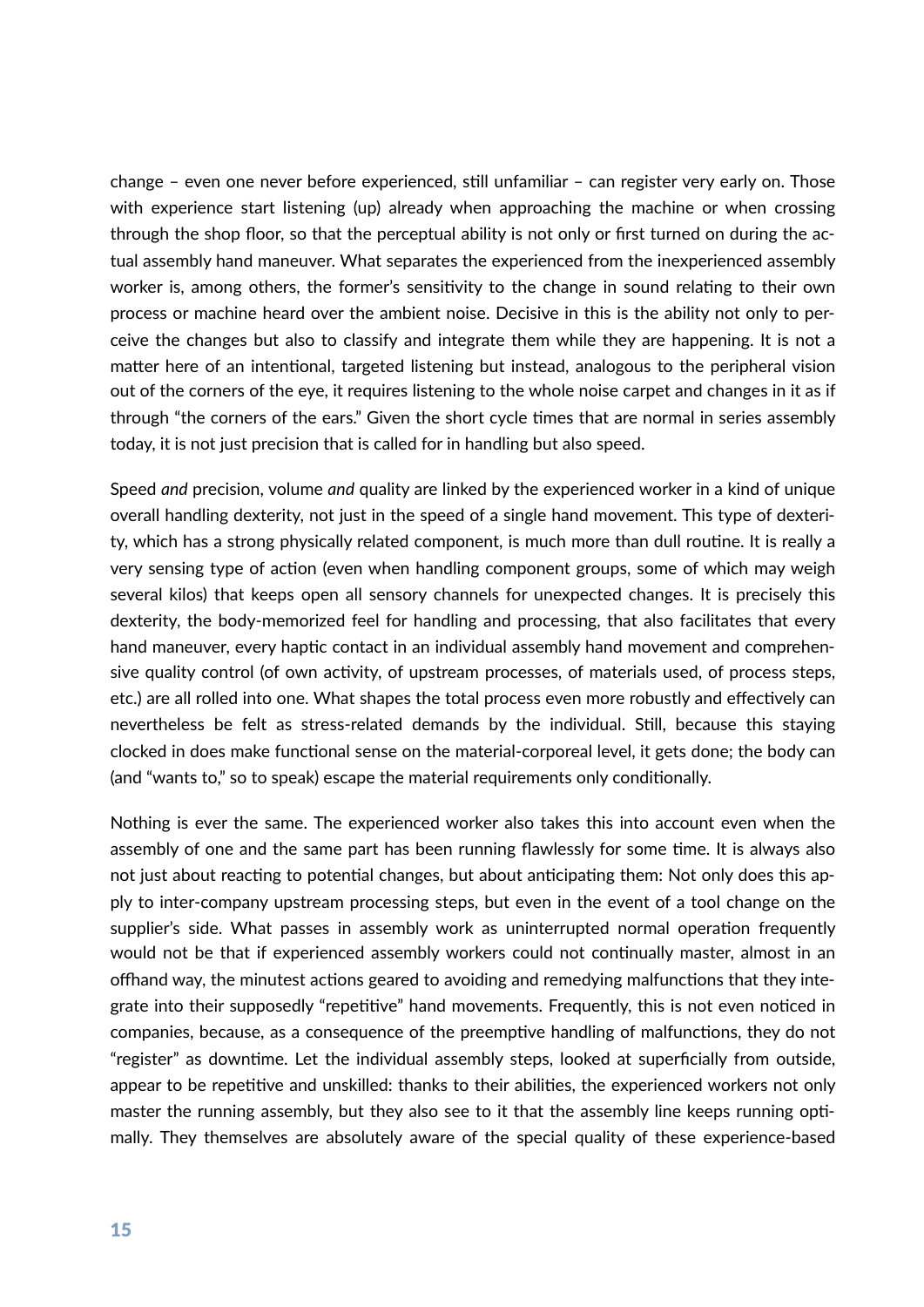abilities, and they also apply them to new challenges  $-$  even when the business environment does not provide sufficient framework parameters, up to and including unpaid time even.

### **5.2 Startup and handling changes**

With startup, it becomes obvious with particular frequency that the assembly workers' experience compensates for standards that are either not set or not likely to be set, for example, because the specifications for adjusting the processes and machines are not clear enough or are missing altogether. In part, the parameters are not adapted for the changes in parts or tools, because there is no standard for regularly updating values once they are set; in part, the processes themselves are so fluid (e.g., through waste, quality fluctuations of raw and other materials and sometimes because of machines that are over 30 years old) that pre-set parameter settings can only serve for gross orientation and tending to them permanently does not make technical sense either. Be the reason what it may: If adjustment parameters are not available or not sufficient, the adjustment at startup has to rely on the experience of the workforce. Generally, many adjustments during parts changes or startup call for a careful feeling your way, in which sensory awareness as well as handling feels play a special role. Depending on the internal division of labour, complicated adjustment processes will come within the purview of the adjusters and/or group leaders. But groups in which the experience of several workers makes possible, for example, the parallel adjustment of several work stations during a refitting, naturally reduce set-up times and so boost the overall productivity. This is why, wherever feasible, the "unskilled" workers take the adjustment process in hand themselves. As such, experienced workers and group leaders know exactly which adjustment and refit operations require what level of experience. When this is not given its due, things go wrong.

Seasoned workers master conversion to similar or familiar parts effortlessly; this is normal for them. They know the devil is in the details  $-$  an omitted end stop can ruin everything. And even the basically familiar series part can differ tomorrow because there have been design changes. The veterans are ready for anything. Particularly in adjusting parameters, when completely new parts are to be worked on, assembly workers and set-up people work together closely. Let their collective practical knowledge be applied to parameter setting, and this shared relationship with the adjustment process will prove especially effective result-wise. Another decisive advantage of experience takes effect in the startup of new and unfamiliar, possibly even technically more difficult, parts (as distinct from changeovers to familiar parts): Experienced assembly workers do not know fear, but they have respect. They size up the challenge and see their qualitative differences. And their experience lends them the necessary aplomb for confronting the challenge.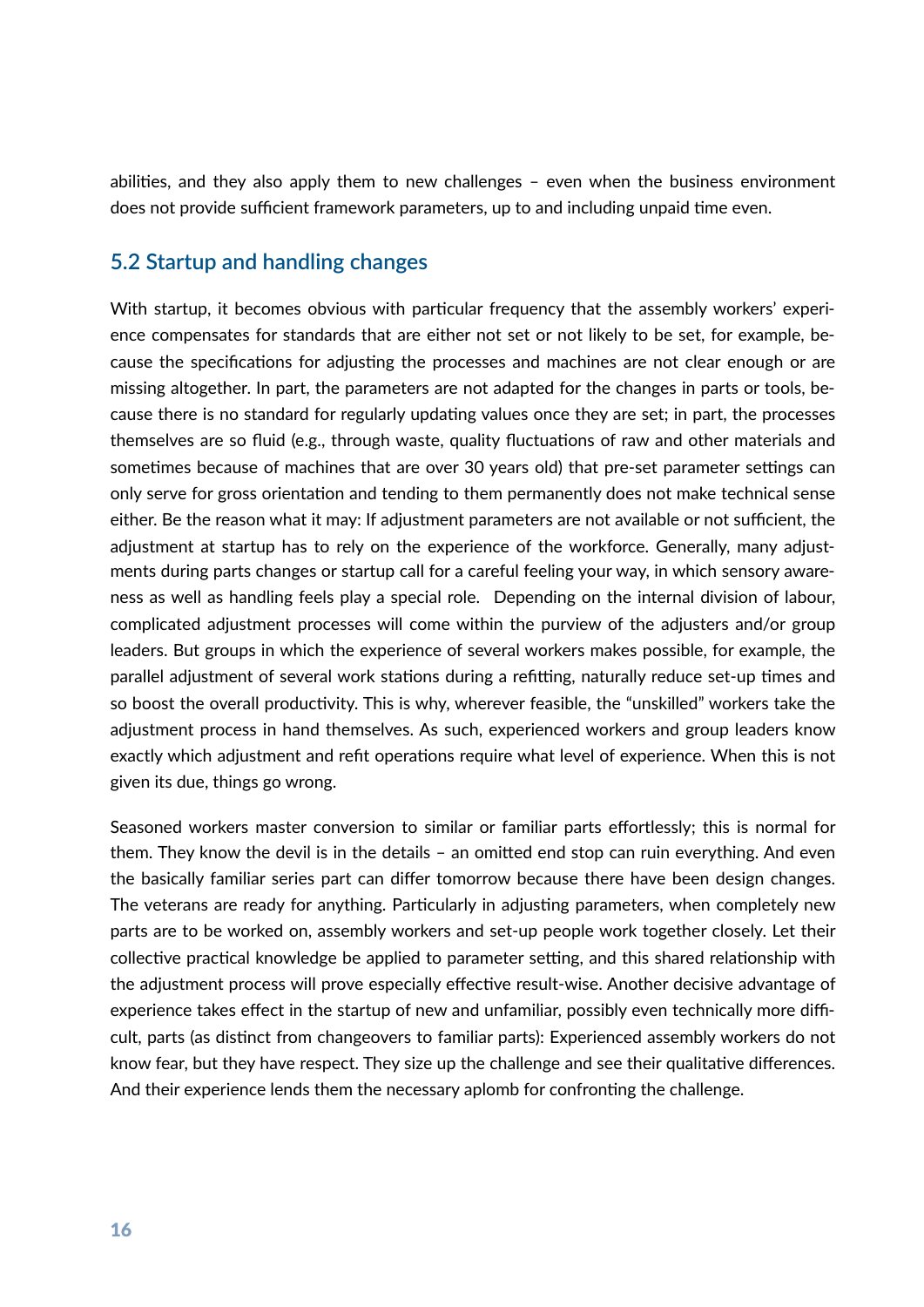#### **5.3 Anticipating and coping malfunction**

Uninterrupted normal operation is anything but pervasive normality; it is more like a fragile state that can be disturbed any time and without notice by imponderables. This often has to do with the (mostly creeping) wear and tear of the equipment, the handling contrivances, as well as molds and tools used. But the unforeseen also arises from variations in materials and the quality of assembly parts, whether they come from downstream processes or from suppliers. Automation can also produce unexpected problems; especially in the relatively tightly chained assembly areas or the so-called bottleneck processes. Particularly in the highly automated volume assembly, the smallest flaws can have far-reaching and above all costly consequences: a wrongly-interpreted sensor reading, an initiator that will not switch on, or a relatively minor programming error after releasing a software upgrade, and it is all over. Early recognition of impending malfunctions is one of the most important skills of experienced assembly workers. It is only with experience that varied and unexpected causes of trouble can be recognized by the smallest telltale signs that an outsider would scarcely notice. Key here is also knowing that malfunctions can have the most varied causes: equipment wear and tear and changed materials, supplier parts, or handling-automation, etc. The variety of problems can never be completely intercepted with technology – that much sensing technology would make no sense and would not be necessary in any case. Experienced workers know, for example, what the total noise background sounds like from a particular workstation – they not only catch the slightest deviation, but they can also gauge its relevance.

There is a common notion that with added control technology and more sensors in the machines and logistics facilities disruption avoidance could, in a sense, be taken away from the operators and delegated to technology. But not all breakdowns can be captured in a timely, unambiguous manner and reported by technology. Even in the case of disruptions that can register with ICT support, experience-guided awareness of malfunctions is often quicker and more effective. For that matter, control and measurement technology can itself be a source of malfunctions, something that experienced workers know. A persistent unchanged measurement reading, for instance, arouses suspicions and they have ways and means for quickly checking if the indicated reading and reality are one and the same. Experienced workers thus not only understand the language of the material processes, but also the language of erroneous control signals – they know how to interpret both and to relate them to each other in order to forestall malfunctions before they happen. What "runs along" subliminally as an early indicator of impending disruptions in ongoing assembly work shows up as a key element in problem prevention: Holistic sensory awareness puts the experienced worker in a position of recognizing any sort of possible problem indicators so quickly that an actual dysfunction can often be avoided by a preventive action. Especially, being sensitive to noise often helps to detect machine wear and tear at such an early stage that an unplanned shutdown can be completely forestalled. It is not only machines and tools that are under "observation" by seasoned assembly workers as potential disruptive factors, but also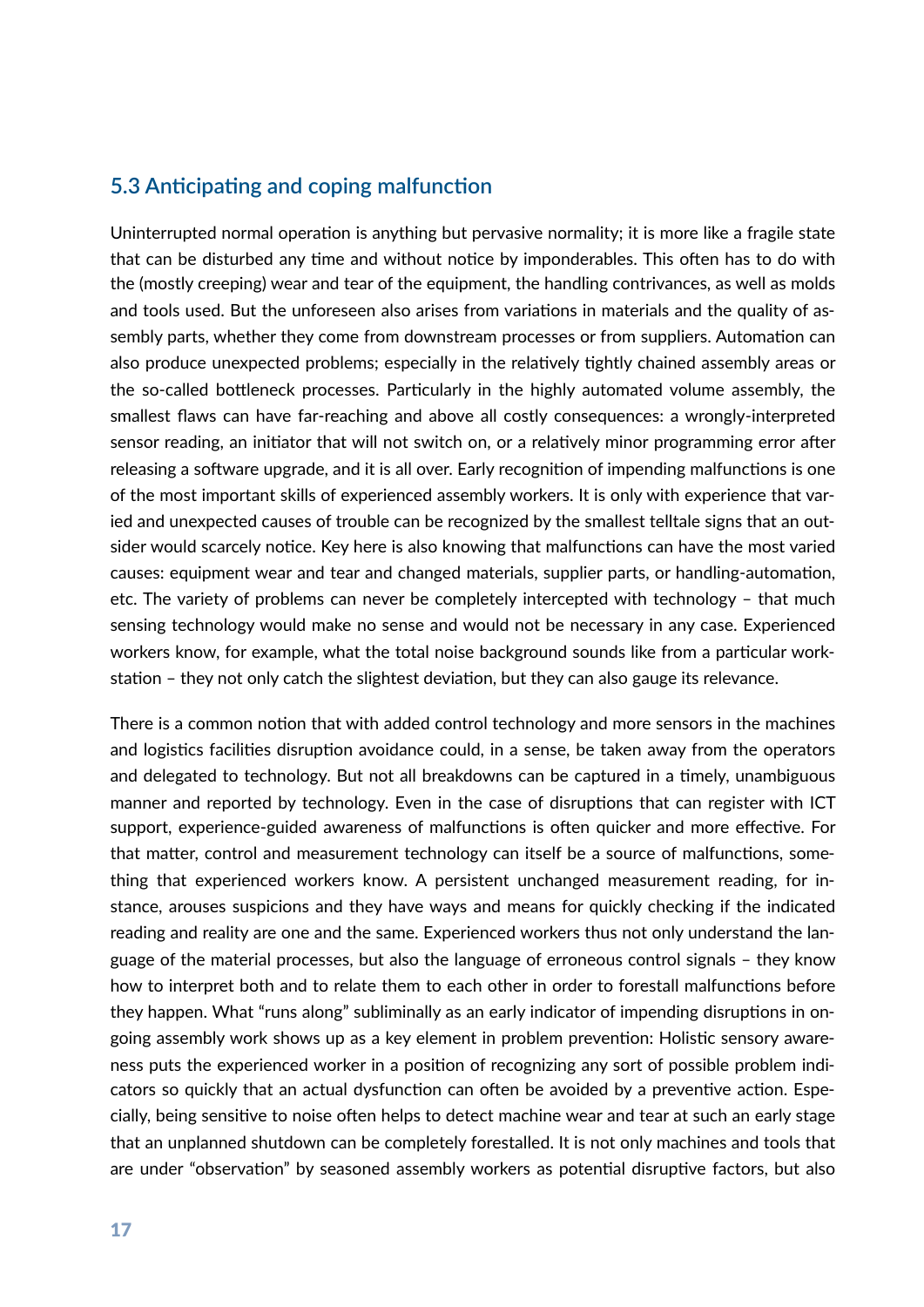intake, transport, and handling technology, for they are often the cause of entire processes grinding to a halt. The experienced, however, do not just keep an eye on the main press or on the process bottleneck, but also, for example, on the seemingly irrelevant conveyor belts. But not only noises are attentively listened for in order to register machine wear and tear in time. Where noises cannot help, the whole range of sensory perception takes over in order to recognize any sort of problem already by first signs and take it seriously. Included here is the look and feel during handling, as well as closer observation of machine or process behaviour. Should small or larger problems surface, it is not just the practical knowledge of the maintenance person that is in demand, but also the assembly worker's experience. The latter takes care of many small details while a process is running  $-$  for example, the repeatedly needed resetting of end stops. Experienced workers not only master the small intervention, they are also aware of the limits of their experience. They do not experiment blindly with the equipment and control technology, but can judge when keeping something in working condition is called for. Larger breakdowns can be handled most effectively when maintenance and assembly workers mutually recognize each other's pertinent, specific experiential knowledge and - especially in searching for causes - jointly implement it. Time permitting, the experienced assembly worker profits from the repairs done by maintenance personnel to gain additional practical knowledge of the machines and facilities. Small, seemingly ordinary interventions, e.g., sign off, are normal practice and are hardly thought of as troubleshooting by the workers. And yet, they also are only possible when grounded in long years of experience, for it is equally wrong to sign off prematurely as it is not to have enough confidence to sign off (instead calling in the group leader in every single instance, for example). Whether the defect report on the equipment should be taken seriously or can be ignored without compromising quality or the upstream process calls for split-second decisions, which is exactly why they can only be made effectively by someone with experience. The notion is often encountered that especially highly-automated facilities can purposely be staffed with the less experienced, since these facilities generate error message on their own in case of process and quality deviations. But interpreting these error messages is not that simple. Reconciling their real significance is successful only the basis of grounded experience. Indeed, experienced workers in assembly regard the necessity to intervene as an integral element in their work, as a "minor detail" of which nothing much is made. That does not change the fact that these steady interventions are what keeps larger disruptions from happening in the first place.

The numerous, seemingly simple, standard errors that are experienced as normal and that can be easily fixed must not blind to the unforeseen errors. Experienced workers are aware that their standard fix does not always do the trick and that a same phenomenon may hide totally different remediation requirements. This ability to differentiate, this knowledge of the variability of what causes defects, and hence also the variation in remedial measures, only accumulates over time it simply is a matter of experience. Just as relevant as a timely recognition of malfunction about to happen is choosing the right time to intervene. Especially with wear- and process-related dis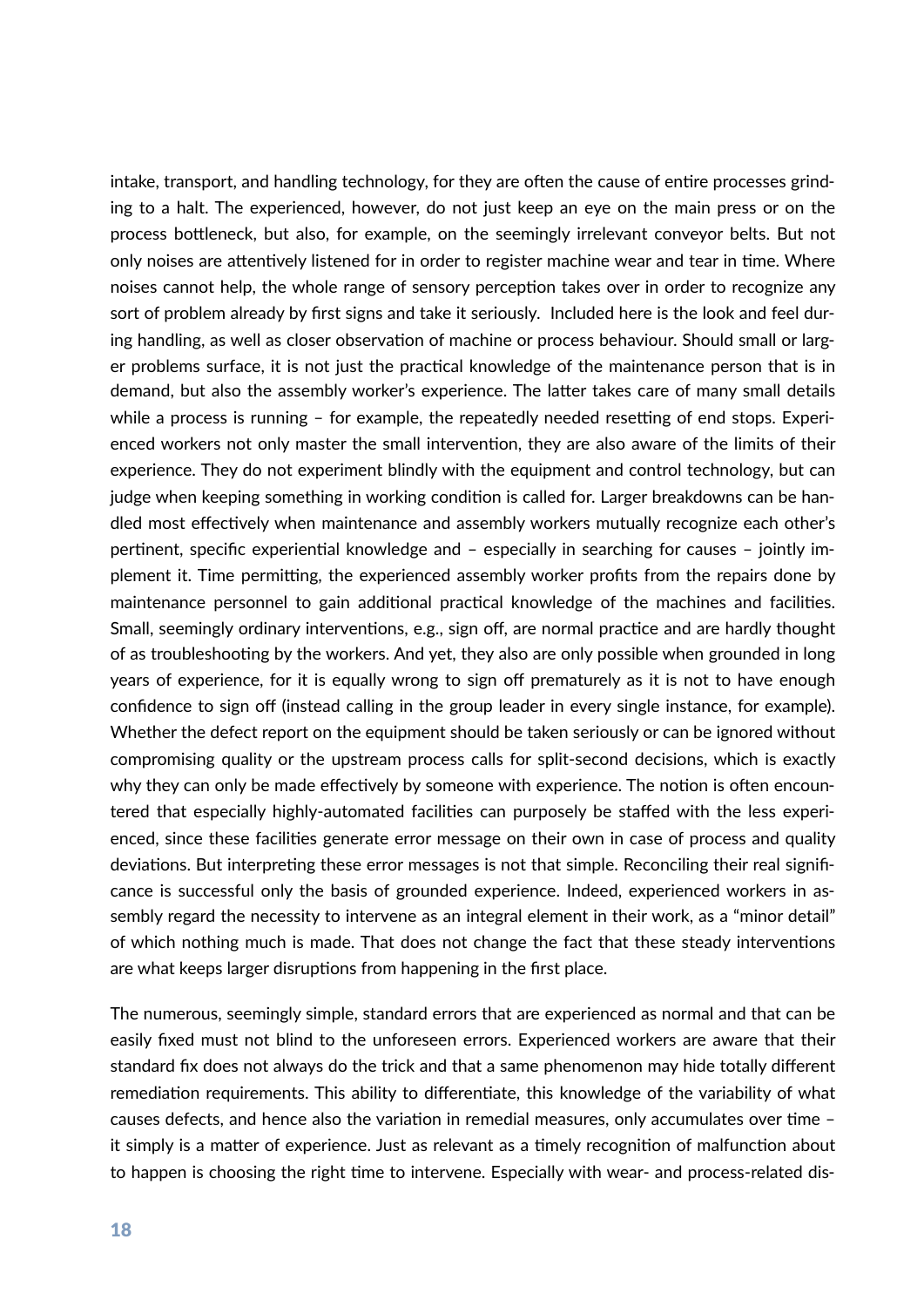ruptions a timely intervention can prevent serious, costly repercussions. The "low-skilled" assembly workers sometimes know more tweaks and more effective ones, based on their specific experience with normally operating equipment and processes, than the fitters or the group leaders. And they absolutely think in a cost-conscious manner in these situations  $-$  a skill that supervisors often deny in "their" assembly people.

# **6.** Assembly embedded interactive tasks: disposition und **organisation**

Besides the actual assembly work, the "extraneous" plays an ever more important role especially in the case of modern, flexible assembly processes. Our inquiries show that experience is significant not just in working with technology, machinery, and products, but also, and increasingly so, in relation to the group and group action, performance, quality assurance and materials flow. Disposition and organisation in recent years have clearly grown as requirement dimensions and belonging to them is not only a new canon of technical knowledge but also specific manifesta tions of experience. Experience matters in work life not just in relation to dealing with technical things; the corporate social environment is also the source of experience as well as an area for its application.

#### **6.1 Non-routine and interactivity in group or team**

In assembly group work, experience relates not only to the use of so-called "social skills." Certainly, it is important to be team-capable, to act in a collegial manner, resolve conflicts objectively, listen actively, etc. Of course, experience plays a role in these forms of social coexistence as well. However, an assembly team is not only about social cohesion. It is also and especially a work connection. To perceive with all the senses is an important dimension of experience-based action. It is meaningful not only in relation to early problem prevention, but also when it comes to group relationships among colleagues. Sensing in timely fashion who needs help, or seeing with your peripheral vision that a new colleague's workstation is too elaborately arranged ergonomically – that, too, is a question of experience. In certain types of assembly work, such as on U-type assembly lines, it is all about cycling smoothly into the technical processes and into the group. That is achieved only with a highly developed holistic awareness. Experienced individuals move as a group in synch with short cycle times, often in a confined space like a practiced soccer team. Only when a player is substituted and the rhythm is lost does the extent become apparent to which a collective body sense and coordination capability are in play here. Experiential knowledge is always individual – not everyone in a group can have accumulated the same experience.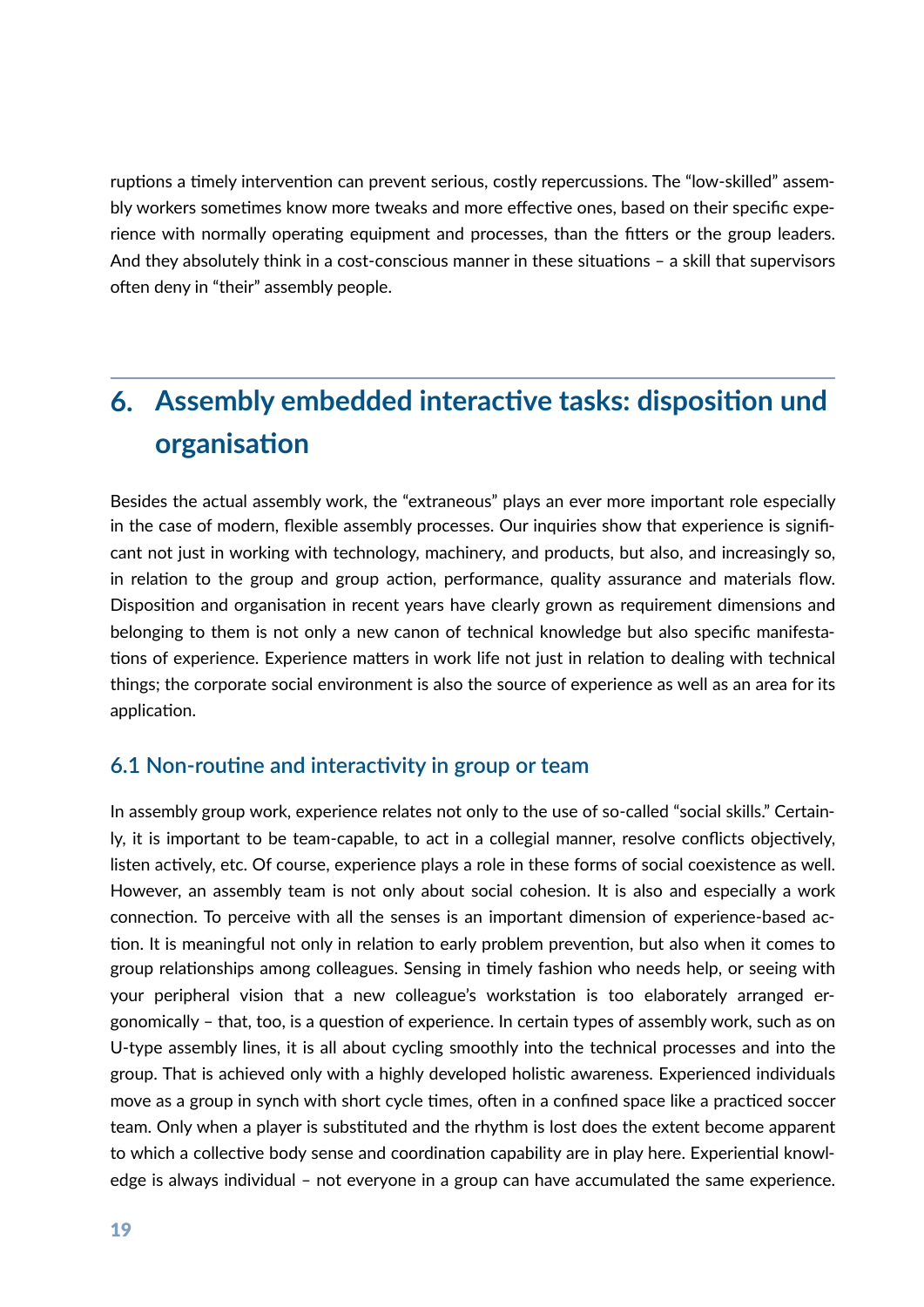This diversity turns into strength when all are aware of their own experience and that of the others, but also of everyone's limits. This is a particular challenge for an experienced group leader. In a successful shared group experience, not only do quality and piece counts click, the entire group's experiential knowledge also grows. In this context, the ability to relate in a shared experiential manner to the work object is often more important than "just" the social level of collective skill. With this clocking in with technical processes and the group not only is the work process mastered, but planning errors or shortfalls in fine-tuning are compensated for. Organizing the rotation within the group is therefore not only question of a fair distribution of the workload, but also depends on gauging individual skill and experiences. An experienced group will factor both criteria into how it organizes its rotation.

Productivity does not just result from efficient flows, standardized processes, and fully developed technology. Piece counts and cycle times demanded by today's market pressures, are not achievable without the experienced assembly worker. Whenever the question of skill requirements in assembly work is the subject - the issues of performance and productivity are seldom part of the discussion. Performance and productivity are seen as basic and self-evident framework conditions and as resulting from the most optimal work possible in engineering and construction, in job planning and production control. According to this view, assembly as supposedly unskilled and monotonous routine work in the end is only the executing organ whose actors are interchangeable at will. Even when the decision makers in an enterprise are aware of the potential impacts of shifting or temp work and that experience also is a significant element in performance, they are often downplayed. The workers on the assembly line, however, know that whoever is the most experienced on a workstation guarantees not only the best quality on it but also the highest piece counts. The supervisory level frequently underestimates the engagement of the "unskilled" assembly workers. Especially the group leaders or team leaders know quite precisely from experience which seats can be assigned to the less experienced and on which stations highly developed experience is indispensable. A job rotation that would not work in practice often has to do with knowing that the group's overall productivity and/or quality would suffer in the short run if a change were made. Seasoned workers apply their skill and knowledge in every situation and thereby ensure quality and productivity. These are not just "afterthoughts" of technical-organisational flows but also flexible guarantors of the efficiency of the whole.

#### **6.2 Non-routine capabilities ensuring performance and quality**

The overall equipment effectiveness (OEE), is calculated from key performance indicators like machine availability, machine performance level, etc. But a key factor in a high OEE stems from something that is so difficult to put a number on and cannot in the least be captured in key performance indicators – worker experience. Absent experience that is permanently fed into ongoing assembly as well as start up, the cycle times and piece counts demanded today are not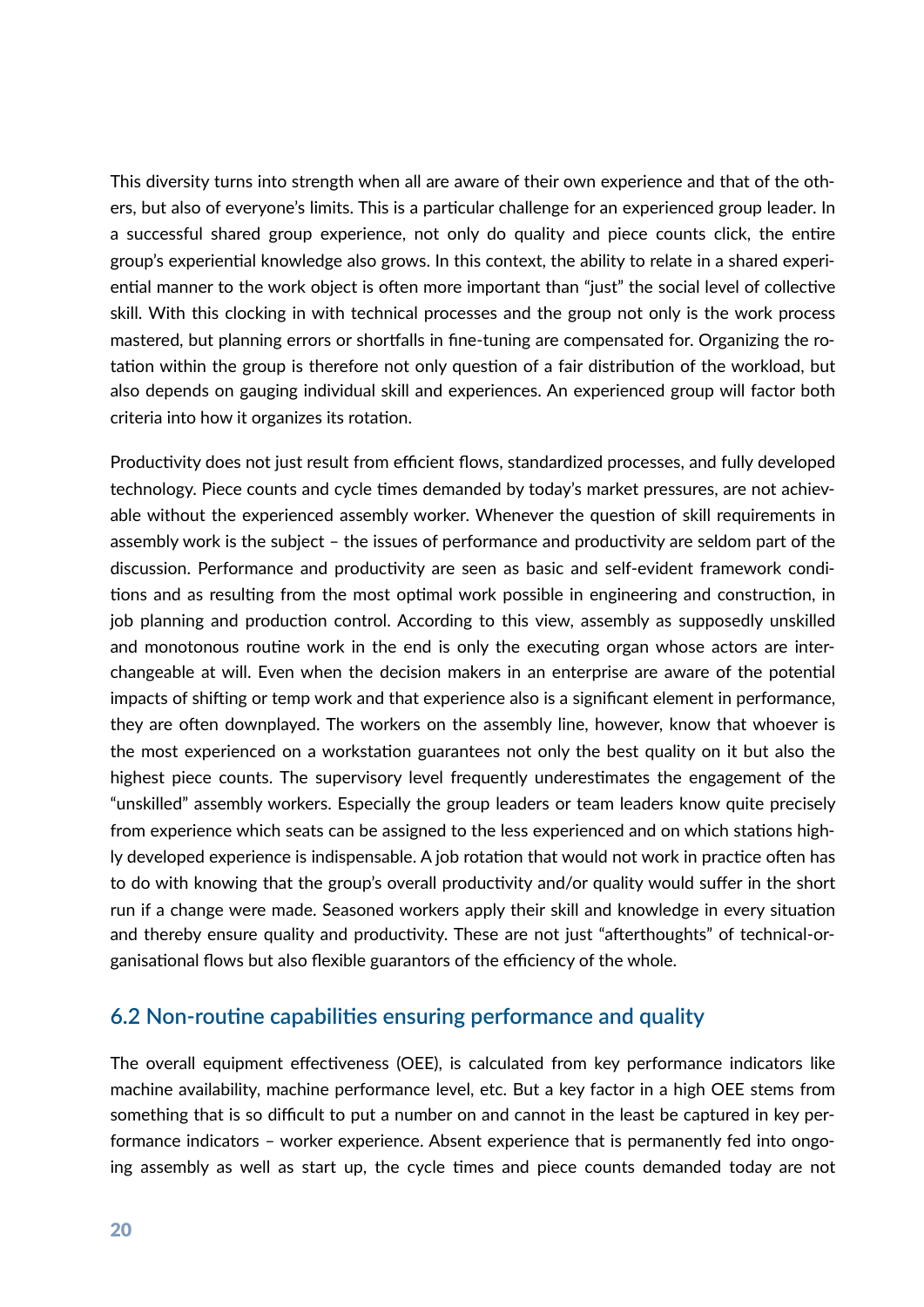achievable in the long run. Without the ability to make the right move in case of impending malfunctions – even under time pressure! – high productivity is not sustainable. This experience is also indispensable when it comes to performance. This does not just apply to piece counts; experience is also a material performance factor in specialty mechanical engineering. What matters there is meeting deadlines and as rapid an implementation as possible, capabilities that are tightly coupled with the experience backing them up. One reasons that experience and performance are tightly interlaced resides in the speed and sleepwalker-like facility in performing the individual hand movements. This is an ability that seasoned workers will always possess over new hires or the less experienced.

The experienced, however, are simultaneously adept at not sacrificing quality on the piece count altar. Speed does not become a fetish, but instead, when changing starting conditions bring with them differentiated and, especially, action sequences of varying durations, these will be executed with the necessary caution. Experienced workers pull off this permanent, situationally conditioned balancing act because they not only can perform the individual hand maneuver quickly and precisely, but also because a hand movement is not just a hand movement. It is also always a subliminal quality control that often involves sufficient and simultaneous problem preventing micro-moves "at the margin" or, better said, "on the fly."

Complex products, like those produced in assembly location Germany, are quality products; demands for quality will only keep increasing. The global competitive situation shows that, today and in the future, it is not just about competing on costs, it is also about competing on quality. Quality is crucially determined on the worker level and connected with their skills, an insight that has not been challenged for many years. This is why many quality control measures, such as static process control (SPC), self-checking by craftsmen, quality circles, and quality management, go hand in glove with worker training methods. But quality cannot be assured only by methods or by conveying theoretical knowledge. Quality is the dimension in assembly work in which all kinds of experience-based knowledge and action have an indispensable role. A holistic awareness, a dialogic dealing with product and process, a feel for material and flows, as well as a real relationship to handling things are all necessary for guaranteeing high quality in lasting fashion. Quality production thus is not only important on the level of what is an almost "ordained" quality assurance.

The experienced pick up possible errors with all their senses, literally with every fiber of their bodies. Reaching into the Kanban basket, loading the machine - every haptic contact, every glance out of the corner of the eye is ongoing quality control. Here a changed metal surface attracts attention, there a problem burr is noticed or a drill hole is seen to be missing. All this happens practically in the blink of an eye, almost unconsciously, with every move of the hand, day in day out – and all of it is possible only against a background of highly developed experience. Only someone through whose hands much quality has flowed, only someone who has already experi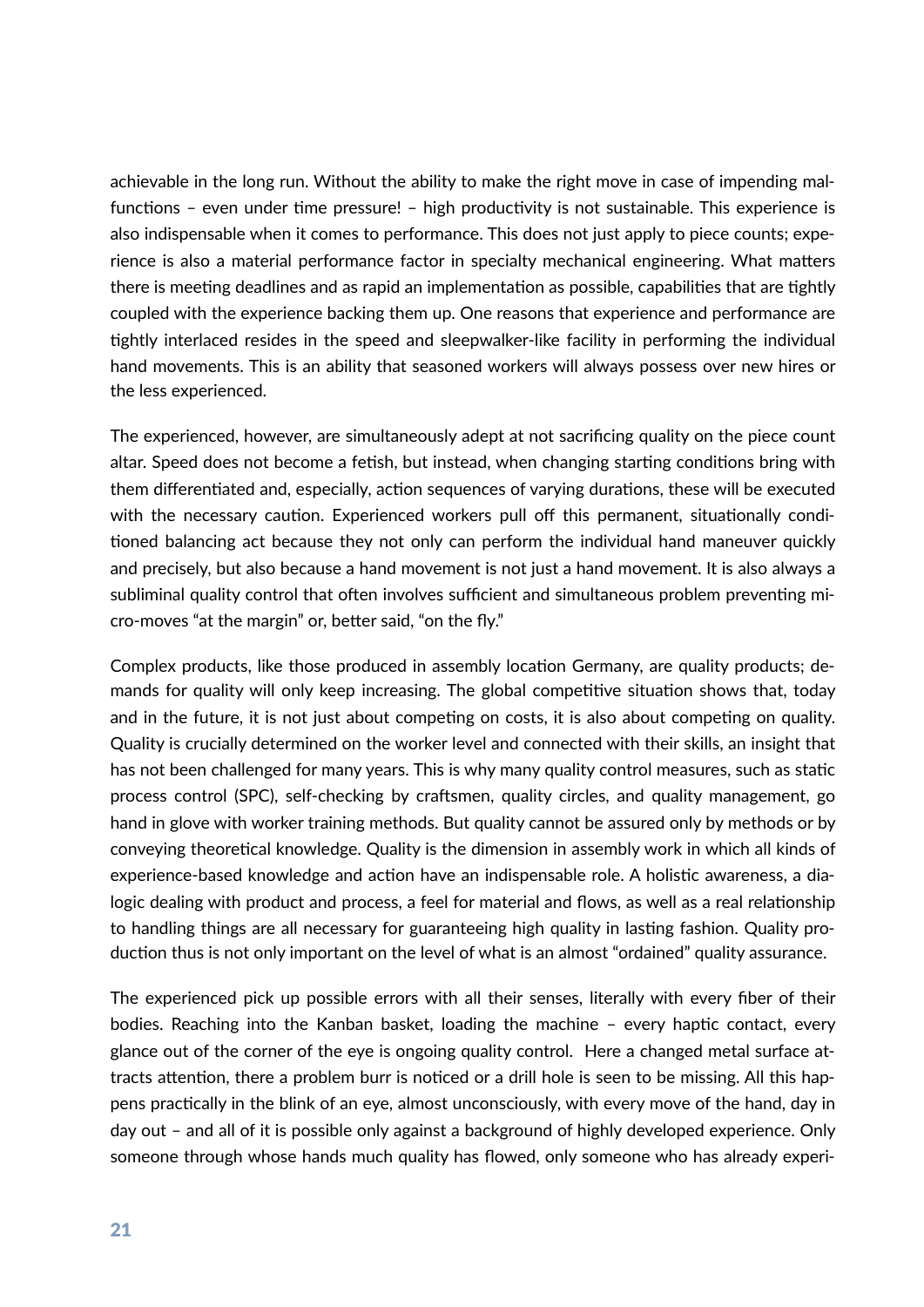enced the most varied defective parts has accumulated the experience for this kind of holistic quality control. Not only does this prevent own mistakes, but it also catches errors from preceding processing steps and intuits potential mistakes by the colleague in the next seat. Add to this something akin to a collegial quality understanding, for example, by handing off the parts in such a manner that the left-handed colleague in the next station gets at them better. To take responsibility for overall quality in this sense comprises much more than what can be depicted by quality KPIs. But if there is a shortage of this kind of experience in assembly, today's minimum parts-perminute rates are not achievable. There is no such thing as a zero-defect car without a maximum of experience on the employee level.

### **6.3 Mastering the material flow and compensating ICT-flaws**

Integrated production systems aim not only at optimizing assembly processes per se; the continual improvement with the objective of an unimpeded material flow is just as crucial. Highly variegated solutions have been found, depending on the type of product and assembly technique. There are Kanban systems that even tie in the suppliers. Then there are the so-called milk runners, individuals tasked with cyclical material provisioning and which therefore relieve the groups of that burden. In high volume production, the internal business logistics in part are even outsourced to external service providers.

In one-of-a-kind ("one-off") and batch production assembly, in turn, it is not only the material flow, but even material procurement that assembly workers are responsible for. While in the course of semi-autonomous group work and lean production the responsibility for material flow was very firmly shifted to the group, now the tendency is to relieve the group of it. In addition, ICT systems for production planning and control hold out the promise of real-time and precise monitoring of material flows and warehouses, implying that no order will be released unless all necessary parts are readily available. Were all these logistical, organisational, and ICT measures to function smoothly and interact seamlessly with one another, if all actors worked together well, from suppliers to the logistics provider to the milk runner and the employee in procurement – who ultimately enters the basic data relevant to material flow in the ICT systems  $-$  then the demands on the assembler relative to material flow would be vanishingly small.

However, the industrial reality looks different. The supplier parts may be in house, but not in sufficient quantity at the right time in the right place. Milk runners may give it their best, but then they can't be there at the decisive moment since their "functioning" depends on too many external conditions. The difference between the PPS (Production Planning System) readout and the real material situation unfortunately empirically is not an exception but a daily fact in many enterprises, as is also the often time-intensive search for the missing parts that ensues. Those with experience know all about this "completely normal insanity." Their holistic awareness relates not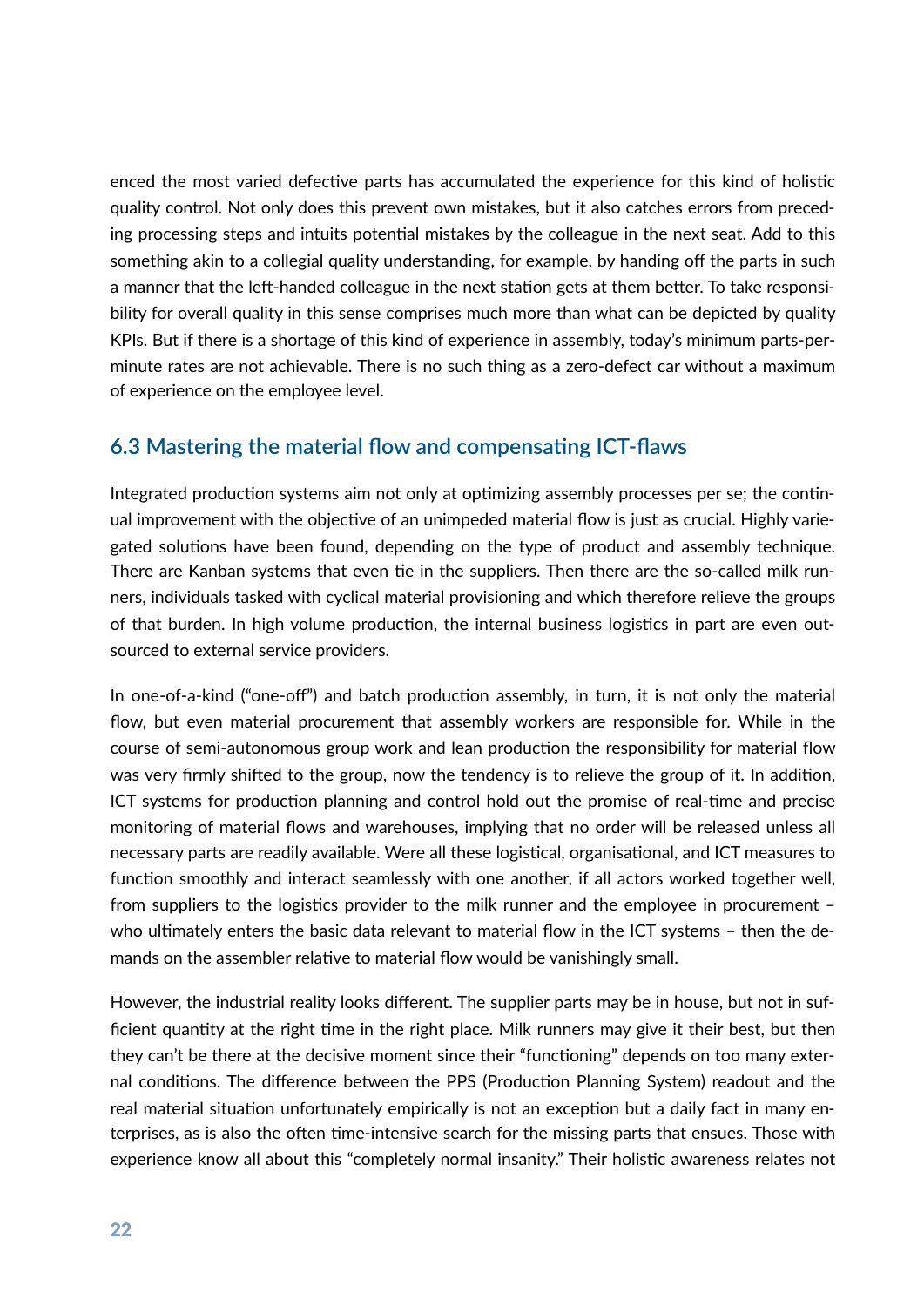to assembly itself but the whole ball of wax. A Kanban basket that for too long has not been replenished, a harried milk runner, intuition in looking for missing parts: seasoned assembly workers conceive of it all as an obvious part of their work.

It is simply true that assembly work can only run undisturbed when no imponderables arise from incongruous real and computerized processes, or if the resulting uncertainty does not impact the flow of production. Exactly this kind of imponderable is on the rise: time and again, experienced workers have to improvise on the level of the real process. An example that repeatedly crops up empirically are deficits in capacity and product planning that, when they manifest themselves, must be improvised for situationally and ad hoc by experienced workers. In the rarest cases do these deficits result from incorrect planning on the part of employees in production planning. Instead, what happens here is that the basic, materially determined parameters, which are indispensable for meaningful planning, are not entered into the planning system as actual data – leading repeatedly to many cases where the times stored in electronic production plans for individual work runs do not agree with actually required times. This then coincides - frequently with cumulative effect – with requirements that are not capable of being integrated in a timely manner with capacity planning and that simply cannot be compensated for in terms of substance (e.g., problems with individual equipment, delays, sub-par supplier parts, and the like).

Typically, to top it all off, there is the search for what could be called computer-generated missing parts, to coin a phrase. This refers to parts which, according to the PP&C or ERP systems, should be available in sufficient piece count and even at the right time at the right place for a pending order – at least that is what the display says. But too often the displayed normal status does not really exist. The parts are neither to be found on the spot or in the indicated storage location. Should the planning horizons generated by the sales logic then remain in the systems as constructs that are difficult to work around, the forecasts suggested via ERP and PPS then tend to turn into barriers to real, functioning plans. What planning could not manage can only be compensated for by experience in the work process.

## **7.** Innovation and organisational learning

Assembly work even plays a role in innovative processes, and assembly workers are involved in optimizing and organisational learning measures. Their experience is needed in configuring and ramp-up of new assembly lines, they are inclined to continually optimize the assembly process, and last but not least they play an important role in transferring their non-routine capabilities and the related so called tacit knowledge towards other workers e.g. in assembly sites offshored to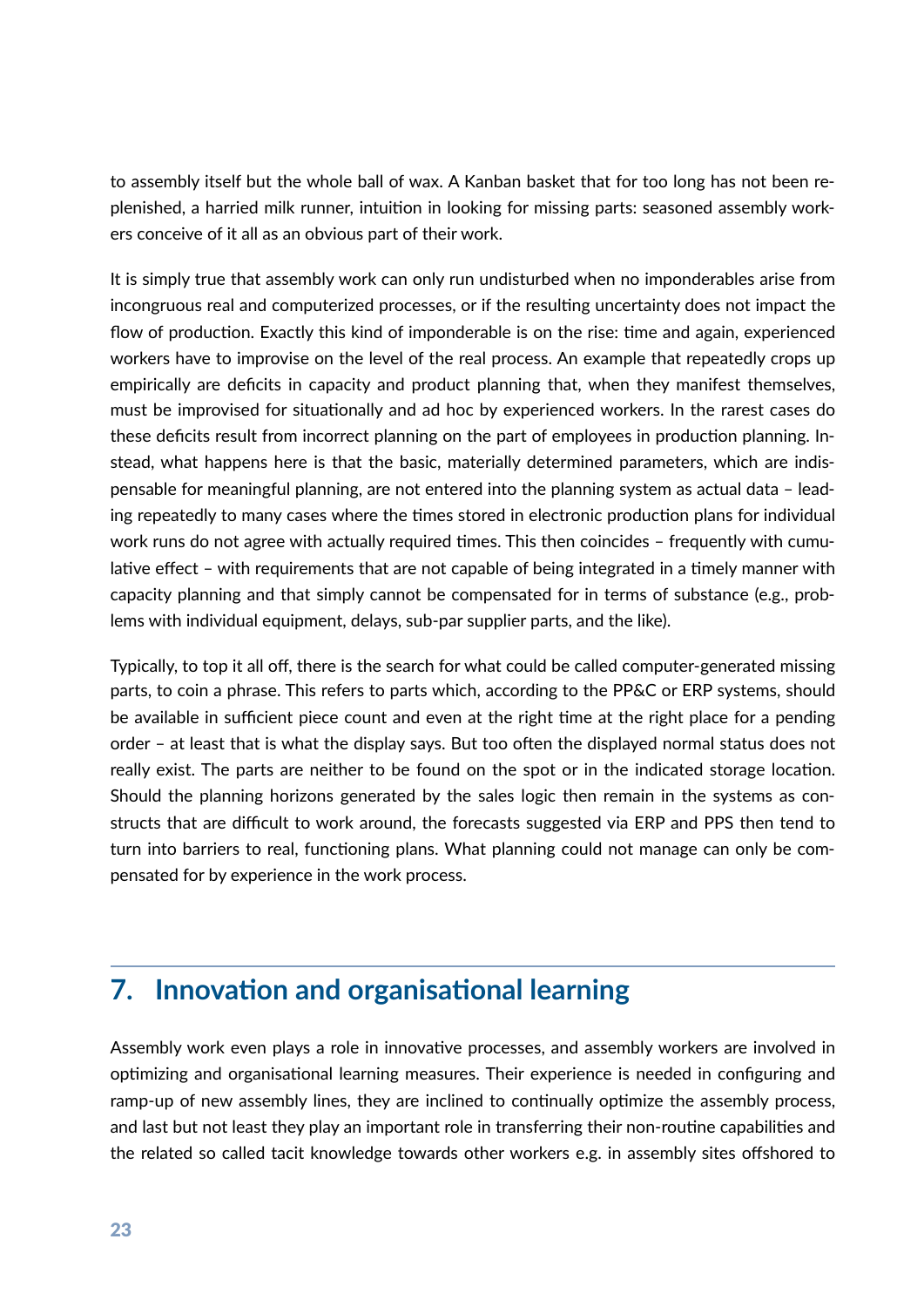low-cost countries, to assembly line planners and to experts for automatization – even at the cost of losing their own jobs.

### **7.1 Configuring, optimizing, and learning**

Constantly configuring and optimizing processes is unthinkable absent the specific experiential knowledge of the individual assembly worker. Many companies have realized this and involve the employees earlier than ever in process configuration and optimization. Even when it comes to conceptualizing facilities and shifting workstations their experiential knowledge is purposely brought in and used, in a way it never used to be. And finally: Whether it is Kaizen and CIP (con tinual improvement process) or a company-wide employee suggestion program, all these systems thrive on assembly workers' inputs of practical knowledge. And this they provide indeed. Seasoned workers know not only about the relevance of their experiential knowledge applied to configuration, they volunteer it. They regard configuration and optimization not as special tasks but as integral elements of daily work, not only in the operational "small potatoes" at their own workstation, but also by taking part in overarching optimization processes or by pushing for them. A natural optimization strategy relates to the level of the item count. Experienced assembly employees also take care of that, even if they raise their own time pressure and that of their colleagues in doing so. Seasoned workers not only bring their experience to bear on configuring individual hand movements in their workplace in its narrowest sense, but also they eye entire processes when it comes to optimization. Often the configuration and optimization activities of experienced assembly workers compensate for design flaws in equipment or instruments, and in specialty mechanical engineering area even for design flaws in the products themselves. What matters most is that experienced individuals not only have the ability to configure and optimize processes but also want to exercise that ability. Empirically, we found many indications of the kind of self-starter engagement with, and enthusiasm for, what might be called "grass-roots" op timization – a potential that should not be stifled by too much top-down standardization.

### **7.2 Learning and being able to gather experience**

Experience is not simply switched on or off. It is not only the spontaneous consequence of putting in many years at one and the same place of work. Experience is also a question of attitude and a method of doing. The experienced are not only sure of how important their experience is to the work process, they also develop a feel for the paths to learning, a highly individual way of "picking up" experience. It is learning by doing and experienced workers organize their doing, they seek out opportunities for new experiences instead of avoiding them. In this way, any work situation can turn into a learning situation; for example, maintenance repairs on your own workstation. An experienced assembly worker knows that she can experience her machine in a totally different way than while it is running. Or, when a colleague is doing rework, she pitches in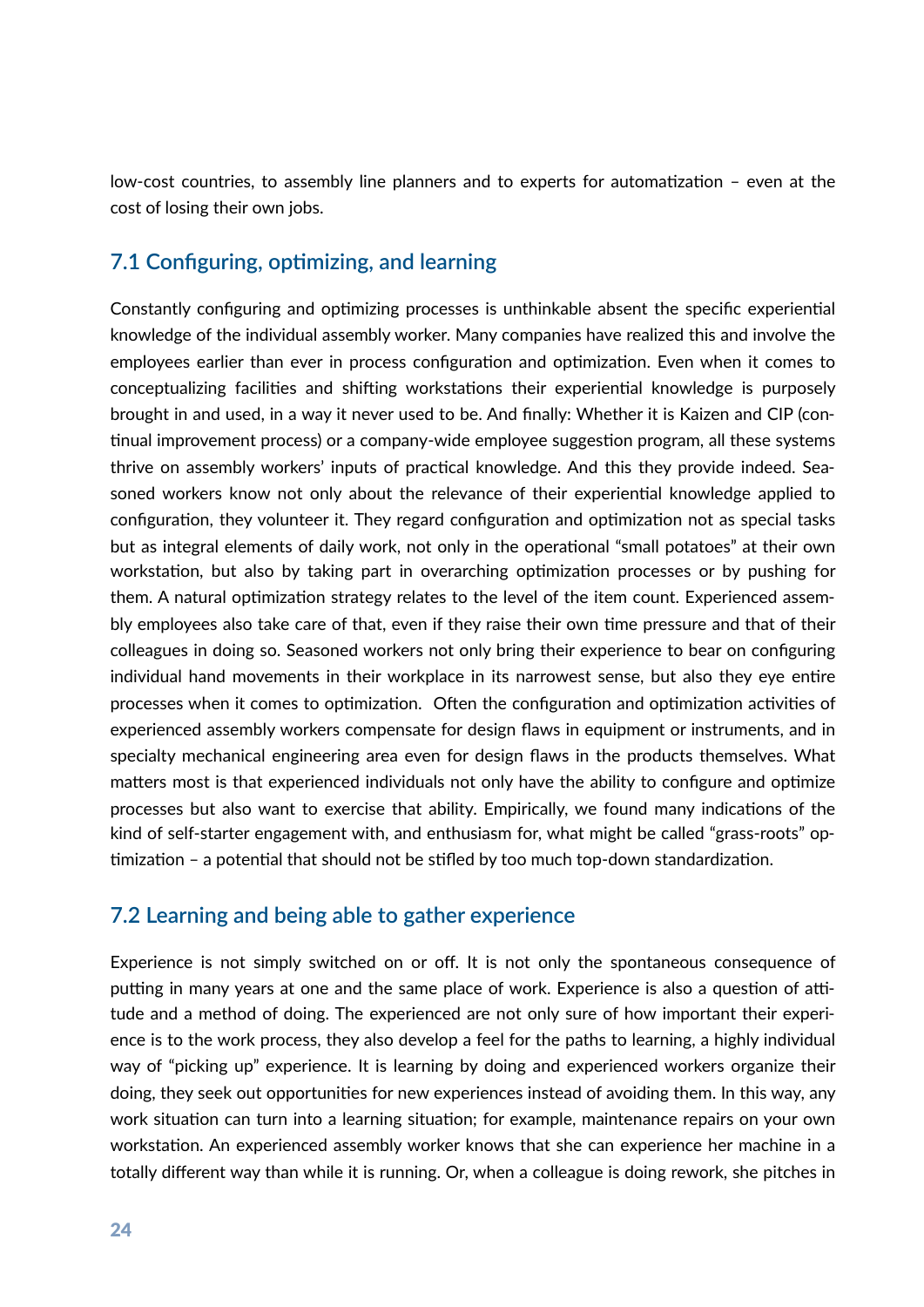and, by doing so, takes the initiative in looking at the upstream process. The seasoned understand the significance of such situations and take advantage of them  $-$  if allowed to. Regrettably, the piece count pressure is often so great that such valuable situations of learning by experience cannot be exploited sufficiently. Also, many in-company continuing education activities are oriented toward formal teaching of theoretical knowledge and too seldom to criteria for an experience-guided learning. In contrast, there is no need to explain to assembly workers how learning from experience differs from other learning techniques. They have a very well developed sense that gathering experience and learning during the work process are two sides of the same coin. Experienced employees doing assembly also know that experiential learning can already start when watching others at work. The key element in experience learning, however, is and will remain hands-on doing: the haptic handling of work objects, the deploying of sensory awareness, gaining body intelligence and a feel for materiality during the work process. Many interview excerpts illustrate that assembly workers are very much in the know about this access to learning and also apply this knowledge purposefully. In learning and experience-accumulating, the important thing is to confront things, to get into them, experience them hands-on. Many interview passages show that assembly employees often know more about successful mechanisms and feasible ways of experiential learning than many vocational trainers.

Combined with this attitude of being open to experience comes being conscious that what is learned by hands-on doing is retained best – it imparts certainty and authority in dealing with the unforeseen. They treasure experience and therefore seek out learning situations that make it possible for them to experience new products or equipment, for example, from the ground up. Ultimately, learning from experience also means learning from problems that have been solved. While on the discourse level inside enterprises an ever more strongly expressed discrimination of the word "problem" seems to be being formulated, experienced assembly workers recognize the value of problems for gathering experience. Not just the actual cause of the problem can be of significance here – experiential learning also feeds on the large and small problems that paved the way to a solution.

#### **7.3 Sharing experience and collective learning**

Exchanging experiences is also part of experiential learning. Fundamental here is being aware of how special and important one's own experiential knowledge is - and not just your own but also the experiential knowledge of others. Readiness to share this knowledge does not first have to be awakened in the experienced for they know that everyone has their share of it. If this readiness is lacking, it is usually operationally conditioned, for instance, due to a group leader that does not nurture but monopolizes everything herself, a group climate based on competition, or piece counts and cycle time pressures that crowd out everything else.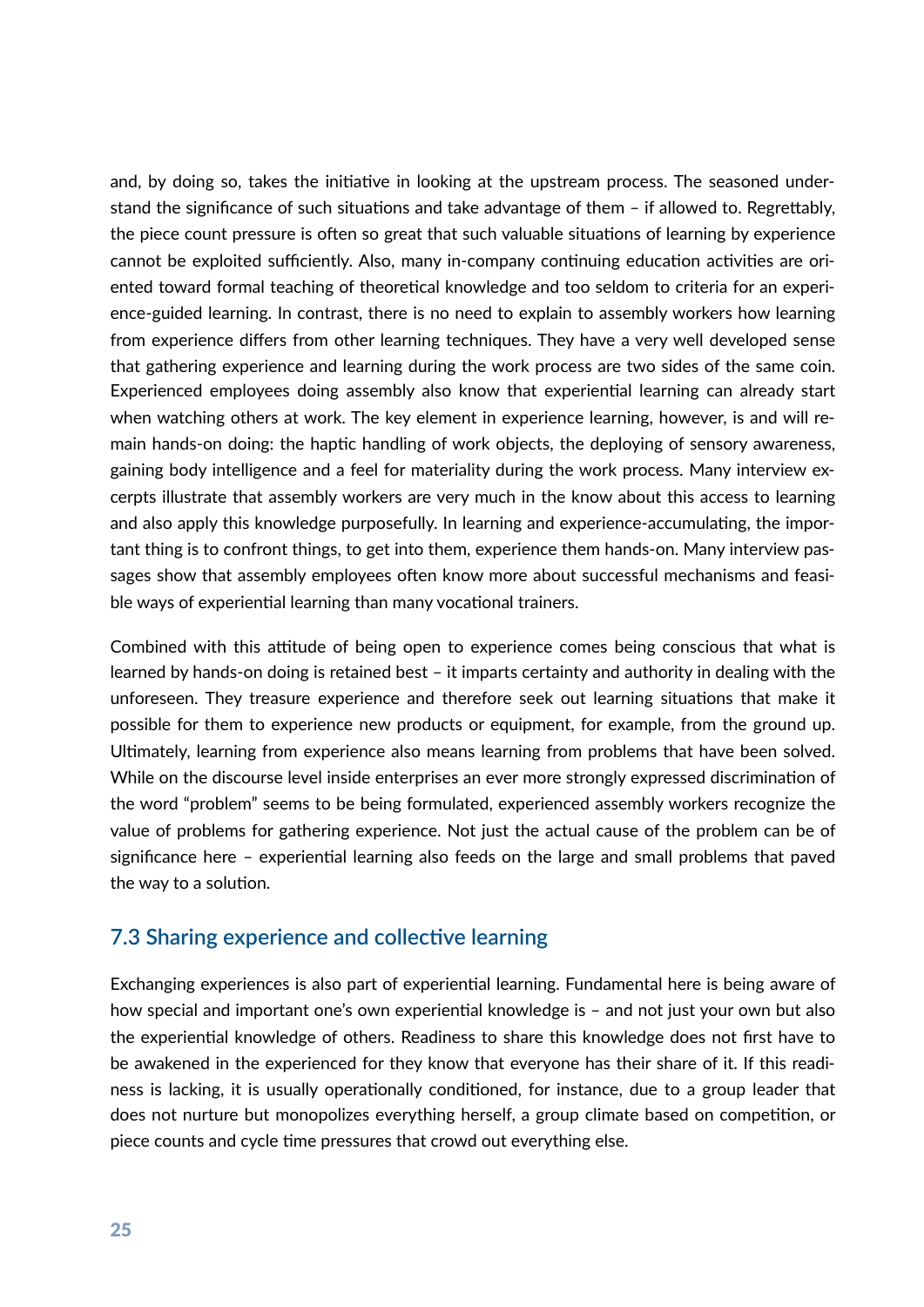It happens that passing on experiential knowledge occurs best in a concrete situation and by direct showing, by mimicking and by shared hands-on doing. That takes time and opportunity. The situational passing on of experiential knowledge during the work process is the most effective way of collective learning: no continuing education module, no group discussion, no written best practice can take its place. As part of a successful exchange of experience you have to approach more experienced colleagues to share theirs. That in itself calls for experience – knowing who has the deepest and the most helpful store of experiences. And this experience then is called on situationally when it is needed. Of course, it is not just relevant to gather experience from the right source, that is, from the colleague who has pertinent experience with the problem at hand. It always takes two (at least) for an exchange of experience.

That means there has to be the right attitude on the other side, that of the experienced person. Employees must not only want to pass on their experience, but they must be able to judge who is less experienced and what experience the other person lacks. Being prepared to exchange information does not stop at the group boundary or at the end of a shift. Among the employees, this willingness includes a great deal, such as experiences with the equipment manufacturer, sharing about shift and group boundaries, all the way into time after work. A typical example of sharing experience at shift change shows that, besides the entries into the shift log, those hard-to-formulate experiences with the process-related state are passed on. Exchanges of experience gained are regarded as completely normal elements of work activity; and, where necessary, even to the point of "hot wiring." Experience exchange functions not only verbally, but is often coupled with a demonstration on the object and with mimicry. Wherever possible, experience exchanges interlace with shared hands-on doing.

## **8. One-off and workshop assembly: a special case?**

High volume assembly, one-off assembly in specialty engineering shops, line or U-shape assembly, highly automated or manually intensive: assembly work covers a wide spectrum. The differences are immense and vary not only by assembly type, but at least as markedly by automation level, batch sizes, product complexity, technologies deployed, forms of group work, etc. As commonly-held as it is wrong is the notion that the skilled worker in specialty engineering is, and needs to be, more experienced than the unskilled assembler in line production. Our studies show that all dimensions of experience are encountered in every kind of assembly work, and thus assembly work should not be labeled as routine work only. The way experience is expressed clearly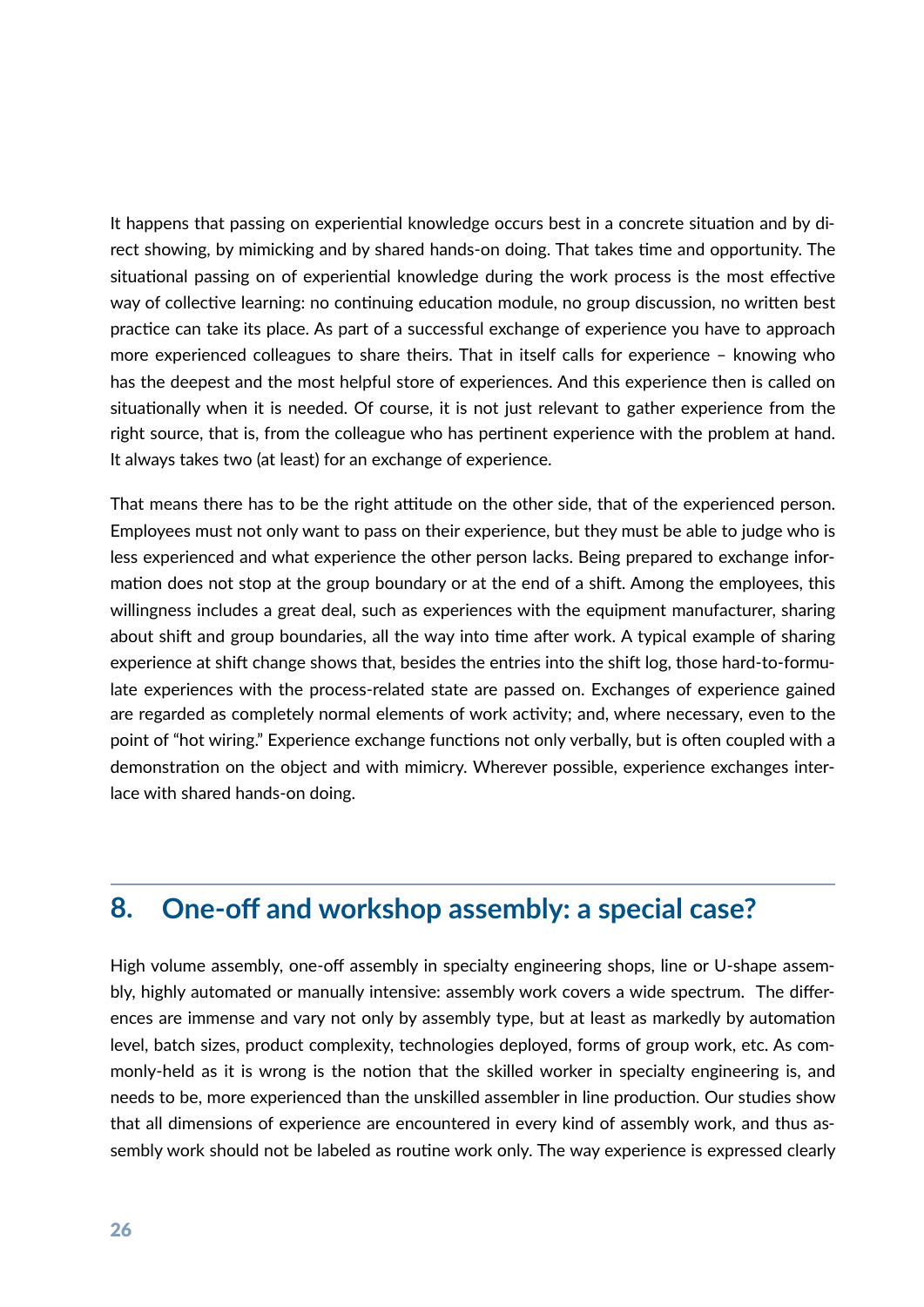can differ significantly. But for these differences the type of assembly is no more important than, for example, the product complexity or the degree of automation.

Nonetheless, there are differences. Unlike volume assembly, in specialty assembly the separation between continuous assembly and startup tends to blur, especially in one-off assembly where "continuous startup" could be said to prevail. Moreover, compared to line assembly, the "group" topic recedes into the background. Instead, because of the high degree of task integration, the subject of disposition/organisation assumes greater importance, involving as it does requirements for closer coordination with construction, work scheduling, supplier businesses and processes and even with customers on the application side. And, without question, assembly workers in workshops for the most part have a more integrated work environment, and they are granted greater autonomy in their work activities.

Experience, in a manner of speaking, grows as their tasks grow, a truism that not only the empirical findings from our study confirm. Still, employees in workshop assembly manage these tasks with the same facets of experiential knowledge as those in seemingly unskilled volume assembly. In both types of assembly, the features of experience are expressed in the same dimensions: holistic awareness, dialogic approach, association/feel and empathetic relationship. Time pressure is less pronounced in workshop assembly and there is less standardization of work processes, and this also means that errors do not necessarily entail immediate consequences for costs. A great deal can be straightened out in workshop assembly by improvising or spontaneous changes in work sequence and the like, a freedom that is absent on assembly lines. Here experience has to function "on the spot."

All things considered, however, the comparative look at both types of assembly work shows that the differences between workshop and line assembly are not as large as they are usually made out to be. This does not devalue the common image of the experienced workshop assembler in specialty mechanical engineering, which coincides largely with that of the skilled technician; however, it is high time that experience in the "unskilled" work on the assembly line is accorded recognition that measures up to its importance and overcomes the long hold routine/non-routine distinction.

So much for the experience perspective. If we look at it instead from the formal qualification side, it becomes apparent that relevant technical training is indispensable for demanding assembly in workshops – but the same holds just as true for exacting volume assembly. The skill-level gap, and therefore also the outside recognition gap, that three years of technical training account for, incidentally does not just reside in the elaborated theoretical technical knowledge and a plus of skilled craftsmanship and processes, but also provides a head start on experience: three years of training also happen to be three years of experience gathering, which, for the most part, takes place during an early vocational and work-biographical socialization phase and during which a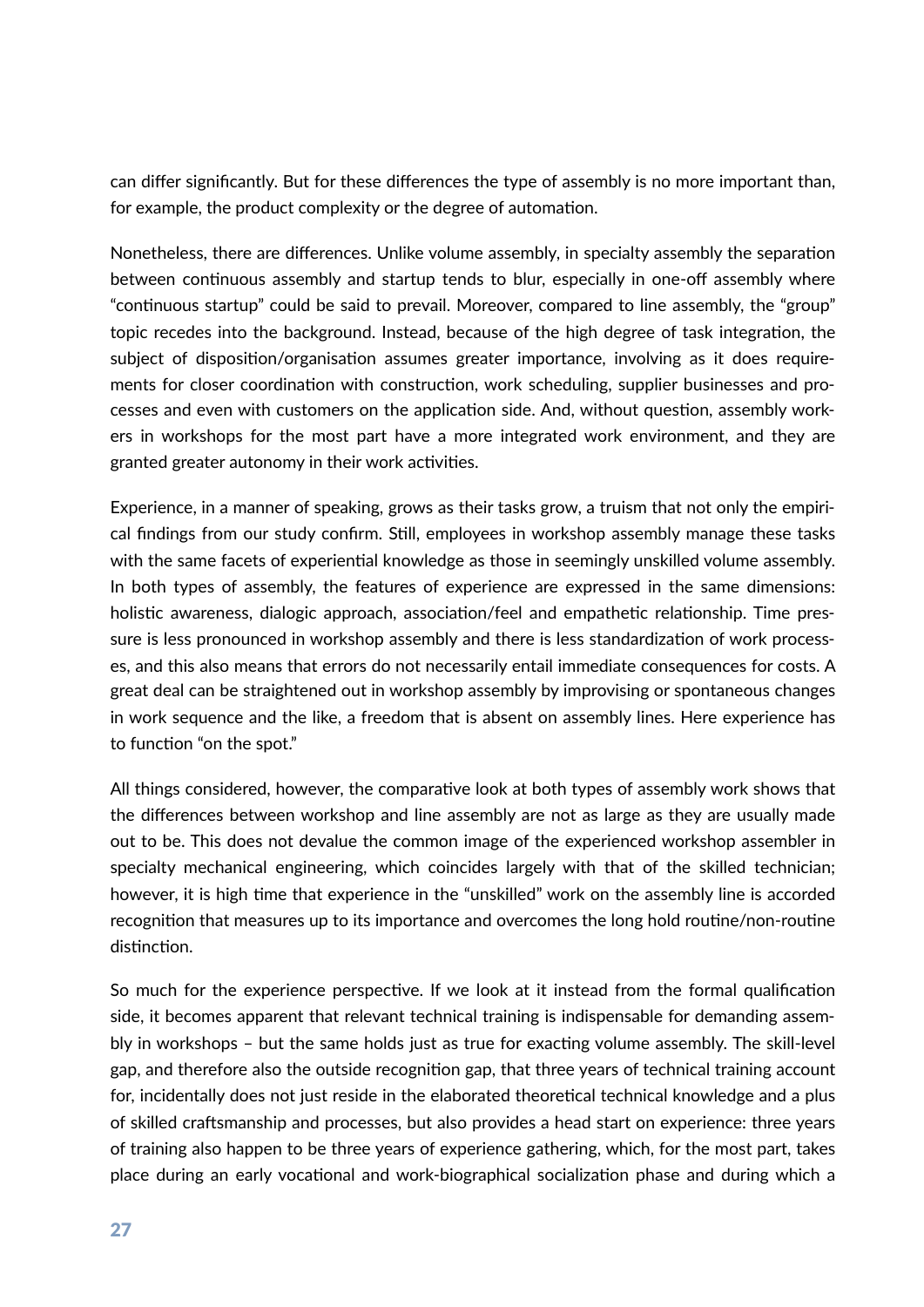foundational experience repertoire that can be built on is acquired. To that extent, the experiential edge gained during vocational training is a better diagnostic criterion for differentiating skill levels than a comparison of different kinds of assembly work.

### **9. Assembly, non-routine and vocational training**

In the (vocational) training policy debate swirling around unskilled work at present "nearly irreconcilable" perspectives clash, which, "on the one hand, postulate the abolition of skilled work and basic vocational training and, on the other hand, a tough defense of the status quo (Lacher 2006a, p. 89). The contradictions already start with the initial diagnoses. Much seems to speak for an expansion of the qualitative demands of assembly work. This is equally the diagnosis for learning, thinking, responsibility, cooperation and completeness (Bullinger 1993, p. 163) as it is for the expansion of purely technical knowledge and industrial skills in process, context, and dependency knowledge (Freimuth et al. 2002, p. 13). Apparent is an increasing requirement for process skills that would also equip skilled and unskilled employees to "expend their technical skills to fit the situation" (Zeller et al. 2004), and an increased significance of integration knowledge in the sense of an ability to apply knowledge of procedures in other process steps in the concrete case (Berger et al. 2005, p. 49). Finally, assembly employees need "sufficient social and qualificatory resources [...] for dealing with novelty, uncertainty, complexity and conflicts" (Buck/ Reif 2003, p. 36 f.). Even the concept of "helper activities" needs new definition in view of these phenomena (Zeller et al. 2004a, p. 31). Driving definitions in this case is no longer the description of the workplace, but rather the work environment, that is increasingly marked by complexity, dynamism, and non-transparency (ibid., p. 35-49). And lastly, even when it comes to planning assembly systems, bringing the know-how of colleagues engaged in value creation to bear is seen as indispensable (see Kluge et al. 2007). Looking at these assertions, the answer to the question of skill and qualification requirements in assembly work is clear: Various kinds of changes in assembly work are accompanied by increasing demands on the abilities of employees and an expansion of the knowledge needed to cope with daily work. That said, the natural outgrowth of an increase in training and qualification is subject to controversy and discussion in new education policy tones.

In connection with increase in manual activities, Lacher (2005, p. 62 und 2006) sees even in the standardized automobile assembly production systems a new worker type, the "qualified routine worker." The latter sees herself confronted by increasingly ambiguous operational requirements: between the poles of complete operational tasks and repetitive piece work, between teamwork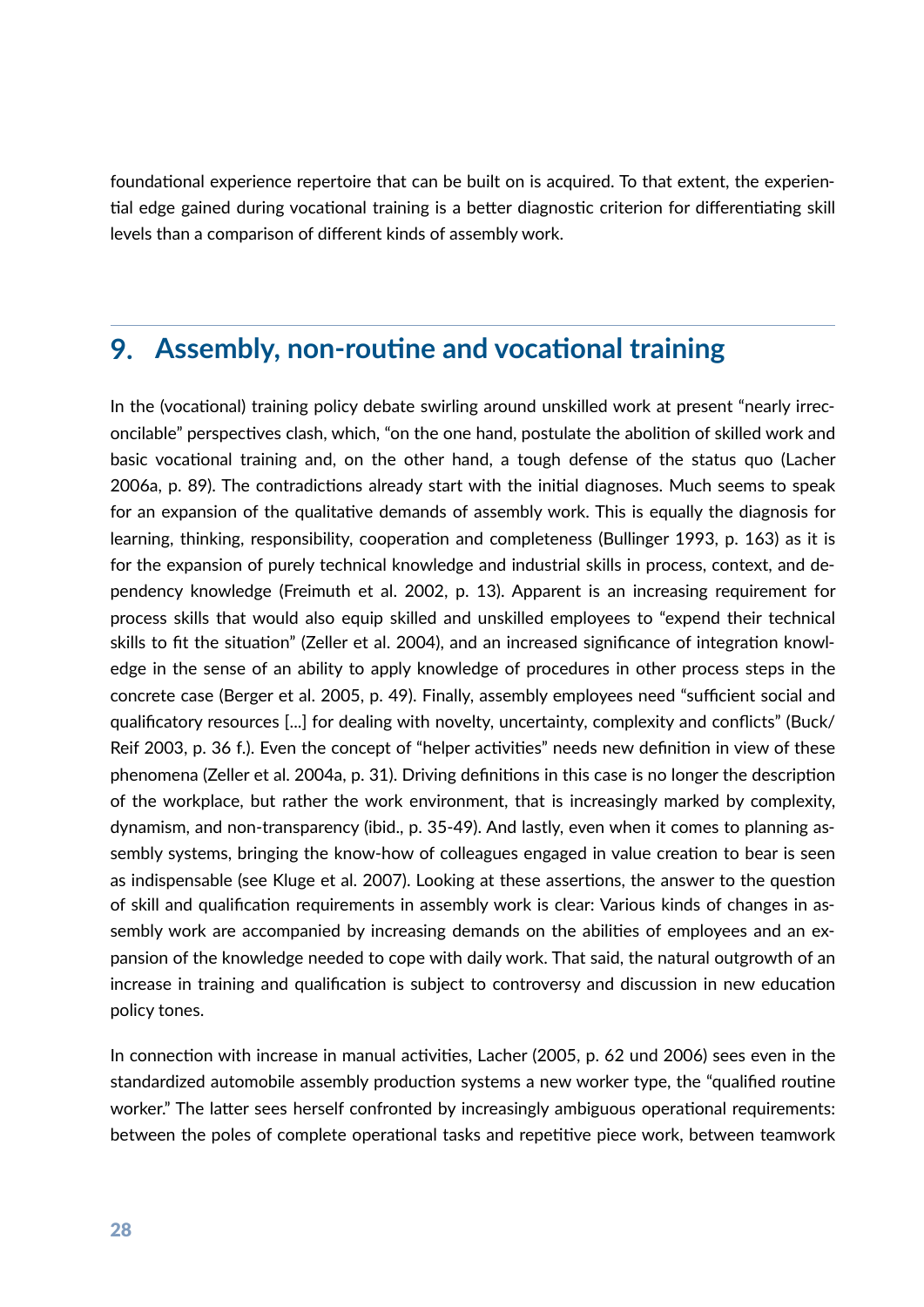and individual routine tasks, between continual improvement and work based on standards, and finally between business process orientation and sub activities.

At this new interface between unskilled work and skilled work, a segmentation is occurring both of the skilled as well as the unskilled "handyman activities." Activities emerge that presuppose more complex abilities and expanded knowledge and along with them awaken the need for twoyear vocational training courses for assembly and fabrication work; in other words, for an education below the level of the skilled worker (Zeller 2006). This demand is increasingly encountered in the current discussion: so, for example, also Springer (2005a, p. 24), alongside the multi-year basic technical education of technical problem solvers calls for the introduction of a short basic qualification for routine work with the option of systematic ongoing qualification in the direction of problem solving. Lacher (2005, p. 63) goes so far as to take the conflicting demands between routine and flexibilization as a reason for demanding "the abolition of the three-and-a-half year rigid time formula for initial vocational training." And from the employer side comes a similar determination: In the area of manual line assembly, as a rule no skilled worker qualifications are necessary and there exists all the way up into the processing functions a high degree of misallocation of qualifications; instead, the hallmark of efficient work organisations is the integration of low-skilled and skilled activities (Gryglewski 2005, p. 5 f.). With that, the initial education as "qualifications and flexibility reserve" loses importance in comparison with work-task related qualification, hence employability is laid at the feet of the employee. (ibid., p. 8). And so a discussion that still has legs starts up again: Already in the 1980 and 1990s, studies of assembly work prognosticated that, at most, a near skilled-worker qualification level would suffice to achieve a "partial professionalization" based on occupational experience and adequate semiskilled qualification (Seitz 1992, p. 174).

However, the prevalence and loudness of voices that went so far as to advocate abolishing threeyear vocational training have diminished. Lacher (2006a, p. 87), for example, stresses that the classic skilled worker is by no means obsolete. That is why, on the one hand, training for skilled work must continue; on the other hand, vocational training also is called for to meet the demand for qualified routine work (ibid., p. 90). The approaches that are being offered or discussed at the moment as potential solutions differ: Besides approaches relying on enterprise-specific solution, the (e.g., Glander 2006, p. 183 f.) career education debate focuses on possible options in the context of the national qualification framework (see Clement 2006, p. 100 ff. und 2007). Others right away cast an eye on a whole bundle of otherwise non-specific measures, for example, Weinkopf (2007, p. 30) in calling for improving the documentation of experience and (partial) qualifications below a completed vocational education, but, on the other hand, also for making in-company continuing education mandatory, and, furthermore, also calling on education policy to create more opportunities for upward occupational mobility. This is exactly how possible models must let themselves be measured: In the final analysis, it is not only about entry level oppor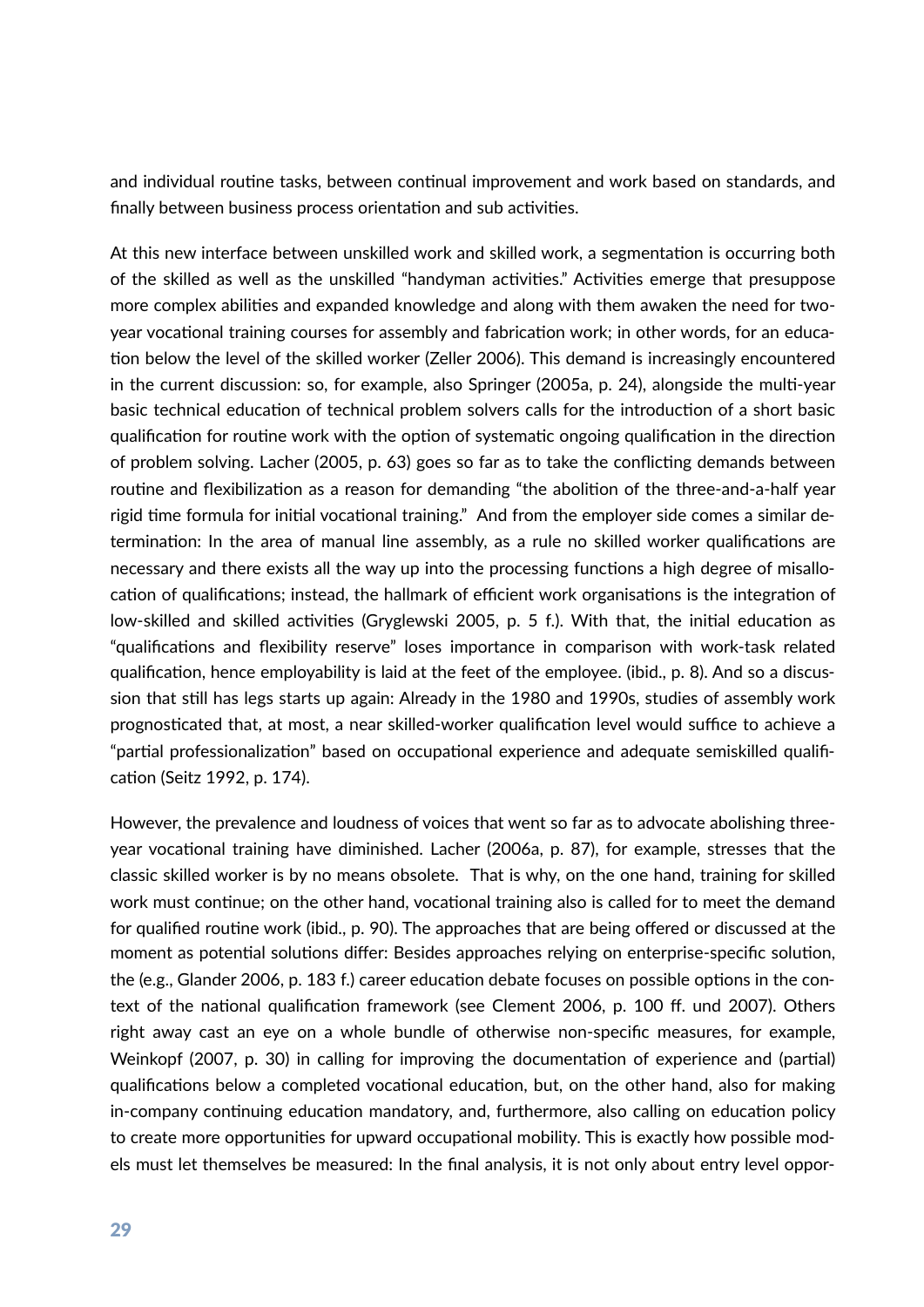tunities for the barely qualified to obtain qualification, but, above all, also about options that pick up there to offer further upward mobilization (so-called "mobility chains"; Reinberg 2004, p. 74). The permeability of educational systems, that is so happily conjured up in the Lisbon and Copenhagen processes, also has to apply to any eventual, newly-created two-year training course in assembly work. The key here is a genuine permeability that is regulated by a genuine social partnership. Yet it remains that not only those employees doing qualified routine work, but also skilled workers are being insufficiently prepared during initial vocational education for the new demands posed (in particular, by complementary tasks) by integrated production systems.

Clement und Lacher (2006, p. 10) regard especially the occupationalism of training in the dual system as the cause of this. But in this regard, from the perspective of experience and work capacity, it should be noted that vocational socialization, facilitated by a three-year training program in the dual system, is not only characterized by the integrated mediation of theoretical expert knowledge and practical skills – but it is also the three-year option (and one that, in our view, it is ultimately not replaceable by anything like it) suited for gathering not only basic occupational but also employment-related experiences and, for that matter, for providing training in the skill of experience-making on the job as a fundamental work capacity. The demands on initial vocational education that indisputably have been changed by comprehensive production systems (CPS) in no way put in question the concept of vocationalism. Kaizen processes as part of a flexible standardization are inconceivable without sustained participation by employees. This is demonstrated not only by current studies by Toyota in Europe (Pardi 2005 und 2007), but even the above cited employer positions do not gainsay it. This is why a rejection of a three-year initial education in the dual system makes no sense – even not by the "guided group work" logic championed by Gryglewski, because the increasing technical and other responsibilities at the group leader level in that case more than ever require high-level training. As understandable as clinging to a three-year training system that has no alternative would be from the labour union side, it ignores the realities of assembly work and ultimately the labour market in society as a whole. There will still be large numbers of the less qualified in assembly work in the future. Precisely from the perspective of work capacity it makes no sense to deploy well-trained skilled workers to overwhelmingly repetitive workplaces where there is danger that their training-specific work capacity would erode over time. Such a misuse of work capacity is the real problem – not the cost argument cited by Gryglewski that skilled work in assembly is too expensive. The other problem with this argument is that it does not have traction factually insofar as it is not the entry qualifications that are relevant for the pay grade but rather the activity performed (see Lacher 2006a, p. 89). And for employee groupings that are structurally disadvantaged on the labour market, i.e. the less qualified, whether from migration background or not, assembly work remains one of the more crucial occupational areas. That they require substantial knowledge and skill in their line of work we were able to demonstrate earlier with our empirical findings. Inter-company recognized and certificated qualification modules could represent an important component in sustaining and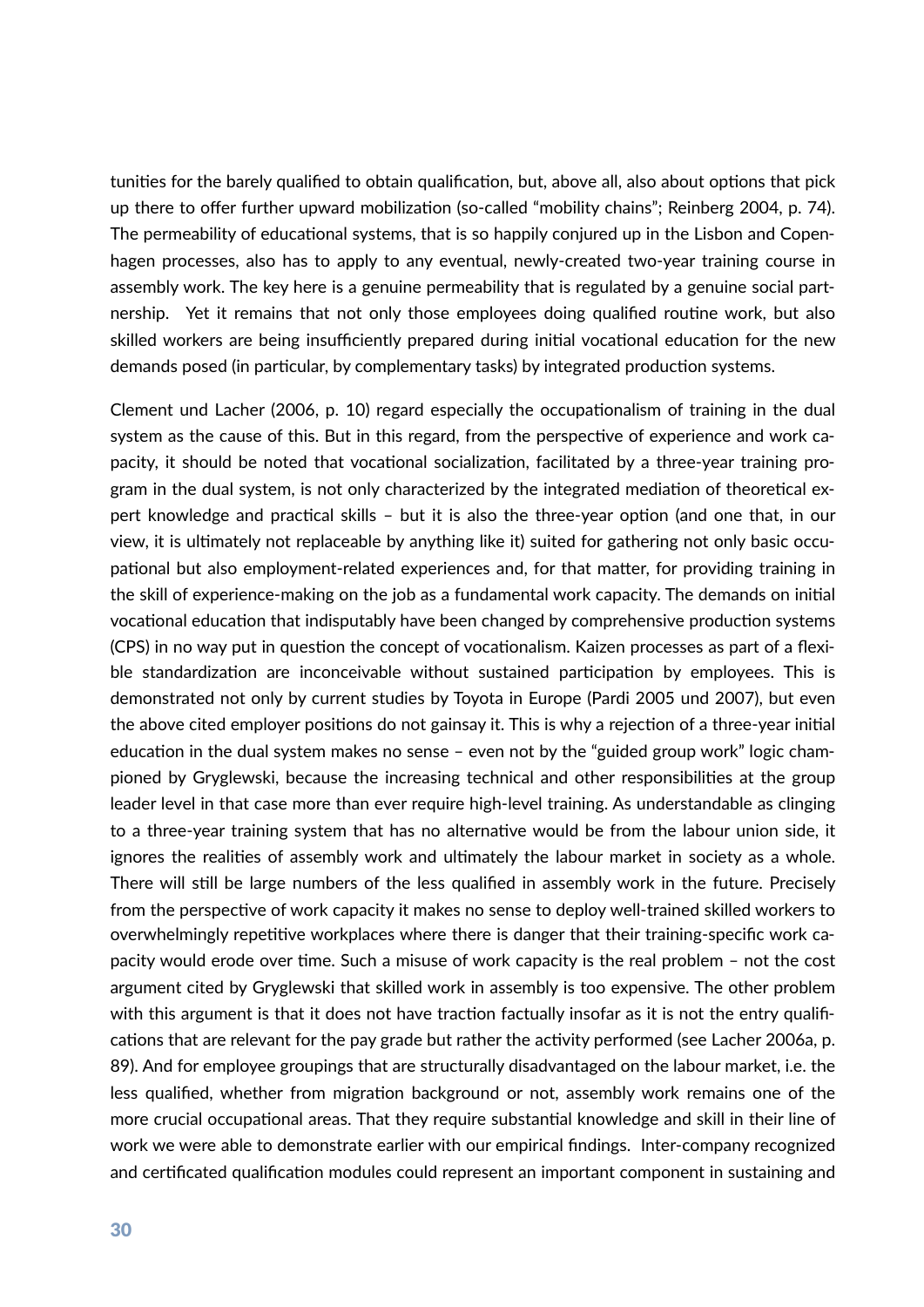increasing the value of the working power on the labour market of this worker category that is especially threatened by job losses. That would make a factual debate by the social partners for creating such supplementary qualification structures substantially more meaningful than the currently existing, purely company-specific training module. But here the stress is on the world "supplementary," because it cannot be a matter of an alternative to the three-year training program. Anyone who, like the employer side, at this time is calling for a more adequate qualifications allocation, does not just need a more adequate variability of qualification offerings and levels, but also the possibility of making them comparable between companies And, on the union side, whoever wants to overcome the historically growing focus on the skilled worker level for organizing potential in the metal and automobile industry ought to be able to discern the need  $$ absolutely existential given the state of the labour market -for a higher-value labour market profile of the employee pool for assembly work that is typically constituted of low-qualified workers, as an important interest representation endeavor.

The education policy debate shows that employees in assembly work see themselves faced with conflicting demands. The talk is of qualified routine work and new segmentations between unskilled and skilled work, but also of increasingly in-demand process and relationship knowledge, integration and context knowledge. All the discussion participants seem to agree that in assembly work it is increasingly a matter of skills for Keeping "the whole" in view (i.e., the process and not just the individual workstation) Dealing flexibly with the unexpected.

Neither of these is learned from textbooks but in the course of practical work  $-$  by experience. Assembly work is anything but "just" unskilled work. It is on the level of the day-to-day, experience-based work action that first emerges what specifically hides behind the new requirements. To date, the experience of employees in assembly work has been the guarantor that they would be able, time and again, to cope with the new demands, and do so, often enough, without formal qualification or sufficient in-company continuing education. But experience cannot substitute for qualification! The increased demands of assembly work call for new qualification endeavors, both in the three-year training program as well eventually in yet-to-be created, low-threshold supplementary offerings. But, more than ever, these must be designed to be "experience conducive." Examples that have proved successful in practice, such as the dual initial training in the commercial area that can be changed and supplemented to such an extent, do exist (see Bauer et al. 2006 for chemistry technicians. The principles of experience-based learning (see Bauer/Munz 2004) are particularly suited, not only for supporting the "the hidden side of professional handling" but above all for developing "hidden abilities of the less-qualified and the disadvantaged" (see Böhle 2004). This holds all the more true for in-company continuing education: Where, as in the companies we studied, the employees doing assembly work manifest language, reading, and writing difficulties, it is the experience-guided methods of instruction that are especially well suited for making complex relationships come alive and for being experienced.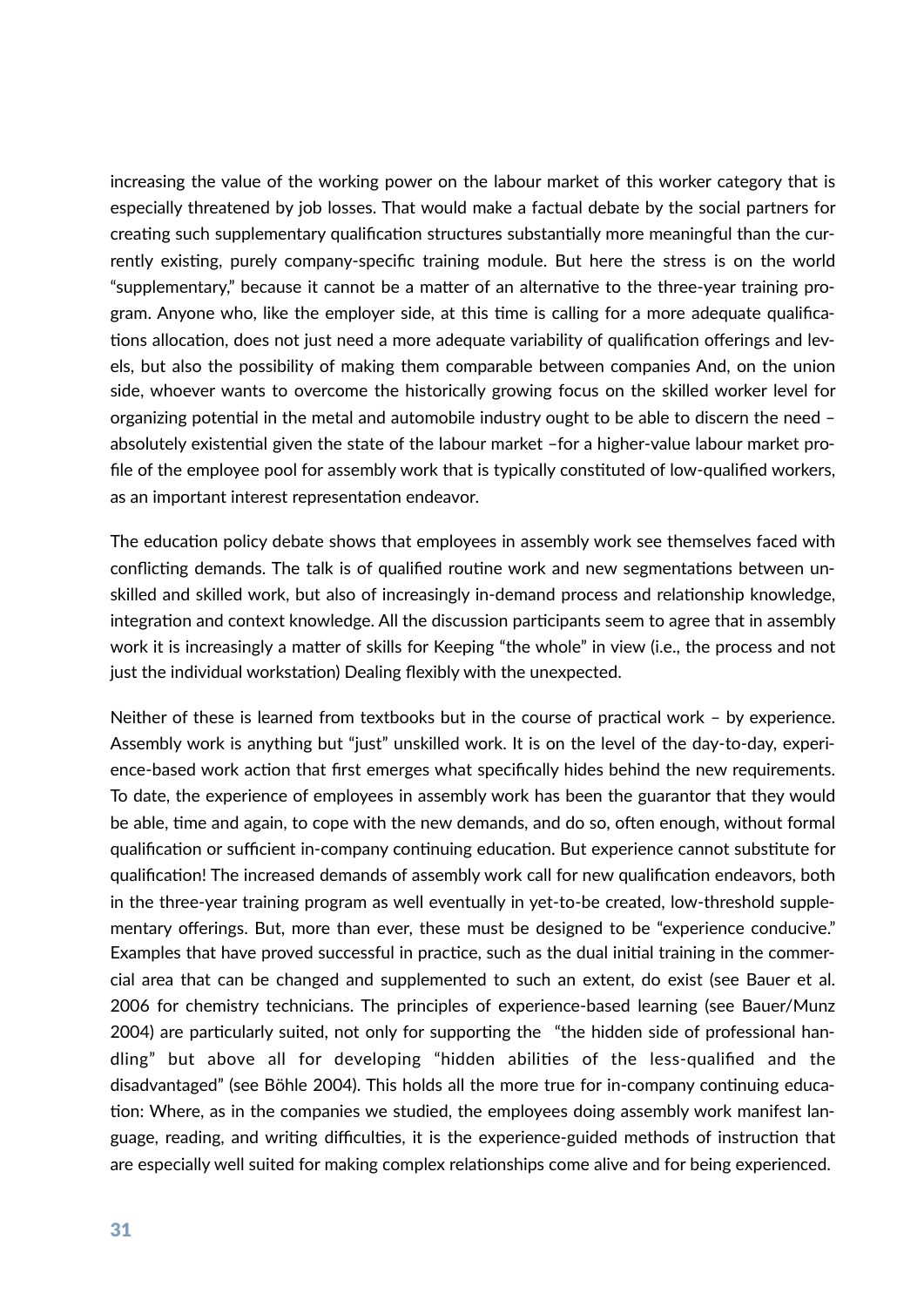## **Bibliography**

- Baethge-Kinsky, Volker; Tullius, Knut (2006): Produktionsarbeit und Kompetenzentwicklung in der Automobilindustrie – Was geben flexibel standardisierte Produktionssysteme für den Einsatz qualifizierter Fachkräfte her? In: Clement, Ute; Lacher, Michael (Eds.): Produktionssysteme und Kompetenzerwerb. Zu den Veränderungen moderner Arbeitsorganisation und ihren Auswirkungen auf die berufliche Bildung, Stuttgart: Franz Steiner, pp. 113-131.
- Bauer, Hans G.; Böhle, Fritz; Munz, Claudia; Pfeiffer, Sabine; Woicke, Peter (2006): Hightech-Gespür. Erfahrungsgeleitetes Arbeiten und Lernen in hoch technisierten Arbeitsbereichen. Aktualisierte und ergänzte Fassung der Erstauflage von 2002, Bielefeld: Bertelsmann.
- Bauer, Hans G.; Munz, Claudia (2004): Erfahrungsgeleitetes Handeln lernen Prinzipien erfahrungsgeleiteten Lernenp. In: Böhle, Fritz; Pfeiffer, Sabine; Sevsay-Tegethoff, Nese (Eds.) (2004): Die Bewältigung des Unplanbaren. Wiesbaden: Verlag Sozialwissenschaften, pp. 55-76.
- Bellmann, Lutz; Stegmaier, Jens (2007): Einfache Arbeit in Deutschland Restgröße oder relevanter Beschäftigungsbereich? In: Gesprächskreis Arbeit und Qualifizierung: Perspektiven der Erwerbsarbeit - Einfache Arbeit in Deutschland, Bonn: Friedrich-Ebert-Stiftung, pp. 10-24.
- Berger, Stephan; Mangold, Christoph; Meyer, Sebastian (2005): Ontologiebasiertes Wissensmanagement in der Montage. Wissen in turbulenten Zeiten strukturiert einsetzen. In: Industrie Management, 21. Jg., Heft 1, pp. 49-52.
- BMFT Bundesministerium für Forschung und Technologie (Eds.) (1984): Einsatzmöglichkeiten von flexibel automatisierten Montagesystemen in der industriellen Produktion. Bonn.
- Böhle, Fritz (2004): Erfahrungsgeleitetes Arbeiten und Lernen ein anderer Blick auf einfache Arbeit und Geringqualifizierte. In: Dauser, Domenique; Zeller, Beate; Richter, Rolf (Eds.): Zukunft der einfachen Arbeit - Von der Hilfstätigkeit zur Prozessdienstleistung. Bielefeld: Bertelsmann, pp. 99-109.
- Böhle, Fritz; Bolte, Annegret; Bürgermeister, Markus (2008) (Hrsg.): Die Integration von unten Der Schlüssel zum Erfolg organisatorischen Wandels, Heidelberg: Carl Auer.
- Böhle, Fritz; Bolte, Annegret; Drexel, Ingrid; Dunkel, Wolfgang; Pfeiffer, Sabine; Porschen, Stephanie (2002): Umbrüche im gesellschaftlichen Umgang mit Erfahrungswissen – Theoretische Konzepte, empirische Befunde, Perspektiven der Forschung. Reihe: ISF München Forschungsberichte, München.
- Böhle, Fritz; Milkau, Brigitte (1988): Vom Handrad zum Bildschirm. Eine Untersuchung zur sinnlichen Erfahrung im Arbeitsprozeß. Frankfurt/New York: Campup.
- Böhle, Fritz; Pfeiffer, Sabine; Sevsay-Tegethoff, Nese (Eds.) (2004): Die Bewältigung des Unplanbaren. Wiesbaden: Verlag Sozialwissenschaften.
- Böhle, Fritz; Rose, Helmuth (1992): Technik und Erfahrung Arbeit in hochautomatisierten Systemen. Frankfurt/New York: Campup.
- Bolte, Annegret (Hrsg.) (2006): Interaktionsarbeit in der Softwareentwicklung. Produktmanager als Mittler zwischen Kunden und Entwicklern. ISF München.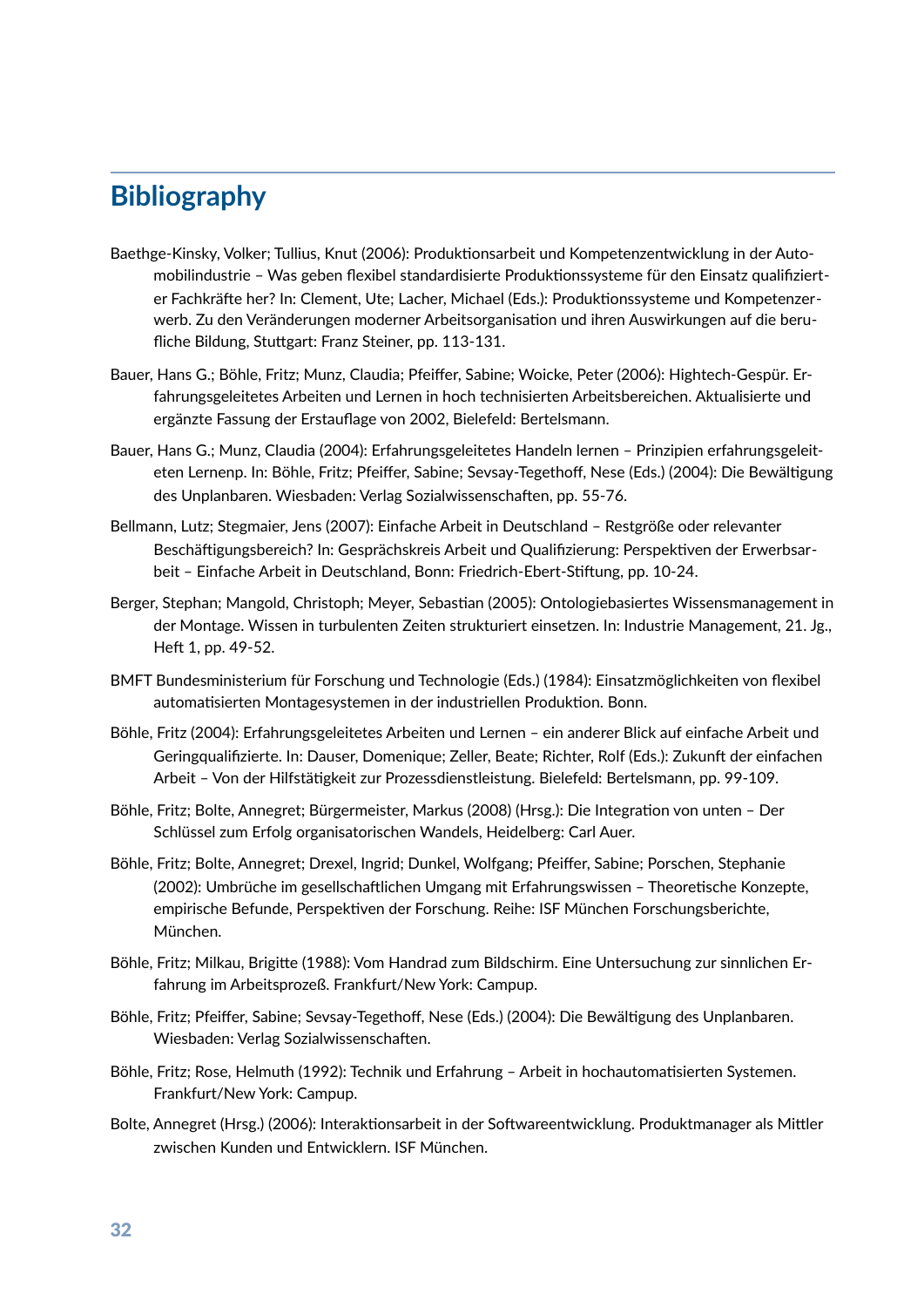- Bolte, Annegret; Neumer, Judith; Porschen, Stephanie (2008): Die alltägliche Last der Kooperation Abstimmung als Arbeit und das Ende der Meeting-Euphorie, Berlin: edition sigma.
- Buck, Hartmut (2003): Einleitung. In: Reif, Armin; Buck, Hartmut (Eds.): Innovationsfähigkeit in der Montage bei sich verändernden Altersstrukturen, Stuttgart: IRB, pp. 11-22.
- Buck, Hartmut; Reif, Armin (2003): Soziale und organisatorische Innovation. In: Reif, Armin; Buck, Hartmut (Eds.): Innovationsfähigkeit in der Montage bei sich verändernden Altersstrukturen. Stuttgart: IRB, pp. 32-41.
- Bullinger, Hans-Jörg (Eds.) (1993): Integrative Gestaltung Innovativer Montagesysteme, Berlin/Heidelberg/ New York: Springer.
- Clement, Ute (2006): Arbeit unterhalb der Facharbeiterqualifikation und ihre Herausforderungen für die europäische Berufsbildungspolitik. In: Clement, Ute; Lacher, Michael (Eds.): Produktionssysteme und Kompetenzerwerb. Zu den Veränderungen moderner Arbeitsorganisation und ihren Auswirkungen auf die berufliche Bildung, Stuttgart: Franz Steiner, pp. 93-112.
- Clement, Ute (2007): Kompetent für einfache Arbeit? Anforderungen an Arbeit in modernen Produktionssystemen. In: Gesprächskreis Arbeit und Qualifizierung: Perspektiven der Erwerbsarbeit – Einfache Arbeit in Deutschland, Bonn: Friedrich-Ebert-Stiftung, pp. 35-45.
- Clement, Ute; Lacher, Michael (2006): Standardisierung von Arbeitsprozessen Standardisierung der Kompetenzen? In: Clement, Ute; Lacher, Michael (Eds.): Produktionssysteme und Kompetenzerwerb. Zu den Veränderungen moderner Arbeitsorganisation und ihren Auswirkungen auf die berufliche Bildung, Stuttgart: Franz Steiner, pp. 7-13.
- David, Volker (1996): Die Serienmontage im 21. Jahrhundert das zukünftige Arbeitskräfte- und Qualifizierungspotential. In: derp. (Eds.): Montage-Arbeit im Umbruch. Arbeitsorganisation, Personalentwicklung und Qualifizierung. Dortmund: GfAH, pp. 8-35.
- Dostal, Werner; Reinberg, Alexander (1999): Arbeitslandschaft 2010 Teil 2. Ungebrochener Trend zur Wissensgesellschaft, IAB-Kurzbericht 10, Nürnberg.
- Erpenbeck, John (2004): Kompetenzentwicklung und Weiterbildung Geringqualifizierter. In: Dauser, Domenique; Zeller, Beate; Richter, Rolf (Eds.): Zukunft der einfachen Arbeit - Von der Hilfstätigkeit zur Prozessdienstleistung, Bielefeld: Bertelsmann, pp. 79-97.
- Feldmann, Klaus; Gergs, Hans-Joachim; Slama, Stefan; Wirth, Ulrike (Eds.) (2003): Montage strategisch ausrichten - Praxisbeispiele marktorientierter Prozesse und Strukturen. Berlin/Heidelberg/New York: Springer.
- Freimuth, Joachim; Hauck, Otmar; Asbahr, Tomke (2002): Struktur und Dynamik organisatorischen Erfahrungswissenp. Dargestellt am Beispiel der Einführung von Gruppenarbeit in einer Automobilmontage. In: Zeitschrift für Personalforschung, 16. Jg., Heft 1, pp. 5-38.
- Frey, Carl Benedict; Osborne, Michael A. (2013): The Future of Employment: How Susceptible are Jobs to Computerisation? Oxford. Working Paper. http://www.oxfordmartin.ox.ac.uk/publications/view/ 1314.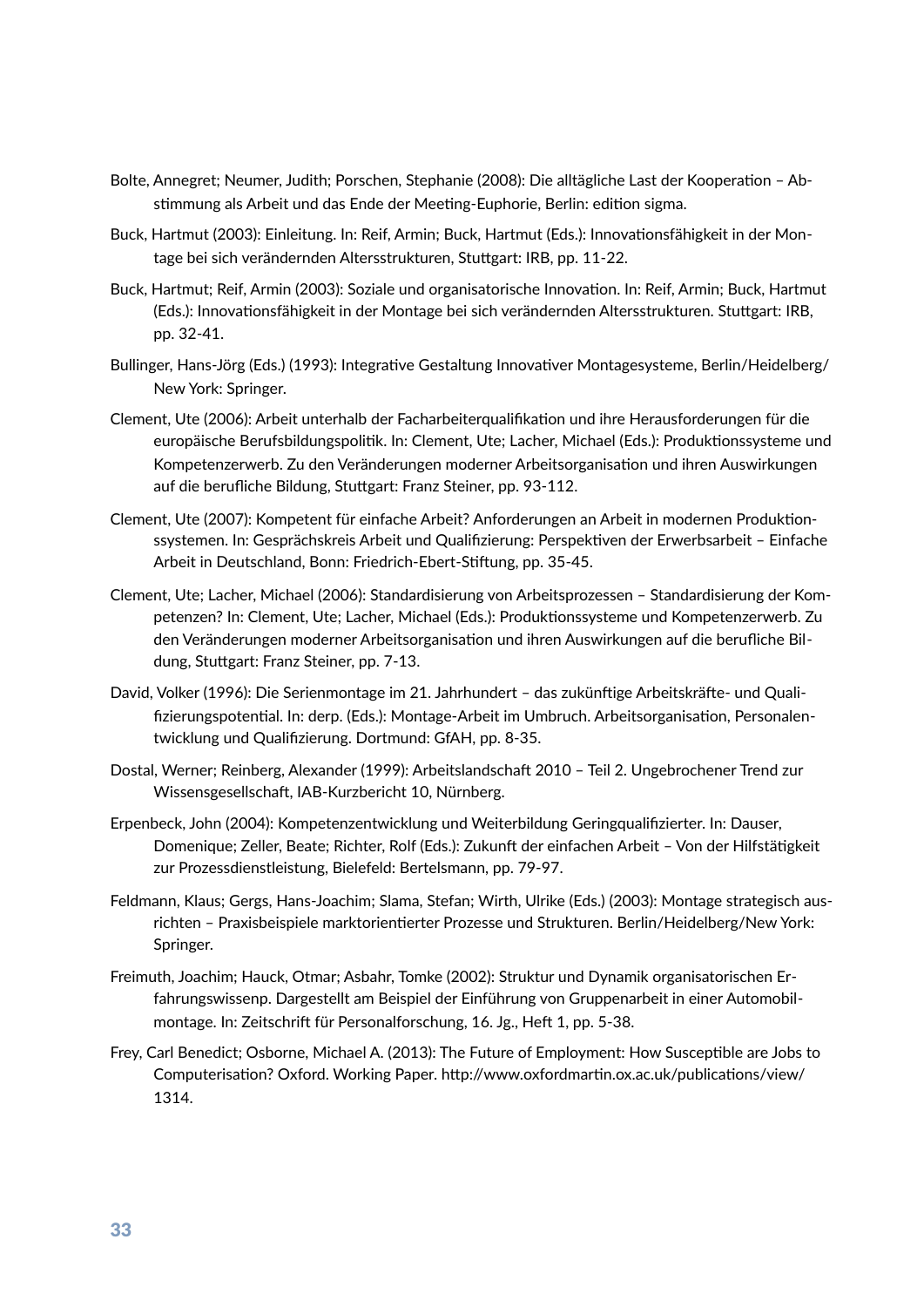- Glander, Gernot (2006): Erweiterte Kompetenzentwicklung durch integrierte Arbeits-, Lern- und Kommunikationsprozesse – das Beispiel Auto5000 GmbH. In: Clement, Ute; Lacher, Michael (Eds.): Produktionssysteme und Kompetenzerwerb. Zu den Veränderungen moderner Arbeitsorganisation und ihren Auswirkungen auf die berufliche Bildung, Stupgart: Franz Steiner, pp. 180-192.
- Glaser, Barney G. (1992): Basics of grounded theory analysis: emergence vs forcing. Mill Valey.
- Gryglewski, Stefan (2005): Sicherung von Produktionsarbeit in Deutschland. Reformbedarf der arbeitsorganisatorischen Leitbilder. Vortrag bei der Fachtagung "Arbeitsorganisation der Zukunft" des Instituts für Arbeitswissenschaft (IAW), der RWTH Aachen und der Deutschen MTM-Vereinigung e.V. am 15. September 2005 in Aachen.
- Jürgens, Ulrich (2006): Weltweite Trends in der Arbeitsorganisation. In: Clement, Ute; Lacher, Michael (Eds.): Produktionssysteme und Kompetenzerwerb. Zu den Veränderungen moderner Arbeitsorganisation und ihren Auswirkungen auf die berufliche Bildung. Stuttgart: Franz Steiner, pp. 15-29.
- Kagermann, Henning; Wahlster, Wolfgang; Helbig, Johannes (2013): Recommendations for implementing the strategic initiative INDUSTRIE 4.0. Final report of the Industrie 4.0 Working Group. Frankfurt/ M.

http://www.acatech.de/fileadmin/user\_upload/Baumstruktur\_nach\_Website/Acatech/root/de/Material\_fuer\_Sonderseiten/Industrie\_4.0/Final\_report\_\_Industrie\_4.0\_accessible.pdf.

- Kelle, Udo (2005): Emergence vs. Forcing of Empirical Data? A Crucial Problem of "Grounded Theory" Reconsidered. In: Forum: Qualitative Social Research, 6 (2), Art. 2778, http://www.qualitative-research.net/index.php/fqs/article/viewFile/467/1001
- Kern, Horst; Schumann, Michael (1984): Das Ende der Arbeitsteilung? München: Beck.
- Kluge, Stefan; Riffelmacher, Philipp; Hummel, Vera; Westkämper, Engelbert (2007): Montagesystemplanung - ein Handlungsfeld der Lernfabrik für alE. In: wt Werkstattstechnik online, 97 (3), pp.150-156.
- Kuhlmann, Martin (2004): Modellwechsel? Die Entwicklung betrieblicher Arbeits- und Sozialstrukturen in der deutschen Automobilindustrie, Berlin: edition sigma.
- Kupka, Peter (2005): Gering Qualifizierte und einfache Tätigkeit aus der Sicht bestehender Arbeitsmarktprognosen. In: Hoffmann, Thomas (Eds.): Einfache Arbeit für gering Qualifizierte. Materialien und Handlungshilfen. Eschborn: RKW, pp. 9-15.
- Kurz, Constanze (2006): Branchen- und Beschäftigungsentwicklung von Frauen in der Automobilindustrie. In: Rölke, Kirsten; Wilke, Christiane; Kopel, Mechthild (Eds.): Gleich gestellt - doppelt stark! Hamburg: VSA, pp. 98-121.
- Lacher, Michael (2005): Trends der Standardisierung arbeitsintegrierter Kompetenzentwicklung in der Automobilindustrie. In: Hoffmann, Thomas (Eds.): Einfache Arbeit für gering Qualifizierte. Materialien und Handlungshilfen. Eschborn: RKW, pp. 62-63.
- Lacher, Michael (2006): Einfache Arbeit in der Automobilindustrie. Ambivalente Kompetenzanforderungen und ihre Herausforderung für die berufliche Bildung. Vortrag im Rahmen des AG BFN-Expertenworkshops "Zukunft der dualen Berufsausbildung – Wettbewerb der Bildungsgänge", 11.-12. July in Nürnberg.
- Lacher, Michael (2006a): Ganzheitliche Produktionssysteme, Kompetenzerwerb und berufliche Bildung. In: Clement, Ute; Lacher, Michael (Eds.): Produktionssysteme und Kompetenzerwerb. Zu den Verän-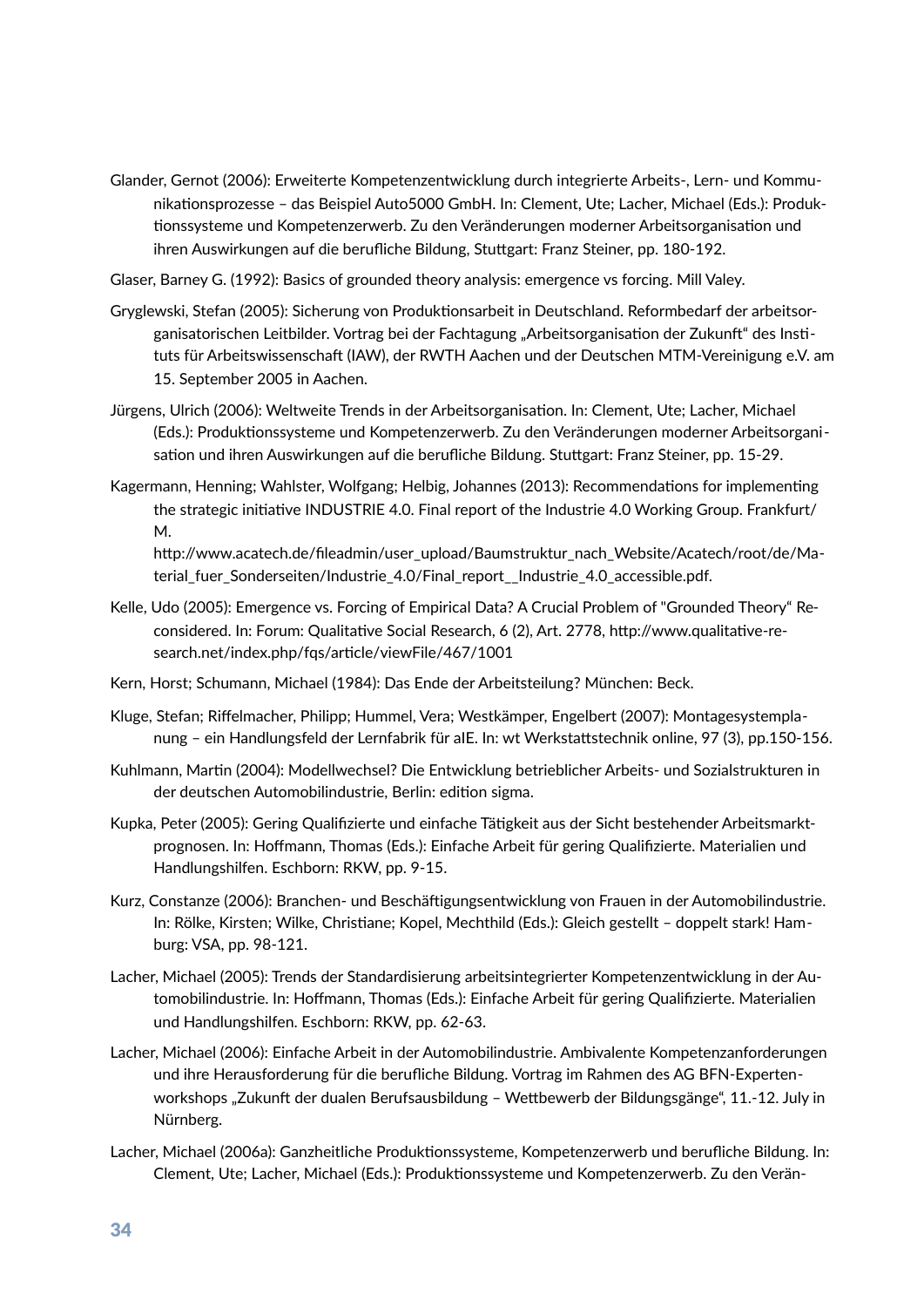derungen moderner Arbeitsorganisation und ihren Auswirkungen auf die berufliche Bildung. Stuttgart: Franz Steiner, pp. 72-91.

- Martin, Hans (Eds.) (1995): CeA Computergestützte erfahrungsgeleitete Arbeit. Berlin/Heidelberg/New York: Springer.
- Mayring, Pilipp (2000): Qualitative Content Analysis. In: Forum: Qualitative Social ResearchSciencecial Policy, 1 (2), Art. 2078, http://www.qualitative-research.net/index.php/fqs/article/view/1089/2386
- Pardi, Tommaso (2005): Where Did It Go Wrong? Hybridisation and Crisis of Toyota Motor Manufacturing UK, 1989-2001. In: International Sociology, 20 (1), pp. 93-118.
- Pardi, Tommaso (2007): Redefining the Toyota Production System the European side of the story. In: New Technology, Work and Employment, Vol. 22, Issue 1, pp. 2-20.
- Pfeiffer, Sabine (1999): Dem Spürsinn auf der Spur Subjektivierendes Arbeitshandeln an Internet-Arbeitsplätzen am Beispiel Information-Broking. München/Mering: Hampp.
- Pfeiffer, Sabine (2014): Digital Labour and the Use-value of Human Work. On the Importance of Labouring Capacity for understanding Digital Capitalism. In: tripleC. Journal for a Global Sustainable Informa tion Society, 12 (2), 599-619 http://www.triple-c.at/index.php/tripleC/article/view/545/610
- Pfeiffer, Sabine (2007): Montage und Erfahrung. Warum Ganzheitliche Produktionssysteme menschliches Arbeitsvermögen brauchen. München/Mering: Hampp.
- Pfeiffer, Sabine; Ritter, Tobias; Treske, Eric (2008): Work Based Usability Produktionsmitarbeiter gestalten ERP-Systeme "von unten". Eine Handreichung. München: ISF München.
- Pfeiffer, Sabine; Suphan, Anne (2015): The Labouring Capacity Index: Living Labouring Capacity and Experience as Resources on the Road to Industry 4.0. Working Paper #2, University of Hohenheim, Chair for Sociology.

http://www.sabine-pfeiffer.de/files/downloads/2015-Pfeiffer-Suphan-EN.pdf

- Reinberg, Alexander (2004): Geringqualifizierte Modernisierungsverlierer oder Bildungsreserve? In: Dauser, Domenique; Zeller, Beate; Richter, Rolf (Eds.); Zukunft der einfachen Arbeit – Von der Hilfstätigkeit zur Prozessdienstleistung, Bielefeld: Bertelsmann, pp. 61-75.
- Schemme, Dorothea (2006): Prozessorientierung und Wissensmanagement Transferpotenziale aus Modellversuchen. In: Clement, Ute; Lacher, Michael (Eds.): Produktionssysteme und Kompetenzerwerb. Zu den Veränderungen moderner Arbeitsorganisation und ihren Auswirkungen auf die berufliche Bildung. Stuttgart: Franz Steiner, pp. 147-155.
- Schulze, Hartmut; Witt, Harald; Rose, Helmuth (2001): Erfahrungsförderlichkeit als ein Gestaltungsleitbild für Produktionstechnik und dessen Umsetzung. In: Weber, Wolfgang G.; Wehner, Theo (Eds.): Erfahrungsorientierte Handlungsorganisation. Arbeitswissenschaftliche Ergebnisse zur computergestützten Facharbeit im Diskurp. Zürich: vdf, pp. 215-252.
- Schumann, Michael; Baethge-Kinsky, Volker; Kuhlmann, Martin; Kurz, Constanze; Neumann, Uwe (1994): Trendreport Rationalisierung. Automobilindustrie, Werkzeugmaschinenbau, Chemische Industrie. Berlin: edition sigma.
- Seitz, Dieter (1992): Arbeit und Organisation in der Serienmontage, VDI-Fortschrittsbericht Nr. 260, Düsseldorf: vdi.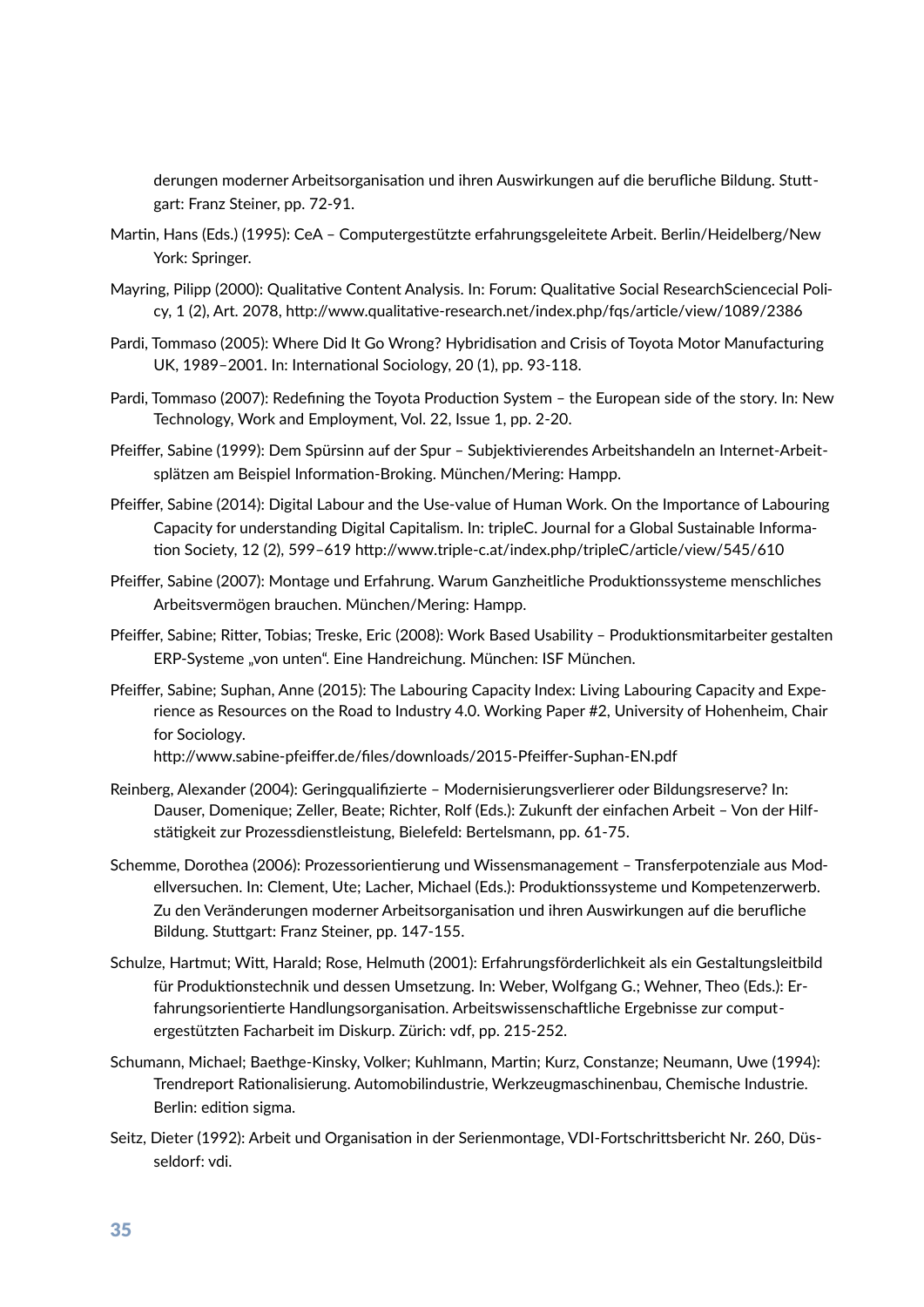- Sevsay-Tegethoff, Nese (2007): Bildung und anderes Wissen. Zur "neuen" Thematisierung von Erfahrungswissen in der beruflichen Bildung. Wiesbaden: Verlag für Sozialwissenschaften.
- Springer, Roland (2005): Aktuelle Diskussion um Gruppenarbeit. Teil 3: Flexible Standardisierung am Beispiel der Automobilindustrie. In: Antoni, Conny H.; Eyer, Eckhard (Eds.): Das flexible Unternehmen. Düsseldorf: symposion, pp. 1-24.
- Springer, Roland (2005a): Routinearbeit zählt auch acht Thesen zur Beschäftigung am Produktionsstandort Deutschland. In: Hoffmann, Thomas (Eds.): Einfache Arbeit für gering Qualifizierte. Materialien und Handlungshilfen. Eschborn: RKW, pp. 23-25.
- Tessaring, Manfred (2005): Prioritäten für die europäische Berufsbildungspolitik. Konferenzbeitrag Kontaktseminar IAB am 11. März 2005 in Nürnberg.
- Weinkopf, Claudia (2007): Gar nicht so einfach? Perspektiven für die Qualifizierung, Arbeitsgestaltung und Entlohnung. In: Gesprächskreis Arbeit und Qualifizierung: Perspektiven der Erwerbsarbeit - Einfache Arbeit in Deutschland, Bonn: Friedrich-Ebert-Stiftung, pp. 25-34.
- Zeller, Beate (2005): Standardisierte Module arbeitsintegrierter Kompetenzerweiterung für Beschäftigte in stark routinisierten Arbeitsstrukturen. In: Hoffmann, Thomas (Eds.): Einfache Arbeit für gering Qualifizierte. Materialien und Handlungshilfen: Eschborn: RKW, pp. 58-61.
- Zeller, Beate (2006): Segmentierung der Arbeit neue Qualifikationsanforderungen an der Schnittstelle von einfacher Arbeit und Facharbeit. Vortrag im Rahmen des AG BFN-Expertenworkshops "Zukunft der dualen Berufsausbildung – Wettbewerb der Bildungsgänge", 11.-12. July in Nürnberg.
- Zeller, Beate; Richter, Rolf; Dauser, Domenique (2004): Kompetenzen für einfache Arbeit. In: Dauser, Domenique; Zeller, Beate; Richter, Rolf (Eds.): Zukunft der einfachen Arbeit - Von der Hilfstätigkeit zur Prozessdienstleistung. Bielefeld: Bertelsmann, pp. 51-60.
- Zeller, Beate; Richter, Rolf; Galiläer, Lutz; Dauser, Domenique (2004a): Das Prozessmodell betrieblicher Anforderungen – Einblicke in die betriebliche Praxip. In: Dauser, Domenique; Zeller, Beate; Richter, Rolf (Eds.): Zukunft der einfachen Arbeit – Von der Hilfstätigkeit zur Prozessdienstleistung. Bielefeld: Bertelsmann, pp. 31-49.
- Zeller, Beate; Richter, Rolf; Dauser, Domenique (2004b): Das Projekt "Früherkennung von Qualifikationserfordernissen für benachteiligte Personengruppen". In: Dauser, Domenique; Zeller, Beate; Richter, Rolf (Eds.): Zukunft der einfachen Arbeit - Von der Hilfstätigkeit zur Prozessdienstleistung. Bielefeld: Bertelsmann, pp. 21-29.
- Zeller, Beate; Richter, Rolf; Dauser, Domenique (2004c): Einfache Arbeit ein Auslaufmodell? In: Dauser, Domenique; Zeller, Beate; Richter, Rolf (Eds.): Zukunft der einfachen Arbeit - Von der Hilfstätigkeit zur Prozessdienstleistung. Bielefeld: Bertelsmann, pp. 13-18.

Yin, Robert K. (2008): Case Study Research: Design and Methods. London.